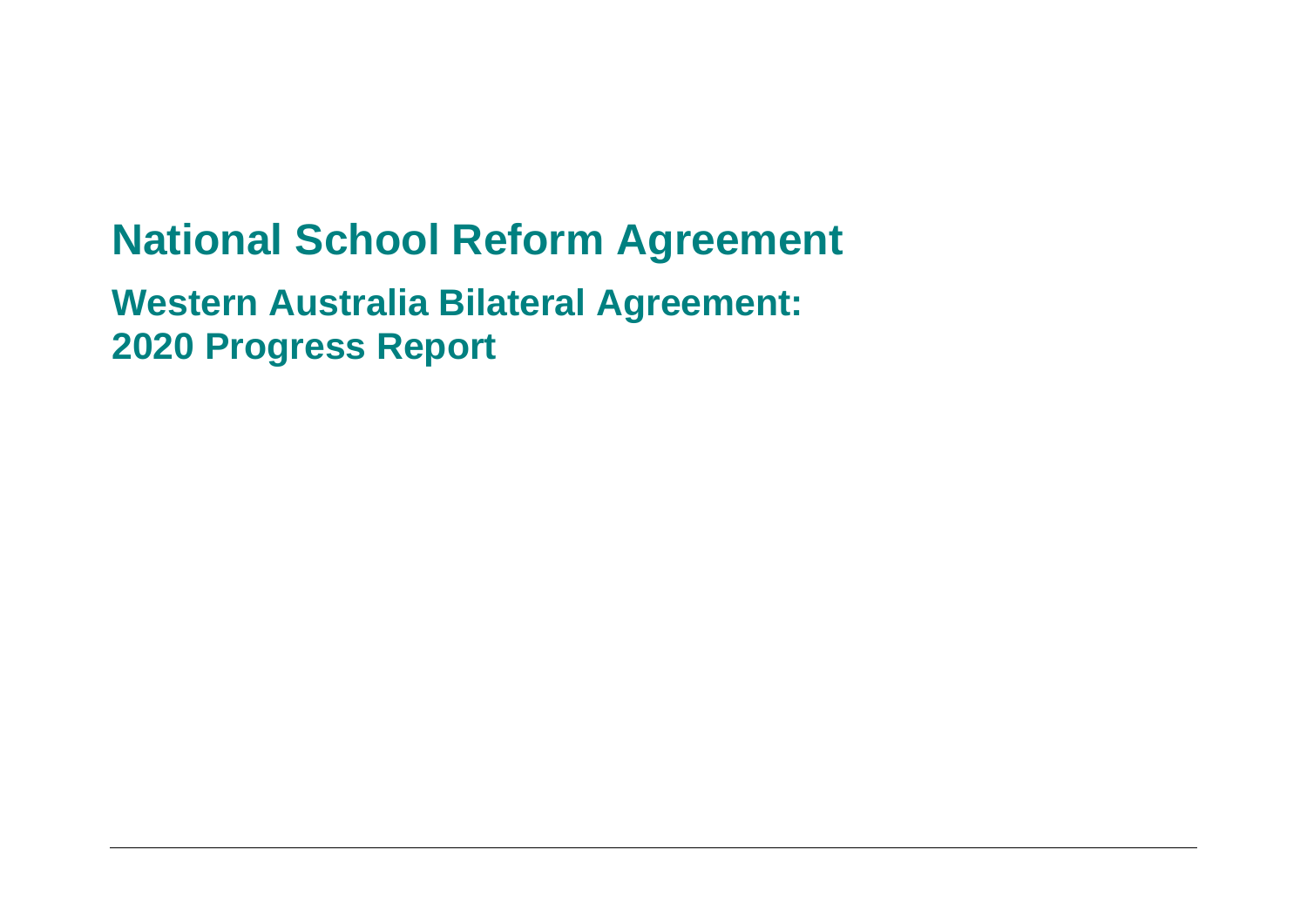#### **Executive Summary**

Western Australia has made considerable progress in 2020 towards each of the reform actions in its Bilateral Agreement under the National School Reform Agreement. The COVID-19 pandemic impacted on some activities, particularly those involving close liaison with schools or where the activity created additional obligations on schools. However, all sectors continued to work collaboratively to progress the reforms despite the challenges faced in 2020.

Under Reform Direction A - Support students, student learning and achievement, Western Australia achieved the following key highlights in 2020:

- All sectors provided professional development/support for teachers on the effort to reduce bullying/violence in schools and/or progress with re-engagement programs for students.
- There has been ongoing and accelerated support for initiatives associated with student wellbeing. During and following the COVID-19 pandemic, student wellbeing emerged as a key priority, particularly in relation to disadvantaged families. Catholic Education Western Australia, for example, provided more support for schools through the appointment of additional wellbeing school support consultants and through professional learning training and resources.

Under Reform Direction B – Support teaching, school leadership and school improvement, Western Australia achieved the following highlight in 2020:

• The Department of Education continued the implementation of the Aboriginal Cultural Standards Framework through a suite of online workshops to staff to support the creation of culturally responsive schools and embed Aboriginal histories, cultures and language into the classroom.

Under Reform Direction C – Enhancing the National Evidence Base, actions regarding the Nationally Consistent Collection of Data have been implemented across all sectors, and the state continued to meet its commitments to contribute to the national evidence base.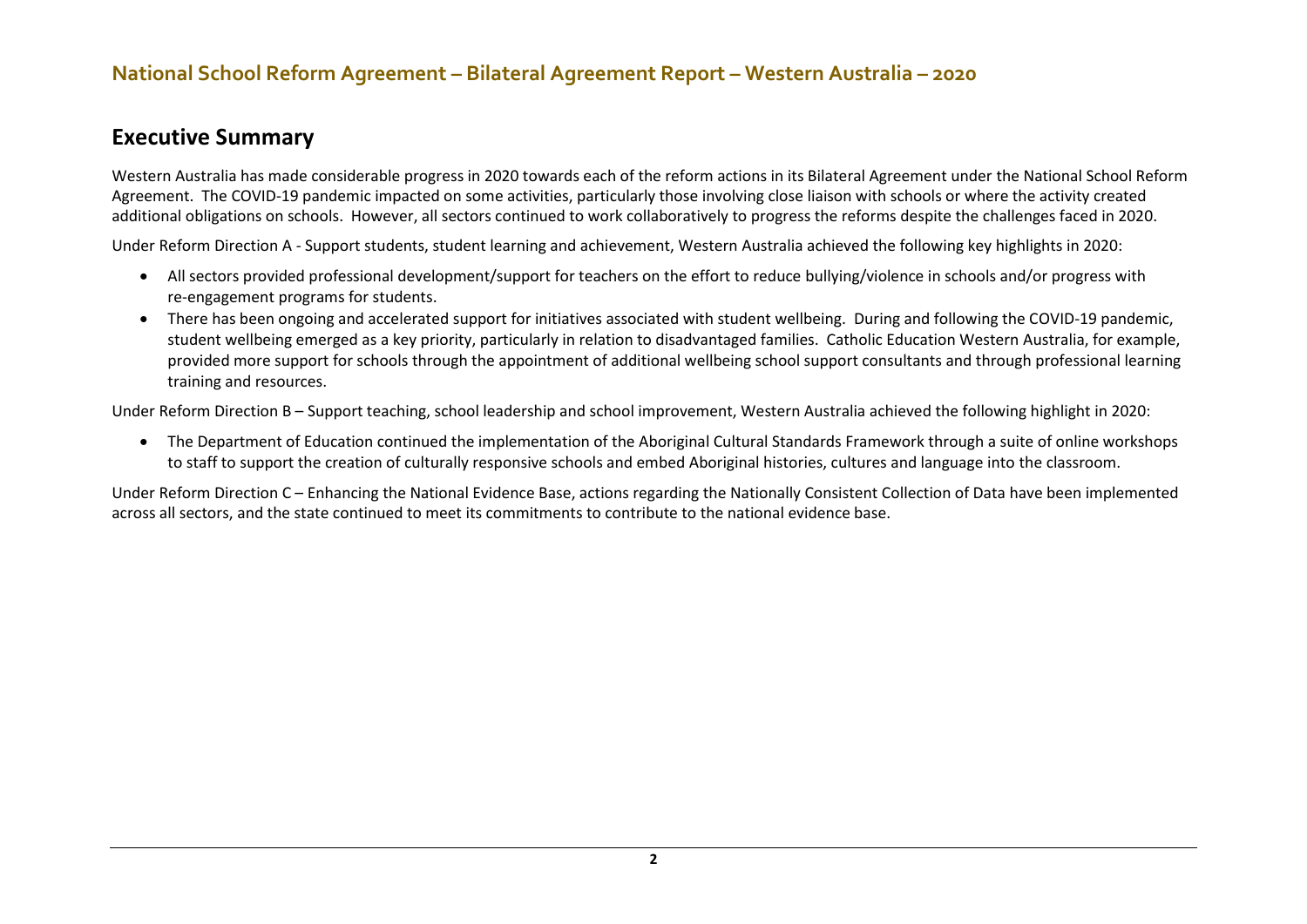#### **Progress Against Each Reform Direction**

#### **Reform Direction A - Support students, student learning and achievement**

| <b>Actions</b>                                                                                                                                                                                                                   | Sector(s)   | <b>Timing</b> | Progress towards implementation of actions (including progress of non-<br>government sector actions)                                                                                                                                                                                                                                                                                                                                                                                                                                                                                                                                                                                                                                                                                                                                                                                                                                                                                                                                                                                                                                                                                                                   |
|----------------------------------------------------------------------------------------------------------------------------------------------------------------------------------------------------------------------------------|-------------|---------------|------------------------------------------------------------------------------------------------------------------------------------------------------------------------------------------------------------------------------------------------------------------------------------------------------------------------------------------------------------------------------------------------------------------------------------------------------------------------------------------------------------------------------------------------------------------------------------------------------------------------------------------------------------------------------------------------------------------------------------------------------------------------------------------------------------------------------------------------------------------------------------------------------------------------------------------------------------------------------------------------------------------------------------------------------------------------------------------------------------------------------------------------------------------------------------------------------------------------|
| Improved strategies to support positive<br>behaviour consulting with key<br>stakeholders, training for staff, changes<br>to departmental policies, a positive<br>parenting program for early intervention,<br>and a youth forum. | All sectors | Ongoing       | Ongoing<br><b>Department of Education (Public Schools)</b><br>In 2020, 196 school psychologists received Triple P (Positive<br>Parenting Program) training in various forms, including<br>supplementary workshop training.<br>Free Triple P seminars are offered to parents of students in the early<br>$\bullet$<br>years of school, and those transitioning into secondary schooling.<br>Triple P is also provided through 22 Child and Parent Centres, and<br>online.<br>Department of Education staff provided 414 Triple P programs to<br>$\bullet$<br>3,140 parents. Program delivery and parent participation were<br>affected due to COVID-19.<br>An Agreement was established between Triple P and the Alternative<br>$\bullet$<br>Learning Settings for all staff to be trained in delivering Teen<br>Seminar Series. This will enable staff to provide evidence-based<br>parenting support through seminars and one-to-one consultations<br>with parents of teens.<br>$\circ$ Alternative Learning Settings is a pilot program to support<br>students with violent or aggressive behaviour to develop<br>positive behaviour change and transition back to school or,<br>into a long-term education program. |

#### *Improving Student Engagement and Wellbeing in Schools*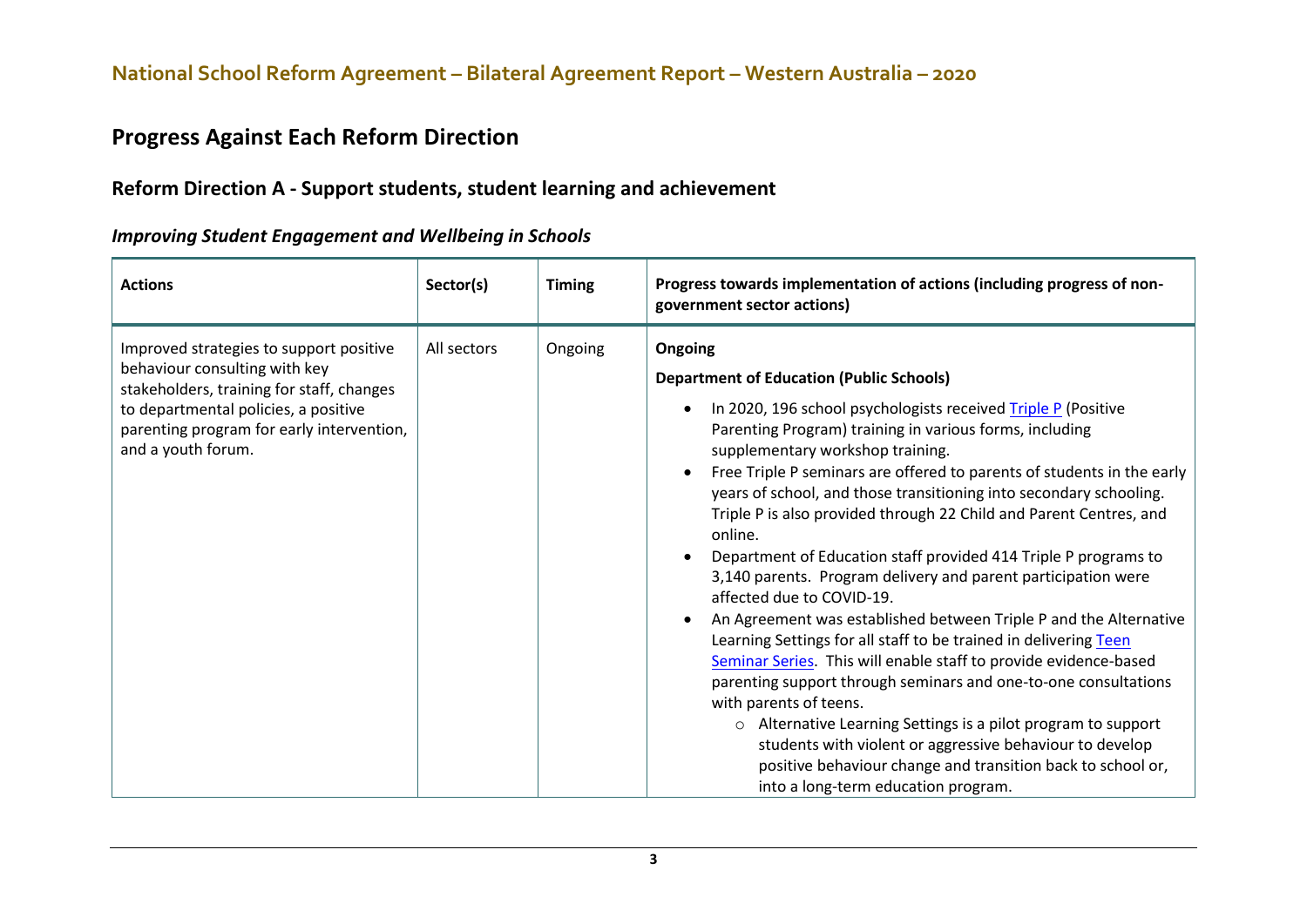| <b>Actions</b> | Sector(s) | <b>Timing</b> | Progress towards implementation of actions (including progress of non-<br>government sector actions)                                                                                                                                                                                                                                                                                                                                                                                                                                                                                                                                                                                                                                                                                                                                                                                                                                                                                                                    |
|----------------|-----------|---------------|-------------------------------------------------------------------------------------------------------------------------------------------------------------------------------------------------------------------------------------------------------------------------------------------------------------------------------------------------------------------------------------------------------------------------------------------------------------------------------------------------------------------------------------------------------------------------------------------------------------------------------------------------------------------------------------------------------------------------------------------------------------------------------------------------------------------------------------------------------------------------------------------------------------------------------------------------------------------------------------------------------------------------|
|                |           |               | Supporting resources for schools, education regional offices,<br>$\bullet$<br>students and their families related to the recommendation for<br>exclusion process were developed and published.<br>A fourth Alternative Learning Setting was established in the<br>Kimberley Education Region.                                                                                                                                                                                                                                                                                                                                                                                                                                                                                                                                                                                                                                                                                                                           |
|                |           |               | <b>Catholic Education WA (CEWA)</b>                                                                                                                                                                                                                                                                                                                                                                                                                                                                                                                                                                                                                                                                                                                                                                                                                                                                                                                                                                                     |
|                |           |               | Classroom behaviour strategies training and school-wide behaviour<br>training was delivered to nearly all schools and central consultants<br>through school visits and online professional learning. This assisted<br>in developing effective and more consistent classroom management<br>practices, especially in schools with diverse student needs.<br>A new Curriculum and Reengagement Education (CARE) school<br>opened in Broome. This school addressed an identified need in<br>supporting disengaged and vulnerable students from Years 7 to 9<br>and for whom mainstream education was not appropriate. The<br>initial cohort was seven students.<br>There was an increase in the number of Team Teach Trainers and<br>training delivered in schools in 2020. Twenty new Team Teach<br>Trainers were engaged, working with schools in their region.<br>Development commenced on student behaviour guidelines for<br>schools.<br>Parent resources were developed, such as 'Supporting Teens<br>through Exams'. |
|                |           |               | <b>Association of Independent Schools (AISWA)</b>                                                                                                                                                                                                                                                                                                                                                                                                                                                                                                                                                                                                                                                                                                                                                                                                                                                                                                                                                                       |
|                |           |               | The Team Teach program was delivered across 10 Independent<br>schools. This was fewer than usual due to the COVID-19 pandemic.                                                                                                                                                                                                                                                                                                                                                                                                                                                                                                                                                                                                                                                                                                                                                                                                                                                                                          |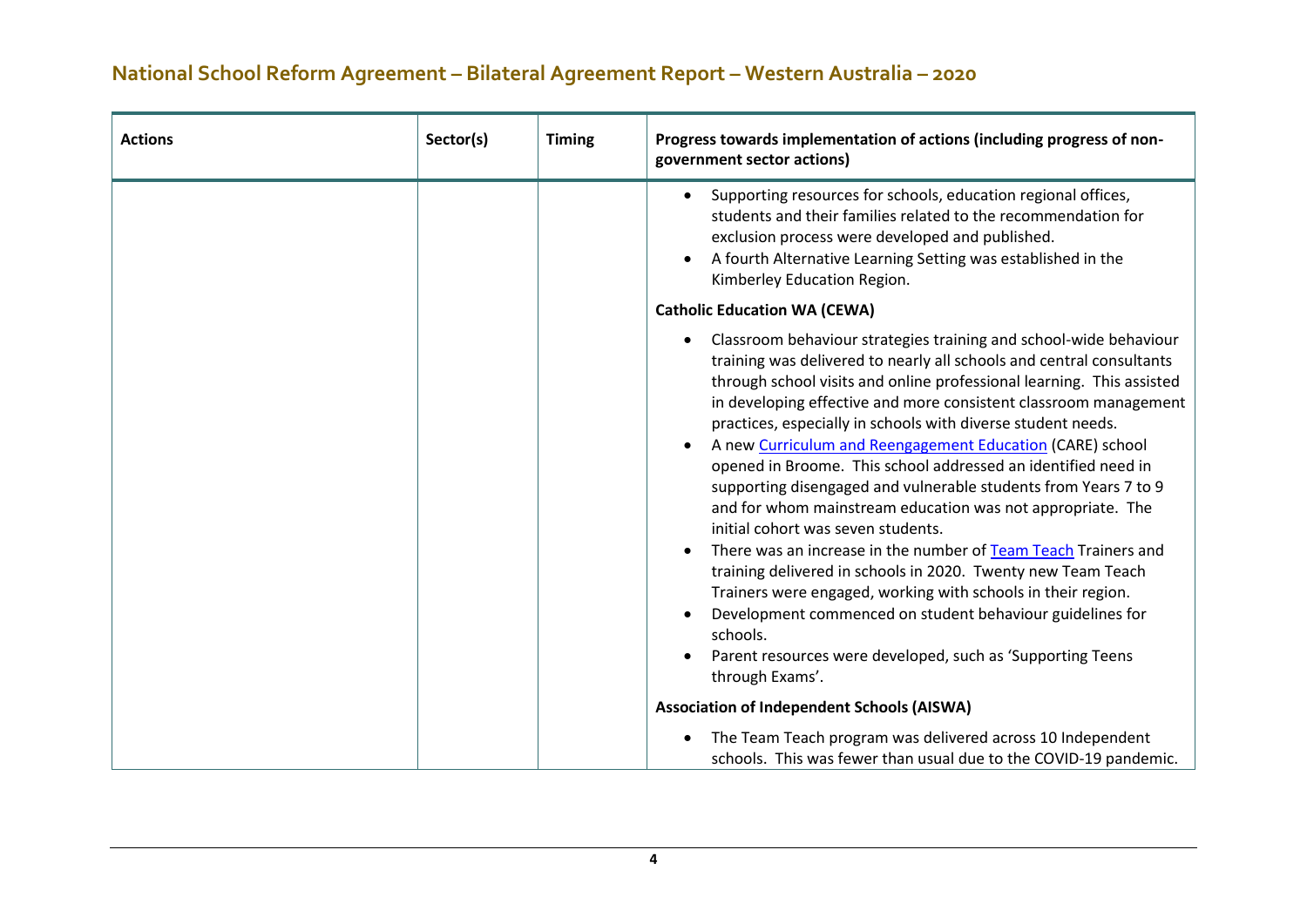| <b>Actions</b>                                                                                                                                           | Sector(s)   | <b>Timing</b> | Progress towards implementation of actions (including progress of non-<br>government sector actions)                                                                                                                                                                                                                                                                                                                                                                                                                                                                                                                                                                                                                                                                                                                                                                                                                                                                                        |
|----------------------------------------------------------------------------------------------------------------------------------------------------------|-------------|---------------|---------------------------------------------------------------------------------------------------------------------------------------------------------------------------------------------------------------------------------------------------------------------------------------------------------------------------------------------------------------------------------------------------------------------------------------------------------------------------------------------------------------------------------------------------------------------------------------------------------------------------------------------------------------------------------------------------------------------------------------------------------------------------------------------------------------------------------------------------------------------------------------------------------------------------------------------------------------------------------------------|
| Increase beginning teacher expertise in<br>developing positive behaviour and<br>incorporate de-escalation training into<br>the Graduate Teacher Program. | All sectors | Ongoing       | Ongoing<br><b>Department of Education</b><br>Mandatory training in de-escalation and positive handling of<br>aggressive behaviour for all graduate teachers employed in public<br>schools continued. In 2020, 861 graduate teachers completed<br>training in violence de-escalation and positive handling.<br>Support and access to professional learning focusing on positive<br>behaviour was ongoing to all schools.<br><b>CEWA</b><br>Beginning teachers received training in Positive Behaviours,<br>Strength-Based Teaching and Staff Wellbeing. This occurred<br>through two regional and two metropolitan seminars and covered<br>around 160 early childhood teachers. Additional seminars had to be<br>cancelled due to the COVID-19 pandemic.<br><b>AISWA</b><br>In 2020, 37 beginning teachers participated in face-to-face<br>workshops with experienced teachers and the <b>School Psychology</b><br>Service on developing positive behaviour and co-regulation<br>techniques. |
| Deliver professional learning to support<br>student health and wellbeing in schools.                                                                     | All sectors | Ongoing       | Ongoing<br><b>Department of Education</b><br>A range of professional learning opportunities were provided to<br>teachers and school leaders to increase their capacity to support<br>student health care, including:                                                                                                                                                                                                                                                                                                                                                                                                                                                                                                                                                                                                                                                                                                                                                                        |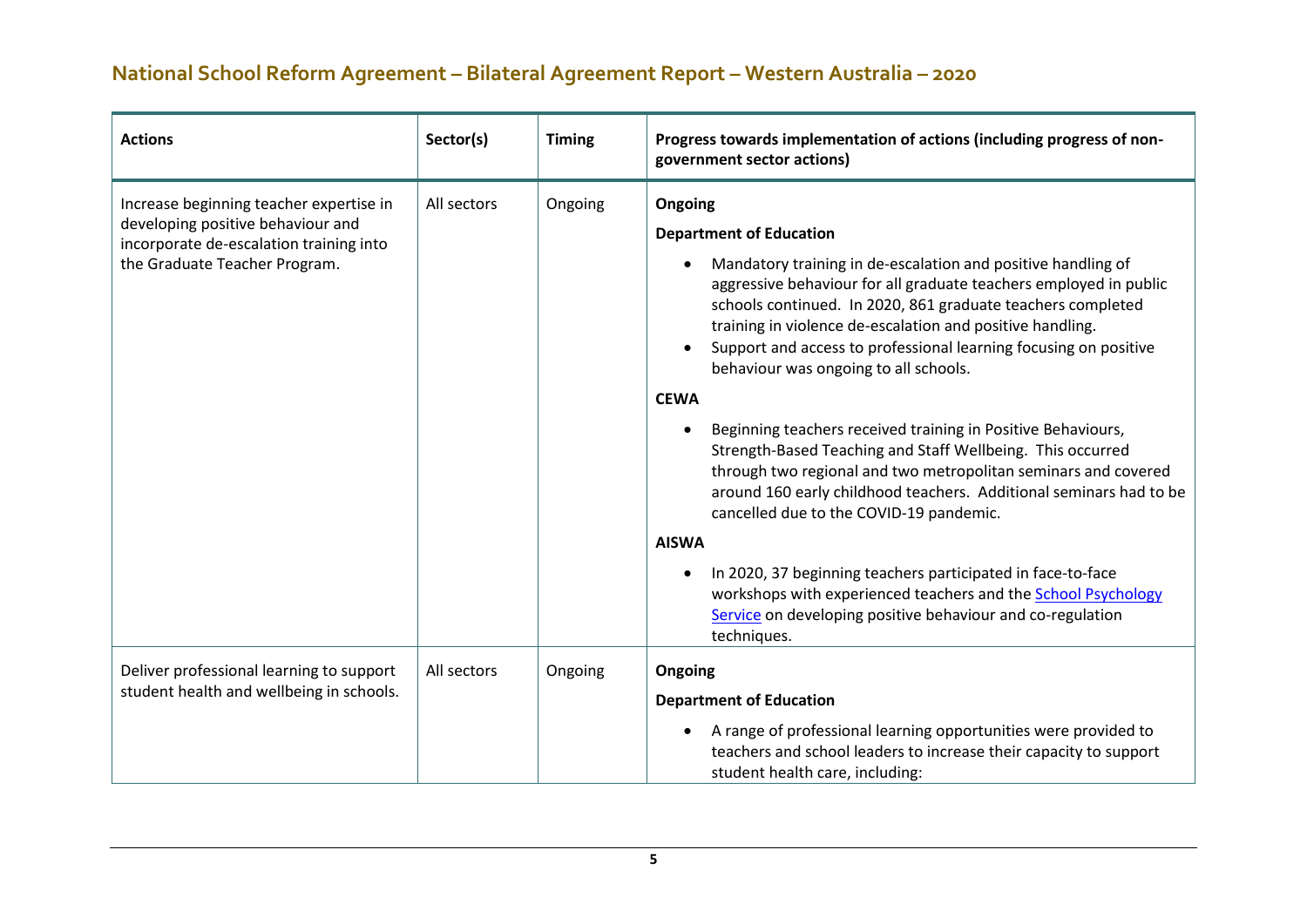| <b>Actions</b> | Sector(s) | <b>Timing</b> | Progress towards implementation of actions (including progress of non-<br>government sector actions)                                                                                                                                                                                                                                                                                                                                                                                                                                                                                                                                                                                                                                                                                                                                                                                                                                                                                                                                                                                                                                       |
|----------------|-----------|---------------|--------------------------------------------------------------------------------------------------------------------------------------------------------------------------------------------------------------------------------------------------------------------------------------------------------------------------------------------------------------------------------------------------------------------------------------------------------------------------------------------------------------------------------------------------------------------------------------------------------------------------------------------------------------------------------------------------------------------------------------------------------------------------------------------------------------------------------------------------------------------------------------------------------------------------------------------------------------------------------------------------------------------------------------------------------------------------------------------------------------------------------------------|
|                |           |               | o 38 Gatekeeper Suicide Prevention Training workshops,<br>including two day workshops and one day refresher<br>workshops delivered to 745 staff across all three sectors; and<br>39 Youth Mental Health First Aid workshops including two<br>$\circ$<br>day workshops and four hour refresher workshops, delivered<br>to 790 school staff, including community health nurses and<br>chaplains.<br>The Teen Mental Health First Aid training was delivered to students<br>in Years 10 and 12 across all three sectors to reduce mental health<br>stigma and increase help seeking by students. The Teen Mental<br>Health First Aid training was delivered in 29 schools to 2,137<br>students in Years 10 and 12 across all three sectors.<br>The Department developed its <b>About FASD</b> professional learning<br>into a self-paced online module, which allows a wider range of<br>school staff to build their capacity to support students with complex<br>needs associated with Fetal Alcohol Spectrum Disorder (FASD). This<br>continues to be a mandatory component of the Graduate Teacher<br>Induction Program in public schools. |
|                |           |               | <b>CEWA</b><br>Approximately 200 CEWA staff received training relating to student<br>mental health and learning including trauma informed practice.<br>Youth Mental Health First Aid training was delivered to about 50%<br>of CEWA's schools.<br>There was an increase in the number of CEWA trainers for<br>Gatekeeper Suicide Prevention Course to a total of 20 staff.<br>Due to the COVID-19 pandemic, 10 webinars were delivered on<br>topics including belonging, anxiety, managing student risk, non-<br>therapeutic counselling skills, case management and resilience.                                                                                                                                                                                                                                                                                                                                                                                                                                                                                                                                                           |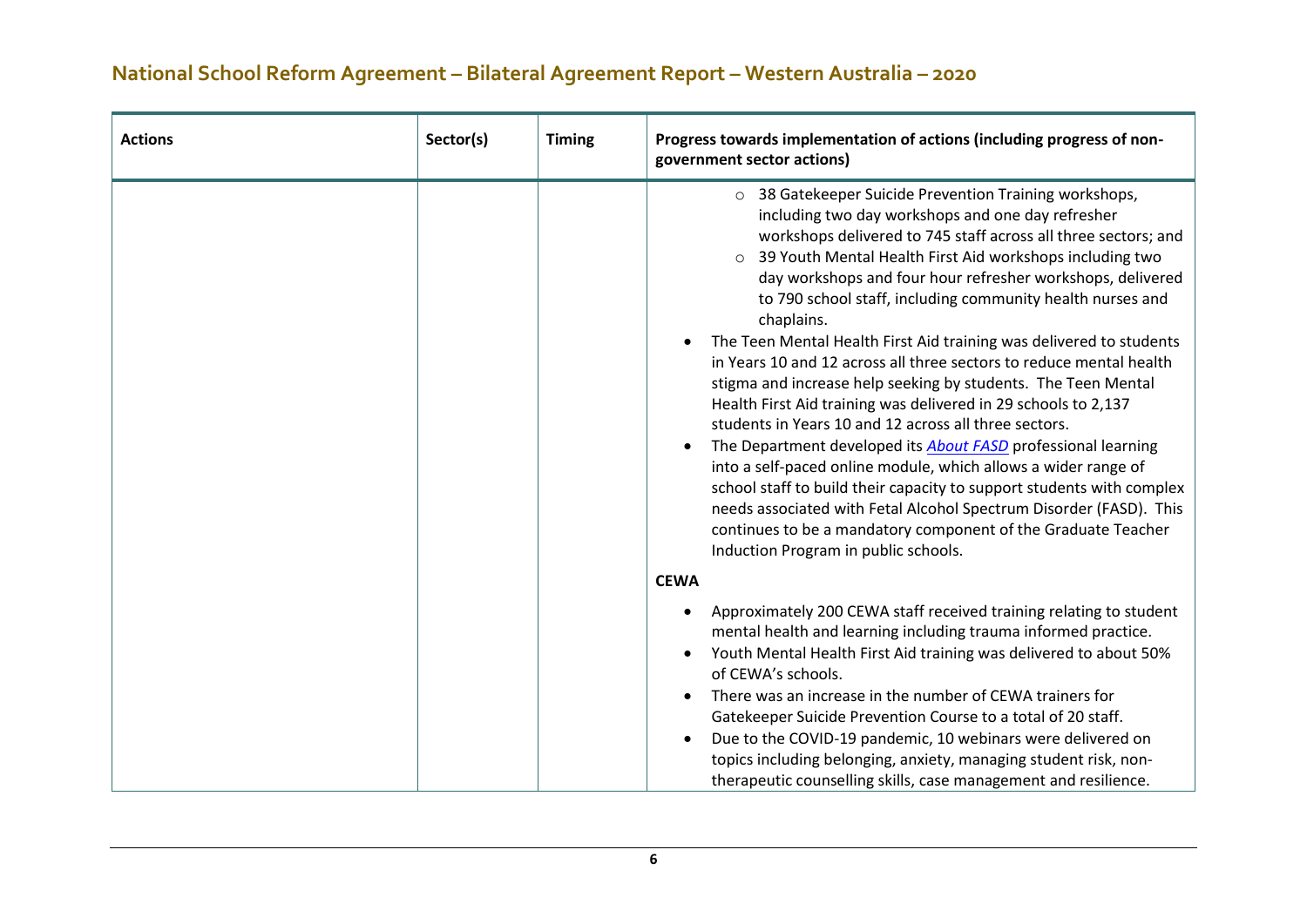| <b>Actions</b>                                                                                                   | Sector(s)   | <b>Timing</b> | Progress towards implementation of actions (including progress of non-<br>government sector actions)                                                                                                                                                                                                                                                                                                                                                                                                                                                                                                                                                                                                                                                                                                                                                                                                                                                                                                 |
|------------------------------------------------------------------------------------------------------------------|-------------|---------------|------------------------------------------------------------------------------------------------------------------------------------------------------------------------------------------------------------------------------------------------------------------------------------------------------------------------------------------------------------------------------------------------------------------------------------------------------------------------------------------------------------------------------------------------------------------------------------------------------------------------------------------------------------------------------------------------------------------------------------------------------------------------------------------------------------------------------------------------------------------------------------------------------------------------------------------------------------------------------------------------------|
|                                                                                                                  |             |               | All CEWA schools were provided with access to the e-Visible<br>$\bullet$<br>Wellbeing resources.<br>An online 'Reflect' program was piloted in 10 schools supporting<br>students to make their feelings and experiences more apparent to<br>their classroom teacher.                                                                                                                                                                                                                                                                                                                                                                                                                                                                                                                                                                                                                                                                                                                                 |
|                                                                                                                  |             |               | <b>AISWA</b><br>In 2020, 34 beginning teachers participated in online workshops and<br>discussions covering the support of student engagement and<br>wellbeing. These were presented by inclusive education<br>consultants, the psychology service, Information and<br>Communication Technology (ICT) and Science, Technology,<br>Engineering and Mathematics (STEM) consultants.<br>In 2020, 24 Mental Health First Aid courses (including the two-day<br>Youth Mental Health First Aid course-Refresher and short courses<br>such as Suicidal Person and Non-suicidal Self-injury) were delivered<br>to 151 staff from across 15 schools.<br>The pandemic meant there was a focus in 2020 on supporting<br>schools to provide student and staff health and wellbeing support<br>rather than delivering programs which necessitated the gathering of<br>large numbers of people. Such support was accessed by all but two<br>Independent schools which received support from external<br>providers. |
| Publish planning guides and fact sheets<br>for schools and their communities to<br>reduce bullying and violence. | All sectors | Ongoing       | Ongoing<br><b>Department of Education</b><br>Schools promoted and participated in the National Day of Action<br>against Bullying and Violence.                                                                                                                                                                                                                                                                                                                                                                                                                                                                                                                                                                                                                                                                                                                                                                                                                                                       |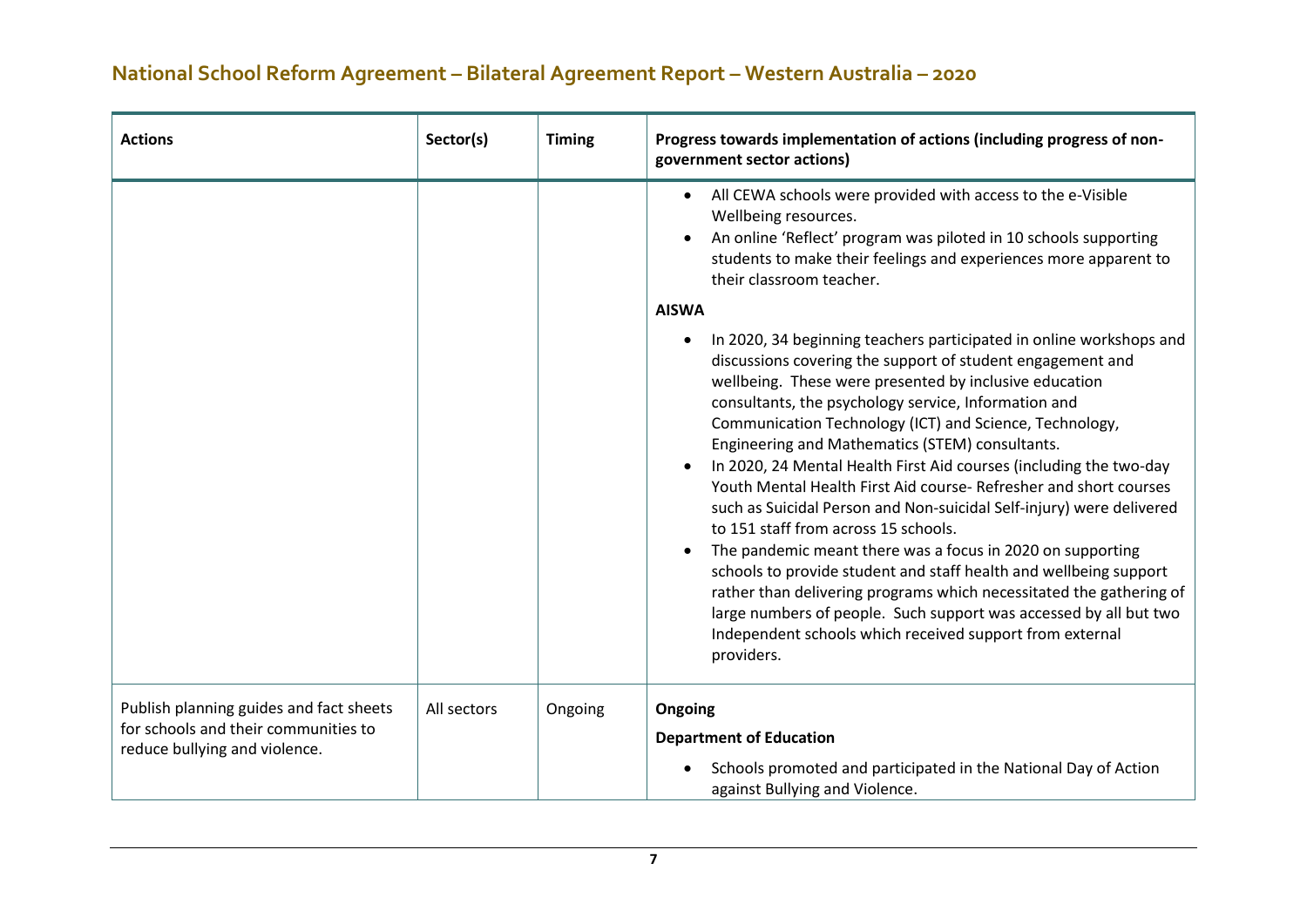| <b>Actions</b>                                                                     | Sector(s)   | <b>Timing</b>   | Progress towards implementation of actions (including progress of non-<br>government sector actions)                                                                                                                                 |
|------------------------------------------------------------------------------------|-------------|-----------------|--------------------------------------------------------------------------------------------------------------------------------------------------------------------------------------------------------------------------------------|
|                                                                                    |             |                 | Schools continued to access online resources to assist them with<br>$\bullet$<br>implementing processes to manage and reduce bullying.                                                                                               |
|                                                                                    |             |                 | <b>CEWA</b>                                                                                                                                                                                                                          |
|                                                                                    |             |                 | Schools promoted and participated in the National Day of Action<br>$\bullet$<br>against Bullying and Violence.                                                                                                                       |
|                                                                                    |             |                 | Development commenced of guidelines for responding to students<br>threatening to harm others.                                                                                                                                        |
|                                                                                    |             |                 | <b>AISWA</b>                                                                                                                                                                                                                         |
|                                                                                    |             |                 | AISWA participated in the annual promotion of National Day of<br>Action against Bullying and Violence.                                                                                                                               |
|                                                                                    |             |                 | AISWA compiled and distributed a newsletter four times in 2020.<br>The focus of support was keeping young people safe online.                                                                                                        |
|                                                                                    |             |                 | AISWA provided information and links to resources across a range<br>of issues, including bullying, mindfulness, and mental health.                                                                                                   |
| Deliver professional learning to promote                                           | All sectors | 2019 (early $-$ | Implementation completed in 2020. Activities will be ongoing.                                                                                                                                                                        |
| improved student health, well-being and<br>engagement in schooling. Share          |             | mid) to 2020    | <b>Department of Education</b>                                                                                                                                                                                                       |
| successful models of student<br>engagement programs across schools<br>and regions. |             |                 | Successful models of student engagement programs were shared<br>through the Department's online communication platform, Teacher<br>Development Schools, and its Schools of Special Educational Needs.                                |
|                                                                                    |             |                 | <b>CEWA</b>                                                                                                                                                                                                                          |
|                                                                                    |             |                 | CEWA launched the Leaders of Wellbeing in Catholic Education six-<br>$\bullet$<br>day course. Seventy educators completed the course to equip them<br>with the skills to strategically lead a wellbeing approach in their<br>school. |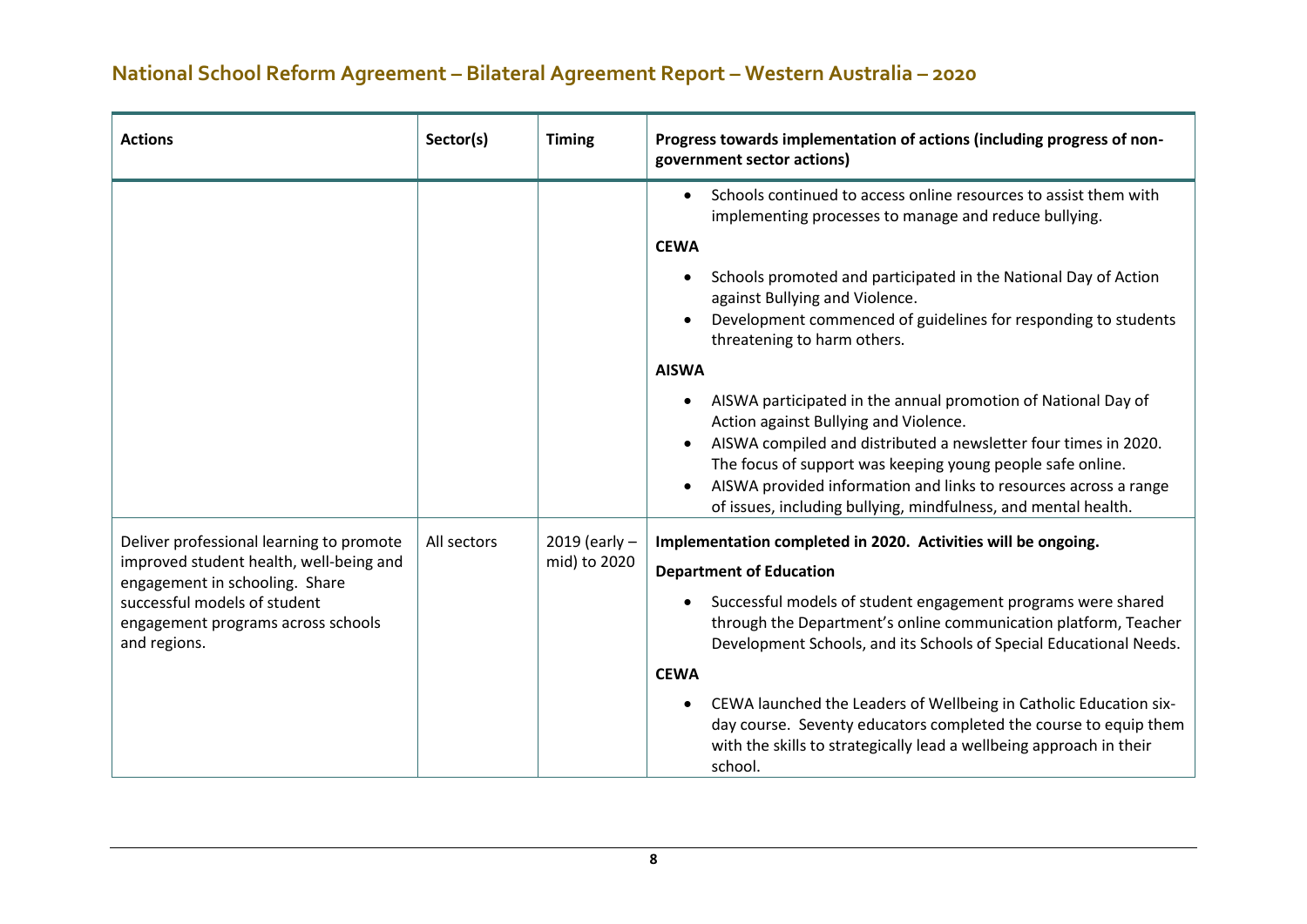| <b>Actions</b> | Sector(s) | <b>Timing</b> | Progress towards implementation of actions (including progress of non-<br>government sector actions)                                                                                                                                                                                                                                                                                                                                                                                                                                                                                                                                                                                                                                                                                                                                                                                              |
|----------------|-----------|---------------|---------------------------------------------------------------------------------------------------------------------------------------------------------------------------------------------------------------------------------------------------------------------------------------------------------------------------------------------------------------------------------------------------------------------------------------------------------------------------------------------------------------------------------------------------------------------------------------------------------------------------------------------------------------------------------------------------------------------------------------------------------------------------------------------------------------------------------------------------------------------------------------------------|
|                |           |               | A seven module, two hour online course was constructed to assist<br>schools as students returned to school after a period of online<br>learning in 2020.<br>Modules included:<br>o Staff self-care;<br>Stories and experiences;<br>Child safety;<br>$\circ$<br>Re-establishing classroom routines;<br>Re-establishing social connections;<br>Resilience and supporting emotional needs; and<br>Parent engagement.<br>$\circ$                                                                                                                                                                                                                                                                                                                                                                                                                                                                      |
|                |           |               | <b>AISWA</b>                                                                                                                                                                                                                                                                                                                                                                                                                                                                                                                                                                                                                                                                                                                                                                                                                                                                                      |
|                |           |               | AISWA facilitated two face-to-face network meetings for school-<br>based psychologists where successful models of practice for<br>improving student health, wellbeing and engagement were shared.<br>AISWA facilitated two online meetings for school which focused on<br>٠<br>wellbeing during the COVID-19 pandemic.<br>AISWA facilitated four online meetings for teachers and<br>$\bullet$<br>administrators in rural and remotes school which focused on<br>wellbeing and supporting student re-engagement post lockdown.<br>AISWA worked collaboratively with CEWA and the Department of<br>Education on a hub with resources for parents and teachers to<br>support students and schools during COVID-19.<br>An AISWA Psychology Services Newsletter was disseminated four<br>times, providing information and insight into successful practices<br>and programs happening across schools. |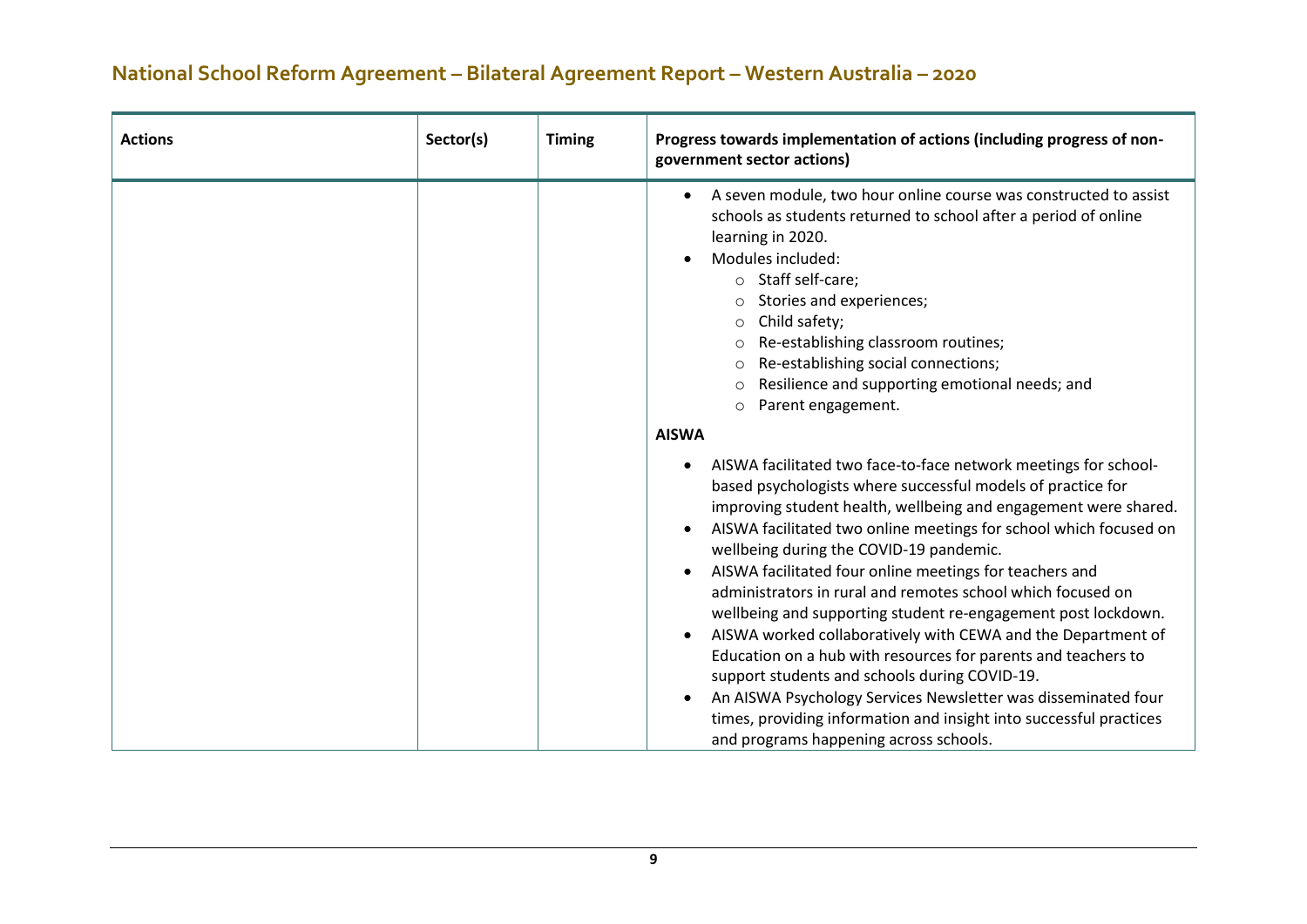| <b>Actions</b>                                                                                               | Sector(s)   | <b>Timing</b>                | Progress towards implementation of actions (including progress of non-<br>government sector actions)                                                                                                                                                                                                                                                                                                                                                                                                                                                                                                                                                                                                                                                                                                                                                                                                                                                                                                                                                                                                                                                                                                                                                                                                                                                                                                                                                                                                                            |
|--------------------------------------------------------------------------------------------------------------|-------------|------------------------------|---------------------------------------------------------------------------------------------------------------------------------------------------------------------------------------------------------------------------------------------------------------------------------------------------------------------------------------------------------------------------------------------------------------------------------------------------------------------------------------------------------------------------------------------------------------------------------------------------------------------------------------------------------------------------------------------------------------------------------------------------------------------------------------------------------------------------------------------------------------------------------------------------------------------------------------------------------------------------------------------------------------------------------------------------------------------------------------------------------------------------------------------------------------------------------------------------------------------------------------------------------------------------------------------------------------------------------------------------------------------------------------------------------------------------------------------------------------------------------------------------------------------------------|
| Publish planning guides and fact sheets<br>for schools and communities to support<br>re-engagement programs. | All sectors | 2019 (early-<br>mid) to 2020 | Implementation completed in 2020. Activities will be ongoing.<br><b>Department of Education</b><br>All public schools had access to an Attendance Toolkit that provides<br>strategies, programs and resources designed to increase student<br>engagement and attendance.<br>The Schools of Special Educational Needs: Behaviour and<br>$\bullet$<br>Engagement, Disability, Sensory and Medical and Mental Health<br>provided resources and information to support schools to<br>strengthen the engagement of students with disability and/or<br>complex and challenging behaviour.<br>The Department published the updated Student Attendance in<br><b>Public Schools policy and procedures, ahead of its implementation</b><br>in Term 3, 2021.<br>The Department implemented strategies to re-engage vulnerable<br>students during the COVID-19 period including:<br>o Tier 1 - School support re-engage: Professional learning<br>designed to equip participants with the knowledge and skills<br>required to support positive re-engagement in the school<br>environment.<br>Tier 2 - Targeted Support: The establishment of a<br>$\circ$<br>Connectedness and Engagement Team to facilitate<br>collaboration with education regions to provide targeted<br>support to schools and families.<br>Tier 3 - Most vulnerable students: Provision for students to<br>$\Omega$<br>be supported by <b>Engagement Centres</b> , Alternative Learning<br>Settings, the Complex Placement Team and the School<br>Psychology Service. |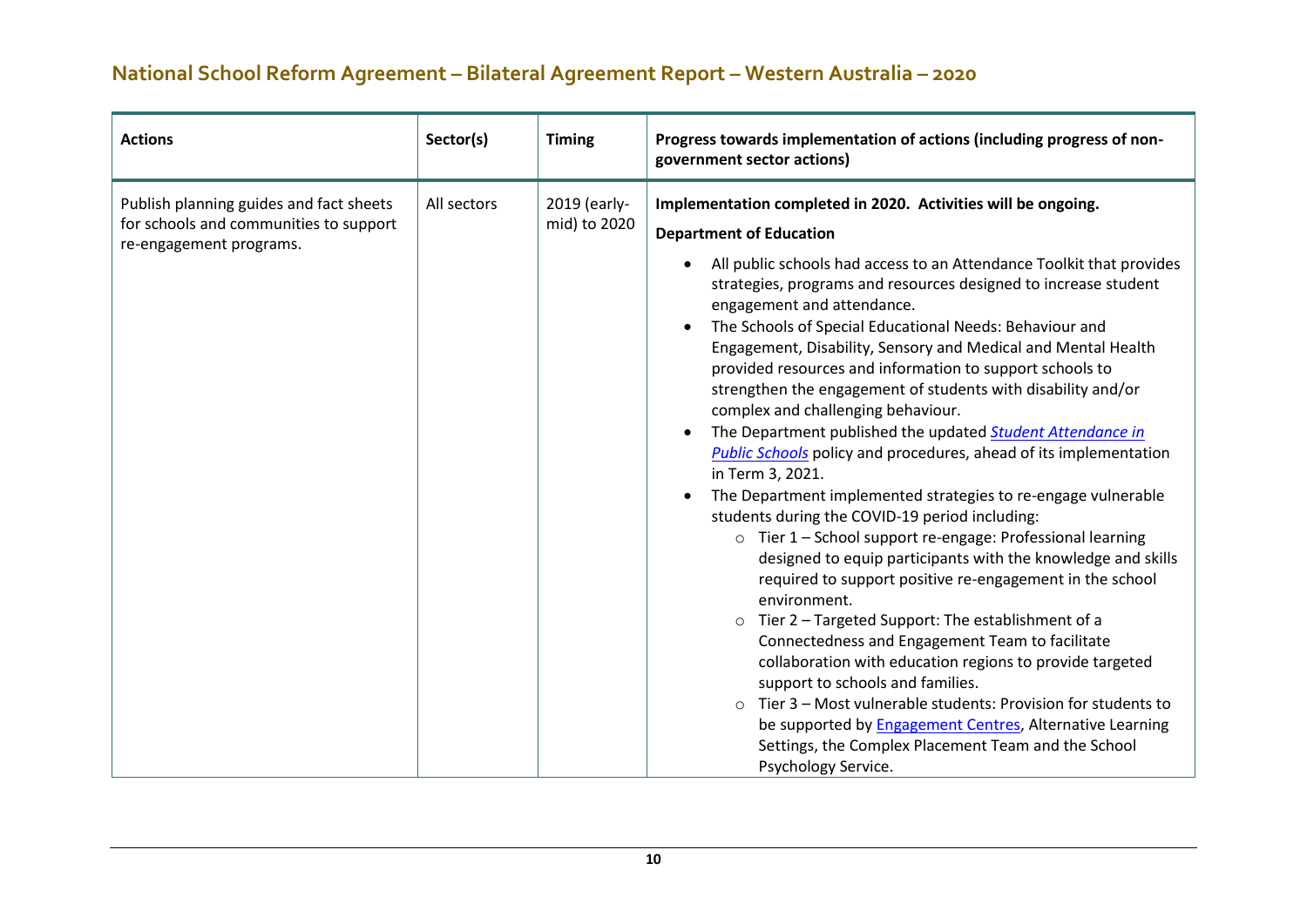| <b>Actions</b> | Sector(s) | <b>Timing</b> | Progress towards implementation of actions (including progress of non-<br>government sector actions)                                                                                                                                                                                                                                                                                                                                                                                                                                                                                                                                             |
|----------------|-----------|---------------|--------------------------------------------------------------------------------------------------------------------------------------------------------------------------------------------------------------------------------------------------------------------------------------------------------------------------------------------------------------------------------------------------------------------------------------------------------------------------------------------------------------------------------------------------------------------------------------------------------------------------------------------------|
|                |           |               | Twenty additional teachers were made available to deliver learning<br>$\bullet$<br>remotely to medically vulnerable students and those who had<br>medically vulnerable people living in their household.                                                                                                                                                                                                                                                                                                                                                                                                                                         |
|                |           |               | <b>CEWA</b>                                                                                                                                                                                                                                                                                                                                                                                                                                                                                                                                                                                                                                      |
|                |           |               | Attendance guidelines were developed for schools to assist with<br>promoting student attendance and processes and practices to<br>document, monitor and restore attendance when lapses occur.<br>Specific guides in response to the COVID-19 pandemic were<br>developed:<br>○ COVID-19 Crisis Response;<br><b>COVID-19 Pastoral Care Guidelines;</b><br>$\circ$<br>COVID-19 Kimberley Pastoral Care Support Plan;<br>$\circ$<br><b>COVID-19 Parent Contact Resource;</b><br>$\circ$<br>COVID-19 Tele-counselling Guidelines;<br>$\circ$<br>COVID-19 Staff Self-isolating Protocol; and<br>$\circ$<br>Staff Self-Care Resource Pack.<br>$\bigcap$ |
|                |           |               | <b>AISWA</b>                                                                                                                                                                                                                                                                                                                                                                                                                                                                                                                                                                                                                                     |
|                |           |               | AISWA facilitated a collegiate network for Principals of Curriculum<br>and Reengagement in Education Schools CARE schools from the<br>Independent and Catholic sector who met in September to share<br>ideas and discuss issues of practice.<br>Due to COVID-19 preventing face-to-face meetings, support was<br>offered via email and phone for queries around registration and<br>compliance issues.<br>The annual CARE school conference supporting effective and<br>innovative practice was deferred until 2021.                                                                                                                             |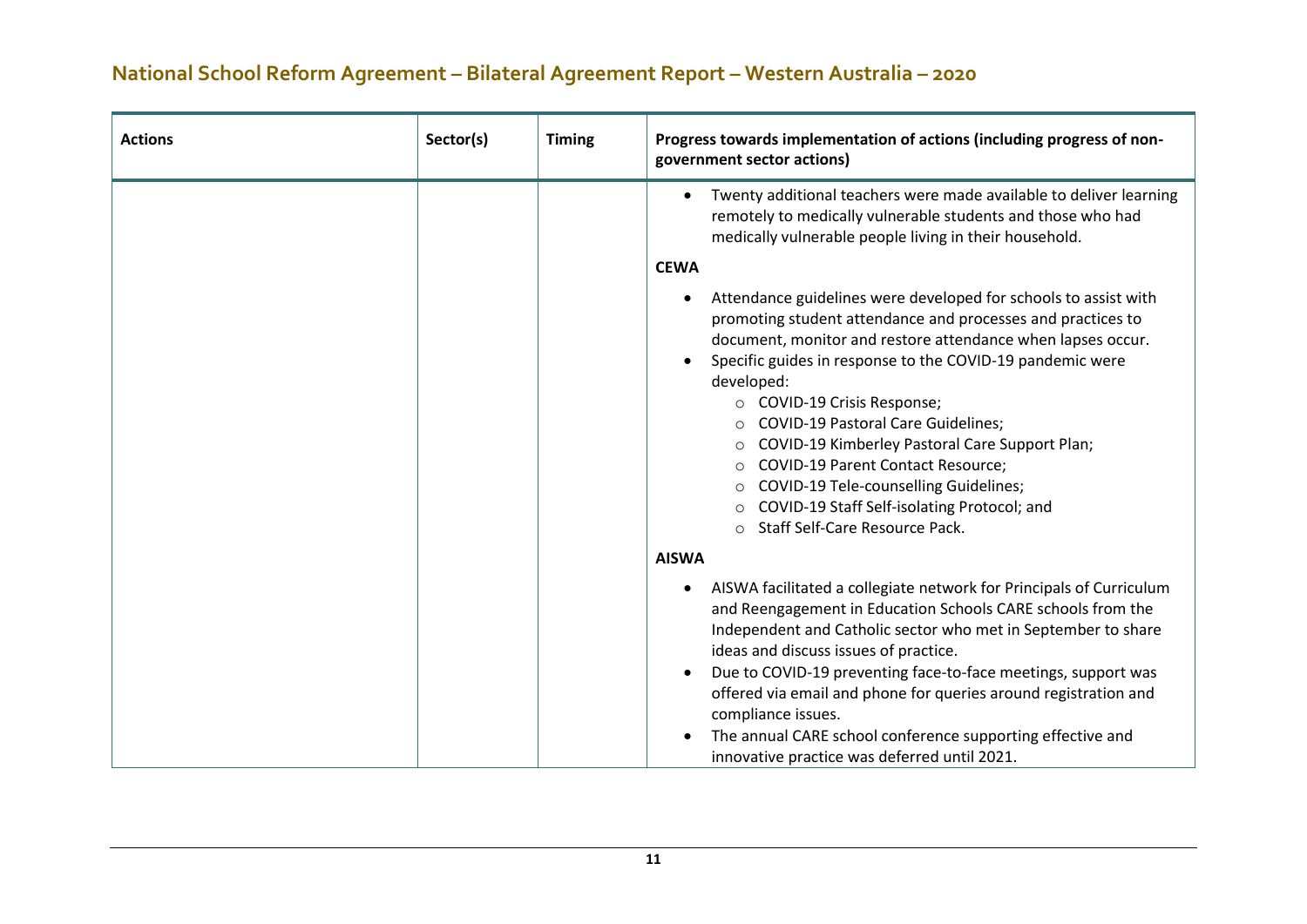| <b>Actions</b>                                                                                                                                                                           | Sector(s)           | <b>Timing</b>          | Progress towards implementation of actions (including progress of non-<br>government sector actions)                                                                                                                                                                                                                                                                                                                                                                                                                                                                                                                                                                                                                                                                                                                                                                                                                                                                                                                                                                              |
|------------------------------------------------------------------------------------------------------------------------------------------------------------------------------------------|---------------------|------------------------|-----------------------------------------------------------------------------------------------------------------------------------------------------------------------------------------------------------------------------------------------------------------------------------------------------------------------------------------------------------------------------------------------------------------------------------------------------------------------------------------------------------------------------------------------------------------------------------------------------------------------------------------------------------------------------------------------------------------------------------------------------------------------------------------------------------------------------------------------------------------------------------------------------------------------------------------------------------------------------------------------------------------------------------------------------------------------------------|
| Deliver professional learning for the<br>Vision for Learning and Five Teacher<br>Practices to ensure consistency of<br>approach across the system in classroom<br>practice.              | Catholic<br>Schools | 2019 (late)<br>to 2020 | Implementation completed in 2020. Activities will be ongoing.<br>CEWA Teaching and Learning consultants continued to provide<br>professional learning and facilitation with Primary, Secondary and<br>Composite (K-Year 12) Schools in developing evidenced based<br>school wide pedagogical practices.<br>There was design, development and implementation of the<br>Pedagogical Leadership Program to (53 participants) in the Perth<br>and South West Regions. This program supports school leaders in<br>their understanding and enactment of Pedagogical Leadership<br>underpinned by the Vision for Learning and the Five Teacher<br>Practices.<br>A professional learning module aimed at emerging leaders<br>(45 participants), middle leaders (48 participants) and aspiring<br>principals (15 participants) was designed and delivered.<br>The Vision for Learning webpage that develops key messages about<br>$\bullet$<br>system wide pedagogical philosophy and access to wider<br>professional learning and networking opportunities was developed<br>and released. |
| Continue to design and develop VISN<br>(virtual learning platform) extending the<br>range of subjects available to Year 11 and<br>12 students and extending the number of<br>enrolments. | Catholic<br>Schools | 2019 to 2020           | Implementation completed in 2020. Activities will be ongoing.<br>In 2020, ViSN delivered a total of 22 courses, of which:<br>$\bullet$<br>nine (86%) were ATAR courses;<br>$\circ$<br>three (14%) were VET/Alternate entry to university courses;<br>O<br>14 (64%) were Year 11 level; and<br>eight (36%) were Year 12 level.<br>$\circ$                                                                                                                                                                                                                                                                                                                                                                                                                                                                                                                                                                                                                                                                                                                                          |

#### *Improving Classroom Practice and Virtual Learning Opportunities*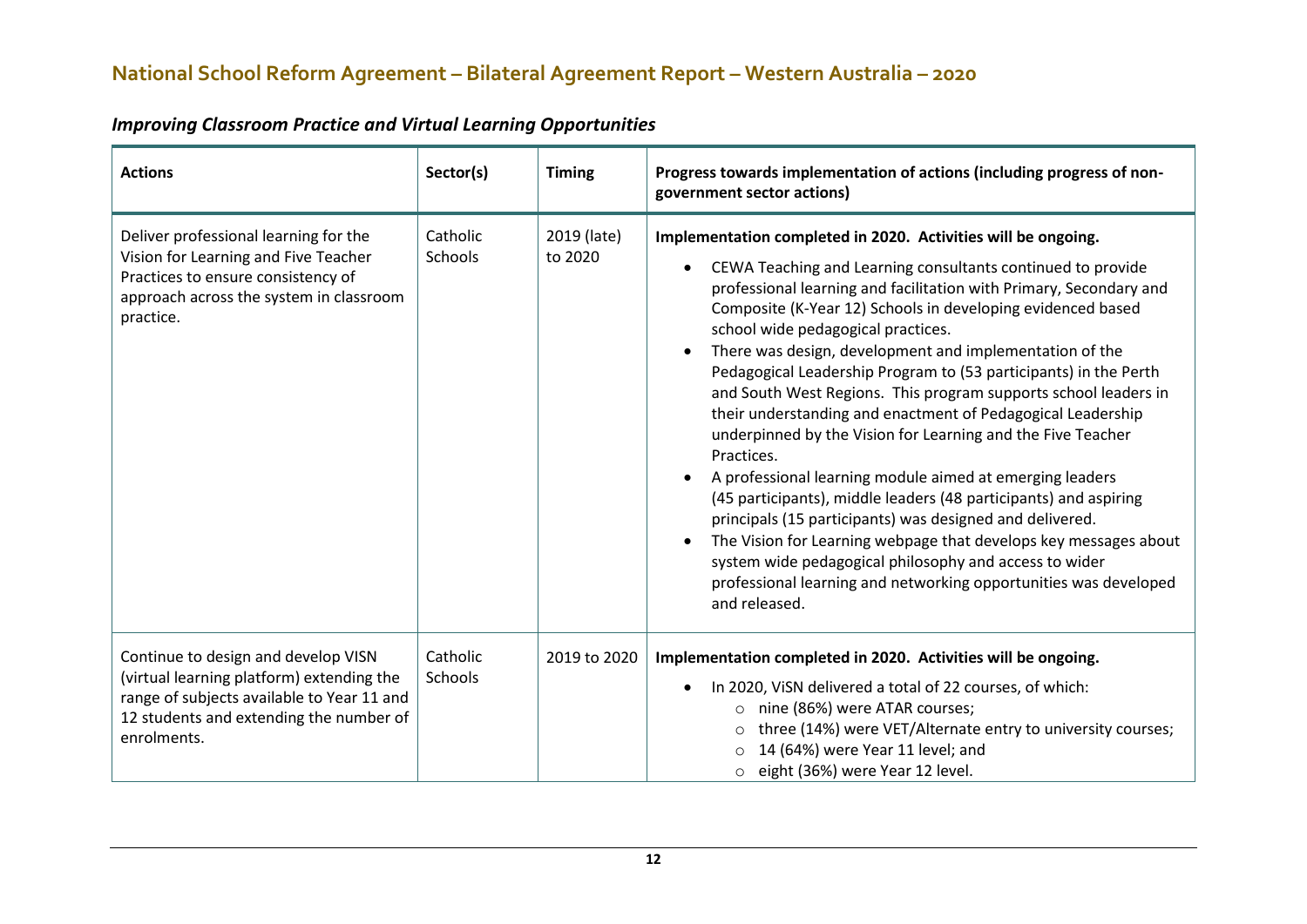| <b>Actions</b> | Sector(s) | <b>Timing</b> | Progress towards implementation of actions (including progress of non-<br>government sector actions)                                                                                                                                                                                                                                                                                                                                                                                                                                                                                                                                                              |
|----------------|-----------|---------------|-------------------------------------------------------------------------------------------------------------------------------------------------------------------------------------------------------------------------------------------------------------------------------------------------------------------------------------------------------------------------------------------------------------------------------------------------------------------------------------------------------------------------------------------------------------------------------------------------------------------------------------------------------------------|
|                |           |               | • The 22 courses were delivered by 15 different schools, of which:<br>$\circ$ six (40%) were regional or remote schools; and<br>$\circ$ nine (60%) were metropolitan schools.<br>VISN had 186 enrolments in 2020, of which:<br>○ 70 (38%) were from 8 regional or remote schools; and<br>$\circ$ 116 (62%) were from 16 metropolitan schools.<br>A total of 24 schools enrolled students as either a Design and<br>Deliver School (includes Host Schools) or a Fee for Service School:<br>o 14 (59%) Design and Deliver Schools had a total of 153 (82%)<br>enrolments; and<br>10 (41%) Fee-for-Service Schools had a total of 33 (18%)<br>$\circ$<br>enrolments. |

#### *Senior Secondary Transition*

| <b>Actions</b>                                                                                                                                                                                                  | Sector(s)                     | <b>Timing</b>          | Progress towards implementation of actions (including progress of non-<br>government sector actions)                                                                                                                                                                                                                                                                                                                                                                                                        |
|-----------------------------------------------------------------------------------------------------------------------------------------------------------------------------------------------------------------|-------------------------------|------------------------|-------------------------------------------------------------------------------------------------------------------------------------------------------------------------------------------------------------------------------------------------------------------------------------------------------------------------------------------------------------------------------------------------------------------------------------------------------------------------------------------------------------|
| Investigating university pathways, and<br>trialling and implementing portfolio entry<br>into university to evaluate the<br>effectiveness pathways and outcomes for<br>students in the first year of university. | Independent<br><b>Schools</b> | 2019 (late)<br>to 2020 | <b>Completed</b><br>AISWA contributed to the national and state conversation around<br>university entry. During this time there was an emphasis on<br>managing the current Year 12 cohort through Western Australian<br>Certificate of Education (WACE) exams through participation on the<br>School Curriculum and Standards Authority Curriculum and<br>Assessment Committee.<br>There was an AISWA nominated representative on the Career<br>Development is Everybody's Business cross-sectoral project. |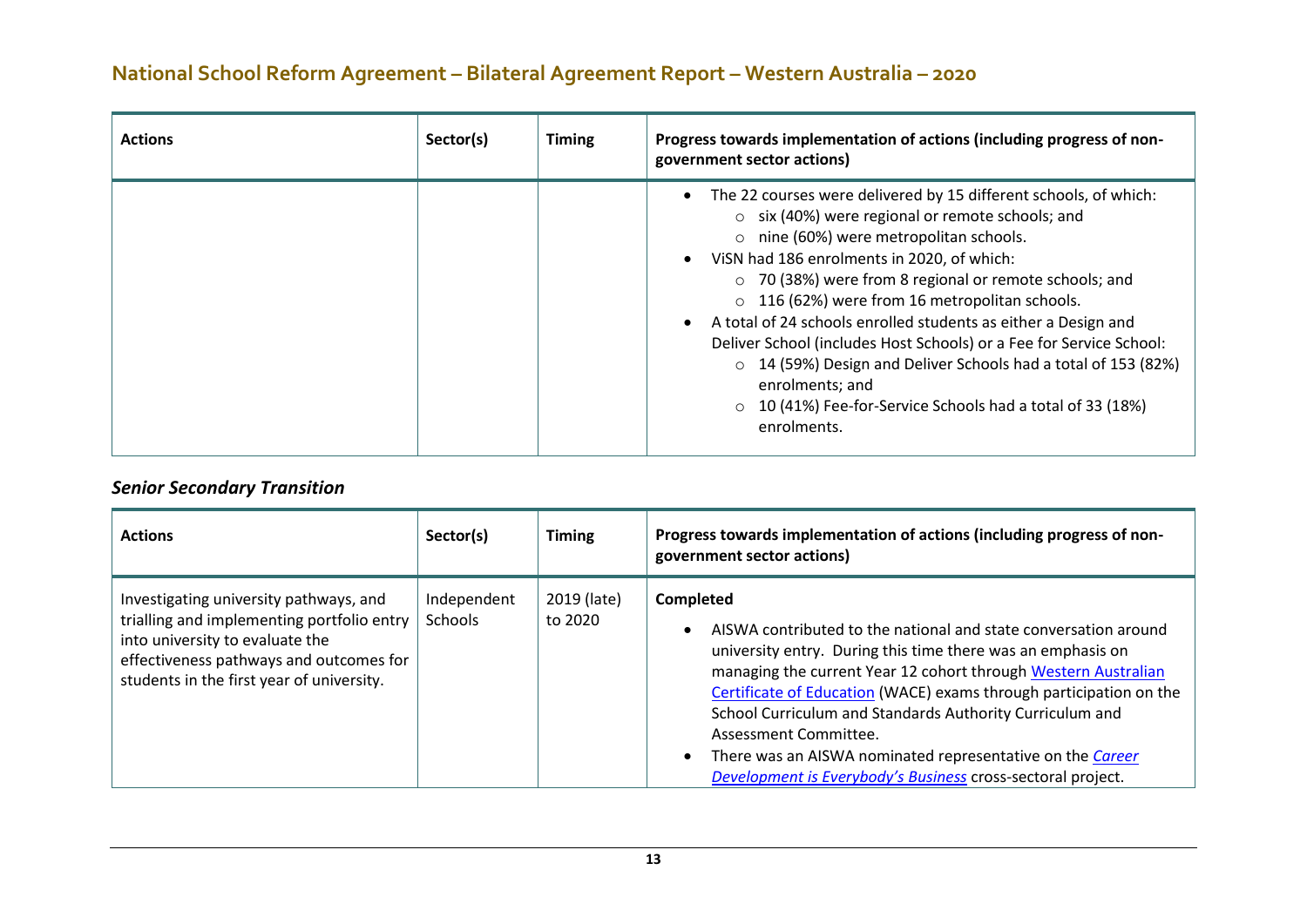| <b>Actions</b>                                                                                                                                                                                                            | Sector(s)          | <b>Timing</b>                  | Progress towards implementation of actions (including progress of non-<br>government sector actions)                                                                                                                                                                                                                                                |
|---------------------------------------------------------------------------------------------------------------------------------------------------------------------------------------------------------------------------|--------------------|--------------------------------|-----------------------------------------------------------------------------------------------------------------------------------------------------------------------------------------------------------------------------------------------------------------------------------------------------------------------------------------------------|
|                                                                                                                                                                                                                           |                    |                                | AISWA was represented at the Global Education Leaders<br>$\bullet$<br>Partnership which explores and shares international best practice<br>on post school pathways.<br>AISWA provided consultancy and advice to schools on post school<br>pathways for Aboriginal and Torres Strait Islander students involved<br>in the Future Footprints Program. |
| Contribute to national effort and<br>discussion regarding the review of senior<br>secondary education, pathways to work,<br>further education and training and<br>consideration of prerequisites for<br>university entry. | <b>All Sectors</b> | 2019<br>(early/mid)<br>onwards | Implementation completed in 2020. Activities will be ongoing.<br><b>Department of Education</b>                                                                                                                                                                                                                                                     |
|                                                                                                                                                                                                                           |                    |                                | Western Australia continued to contribute to national initiatives to<br>address the findings and recommendations of the Looking to the<br><b>Future: Report of the Review of Senior Secondary Pathways into</b><br><b>Work, Further Education and Training.</b>                                                                                     |
|                                                                                                                                                                                                                           |                    |                                | Western Australia is implementing a range of strategies in public<br>schools under a Future Skills and Pathways plan to address the<br>findings and recommendations in the local public school context.                                                                                                                                             |
|                                                                                                                                                                                                                           |                    |                                | <b>Catholic Education</b>                                                                                                                                                                                                                                                                                                                           |
|                                                                                                                                                                                                                           |                    |                                | CEWA continues to diversify curriculum offerings in schools.<br>$\bullet$<br>CEWA collaborated with AISWA in organising a Career Expo for<br>school staff.<br>The CEWA VET and Careers Consultant is a member of the National<br><b>Catholic Education Commission (NCEC) VET Network.</b>                                                           |
|                                                                                                                                                                                                                           |                    |                                | <b>AISWA</b>                                                                                                                                                                                                                                                                                                                                        |
|                                                                                                                                                                                                                           |                    |                                | AISWA collaborated with CEWA to hold a Career Expo to which all<br>$\bullet$<br>Universities and training providers were invited to exhibit. Career<br>and VET coordinators from both sectors were invited to attend.                                                                                                                               |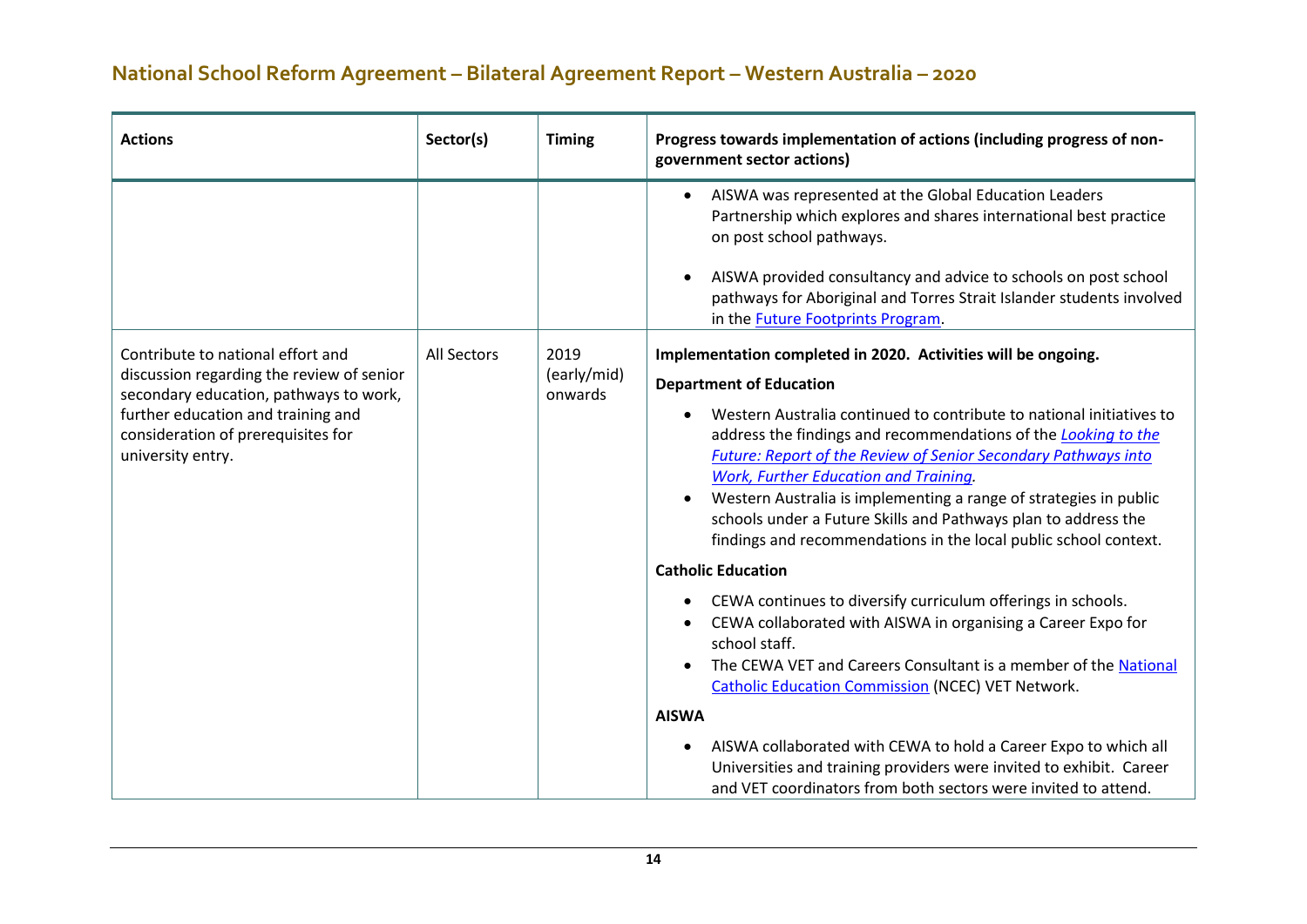| <b>Actions</b> | Sector(s) | <b>Timing</b> | Progress towards implementation of actions (including progress of non-<br>government sector actions)                                                                                                                                                                                                                                                                                                                                                                                    |
|----------------|-----------|---------------|-----------------------------------------------------------------------------------------------------------------------------------------------------------------------------------------------------------------------------------------------------------------------------------------------------------------------------------------------------------------------------------------------------------------------------------------------------------------------------------------|
|                |           |               | AISWA provided a submission to the Australian Institute for<br>Teaching and School Leadership's <b>Building a high quality and</b><br>sustainable dual qualified VET workforce on behalf of the<br>Independent Schools.<br>Due to the COVID-19 pandemic, the regular consultative group<br>meetings to discuss senior secondary and post school destinations<br>were suspended in 2020. Discussions were held between the<br>sectors as required on urgent issues such as traineeships. |

#### *General Capabilities (Australian Curriculum)*

| <b>Actions</b>                                                                                                                | Sector(s)                                         | <b>Timing</b> | Progress towards implementation of actions (including progress of non-<br>government sector actions)                                                                                                                                                                                                                                                                                                                                                                                                                                                                                                                                                                                                                                                                                                                          |
|-------------------------------------------------------------------------------------------------------------------------------|---------------------------------------------------|---------------|-------------------------------------------------------------------------------------------------------------------------------------------------------------------------------------------------------------------------------------------------------------------------------------------------------------------------------------------------------------------------------------------------------------------------------------------------------------------------------------------------------------------------------------------------------------------------------------------------------------------------------------------------------------------------------------------------------------------------------------------------------------------------------------------------------------------------------|
| Enhance the focus on General<br>Capabilities, as outlined in the Australian<br>Curriculum, for the various learning<br>areas. | Public,<br>Catholic and<br>Independent<br>Schools | 2018 to 2020  | Implementation completed in 2020. Activities will be ongoing.<br><b>Department of Education</b><br>The General Capabilities are embedded in the Pre-primary to Year<br>10 year-level syllabuses within the Western Australian Curriculum<br>and Assessment Outline and in the Year 11 and 12 Western<br>Australian Certificate of Education course syllabuses.<br>The Department's professional learning maintains a strong focus on<br>the three-dimensional nature of the curriculum, emphasising the<br>General Capabilities and the Cross Curriculum Priorities, and<br>embedding this in the professional learning it provides in relation to<br>all learning areas in the curriculum.<br>In 2020, the Department funded the Creative Schools learning<br>program developed by FORM, which is an independent, non-profit |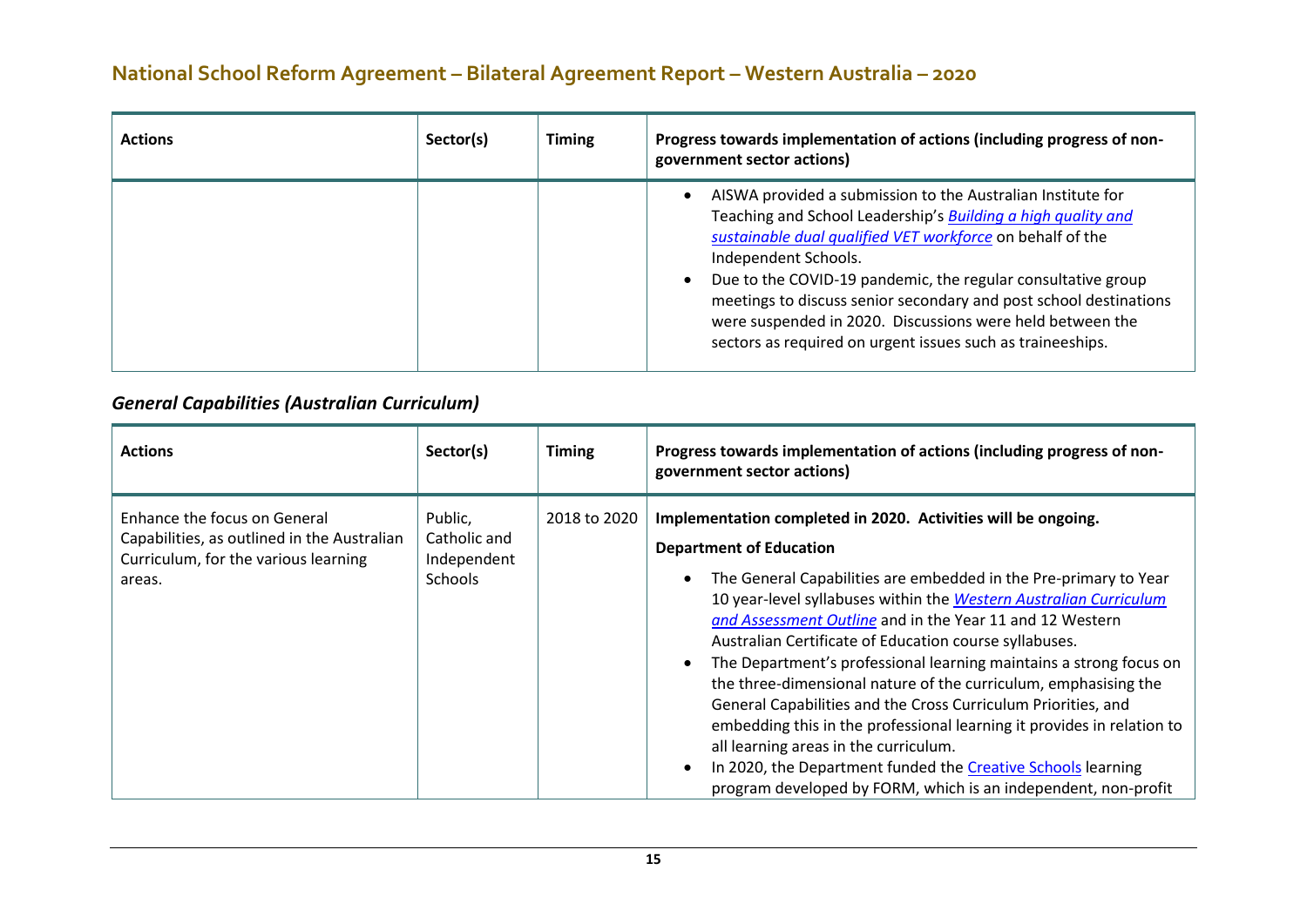| <b>Actions</b> | Sector(s) | <b>Timing</b> | Progress towards implementation of actions (including progress of non-<br>government sector actions)                                                                                                                                                                                                                                                                                                                                                                                                                                                                                                                                                                                                                                                                                                                                                                                                                                                                                     |
|----------------|-----------|---------------|------------------------------------------------------------------------------------------------------------------------------------------------------------------------------------------------------------------------------------------------------------------------------------------------------------------------------------------------------------------------------------------------------------------------------------------------------------------------------------------------------------------------------------------------------------------------------------------------------------------------------------------------------------------------------------------------------------------------------------------------------------------------------------------------------------------------------------------------------------------------------------------------------------------------------------------------------------------------------------------|
|                |           |               | organisation, to run in 10 public schools with an emphasis on<br>building creative and critical thinking into learning through the<br>appointment of a Creative Practitioner (artist) to the classroom.<br>The creative practitioner and teacher work together to promote<br>student agency and critical and creative thinking within lessons<br>across the curriculum.                                                                                                                                                                                                                                                                                                                                                                                                                                                                                                                                                                                                                  |
|                |           |               | <b>CEWA</b><br>Leaders' Forum involving 550 school leadership teams promoted<br>and reported on embedding the General Capabilities in subjects.<br>A General Capabilities CEWA school group was created which<br>collected data on CEWA schools engaged with General Capabilities.<br>The Entrepreneurship Program continued to give students<br>opportunity to develop entrepreneurial skills in commencing their<br>start-ups. Through this program, students are made aware of the<br>General Capabilities of: Literacy, Numeracy, Ethical Understanding,<br>Critical and Creative Thinking, Personal and Social Capability,<br>Intercultural Understanding and ICT Capability.<br>These skills are especially important when dealing with industry and<br>planning to take their business to market.<br>General Capabilities are embedded into career counselling courses<br>delivered in 2020 by CEWA schools, specifically in relation to<br>vocational readiness.<br><b>AISWA</b> |
|                |           |               | AISWA completed a high impact teaching practices project across 15<br>$\bullet$<br>schools with 75 participants. The high impact teaching practices<br>enhance the focus on the General Capabilities and the research                                                                                                                                                                                                                                                                                                                                                                                                                                                                                                                                                                                                                                                                                                                                                                    |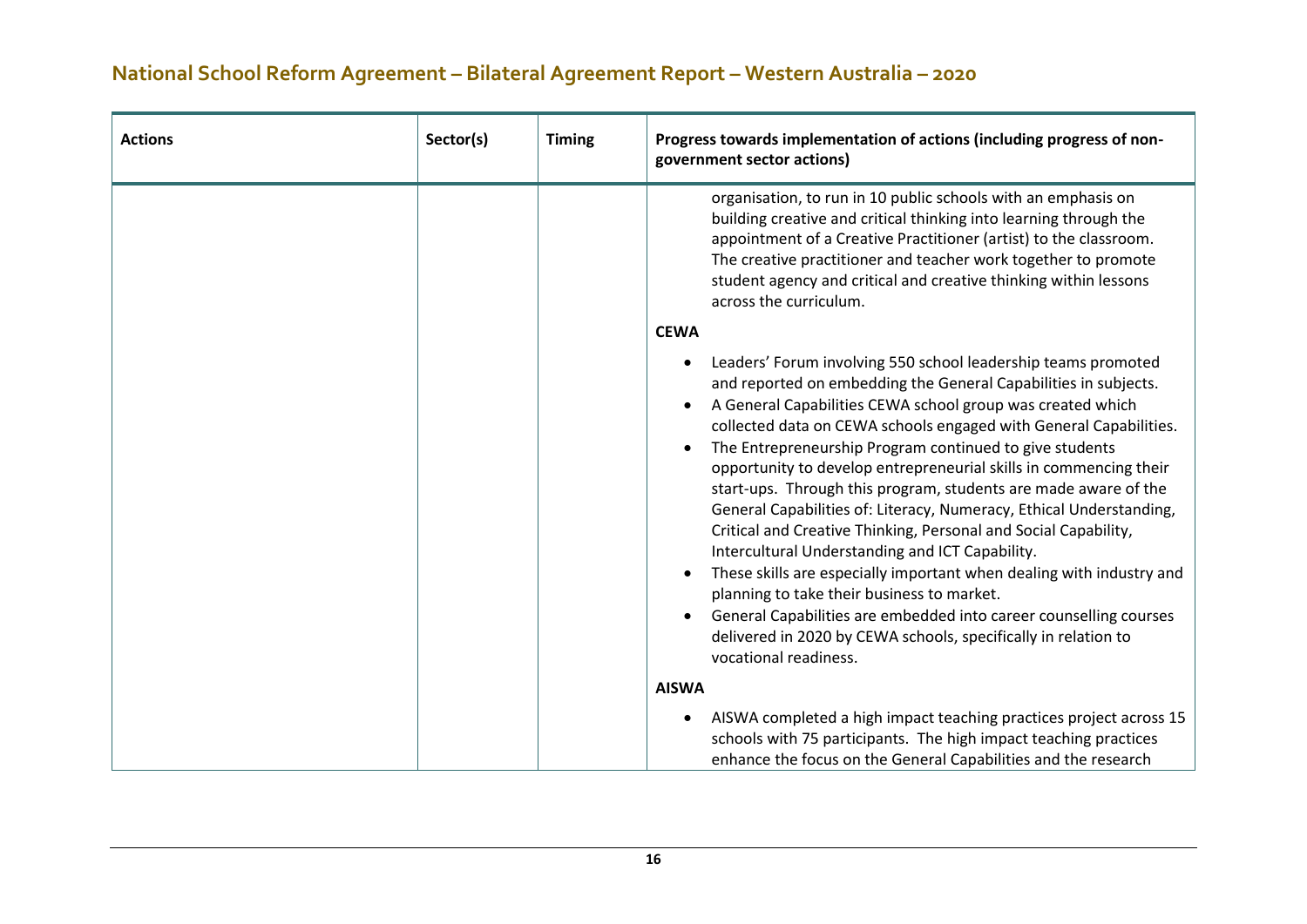| <b>Actions</b>                                                                    | Sector(s)                                         | <b>Timing</b> | Progress towards implementation of actions (including progress of non-<br>government sector actions)                                                                                                                                                                                                                                                                                                                                                                                                                                                                                                                                                                                                                                                                                                                                                                                                                                                                      |
|-----------------------------------------------------------------------------------|---------------------------------------------------|---------------|---------------------------------------------------------------------------------------------------------------------------------------------------------------------------------------------------------------------------------------------------------------------------------------------------------------------------------------------------------------------------------------------------------------------------------------------------------------------------------------------------------------------------------------------------------------------------------------------------------------------------------------------------------------------------------------------------------------------------------------------------------------------------------------------------------------------------------------------------------------------------------------------------------------------------------------------------------------------------|
|                                                                                   |                                                   |               | suggests that they consistently have a positive impact on student<br>achievement.<br>In response to COVID-19, A Momentum Pack was designed to<br>support teachers in continued engagement of students in learning<br>their learning. Other resources that were developed were two<br>teacher exemplar videos to support schools in the implementation<br>of the General Capabilities.<br>A community of practice network was established for teachers<br>involved in the High Impact Teaching Practices project.                                                                                                                                                                                                                                                                                                                                                                                                                                                          |
| Continue to support the use of formative<br>assessment tools, such as Brightpath. | Public,<br>Catholic and<br>Independent<br>Sectors | 2018 to 2020  | Implementation completed in 2020. Activities will be ongoing.<br><b>Department of Education</b><br>At 31 December 2020, there were 597 Western Australian schools<br>registered to use Brightpath, including 499 public schools.<br>The Department of Education supports public schools in the use of<br>Brightpath through a dedicated Teacher Development School.<br>In 2020, a partnership was established with the Western Australian<br>Primary Principals' Association to build online resources that<br>support school leaders to implement Brightpath into their schools.<br>The Brightpath online resources for school leaders completed and<br>available for on-demand access.<br>Western Australia has maintained its involvement in the<br>consultation regarding the Commonwealth development of the<br>Online Formative Assessment Initiative (OFAI) including the<br>provision of a Western Australian expert representative on the OFAI<br>Project Board. |
|                                                                                   |                                                   |               | <b>CEWA</b>                                                                                                                                                                                                                                                                                                                                                                                                                                                                                                                                                                                                                                                                                                                                                                                                                                                                                                                                                               |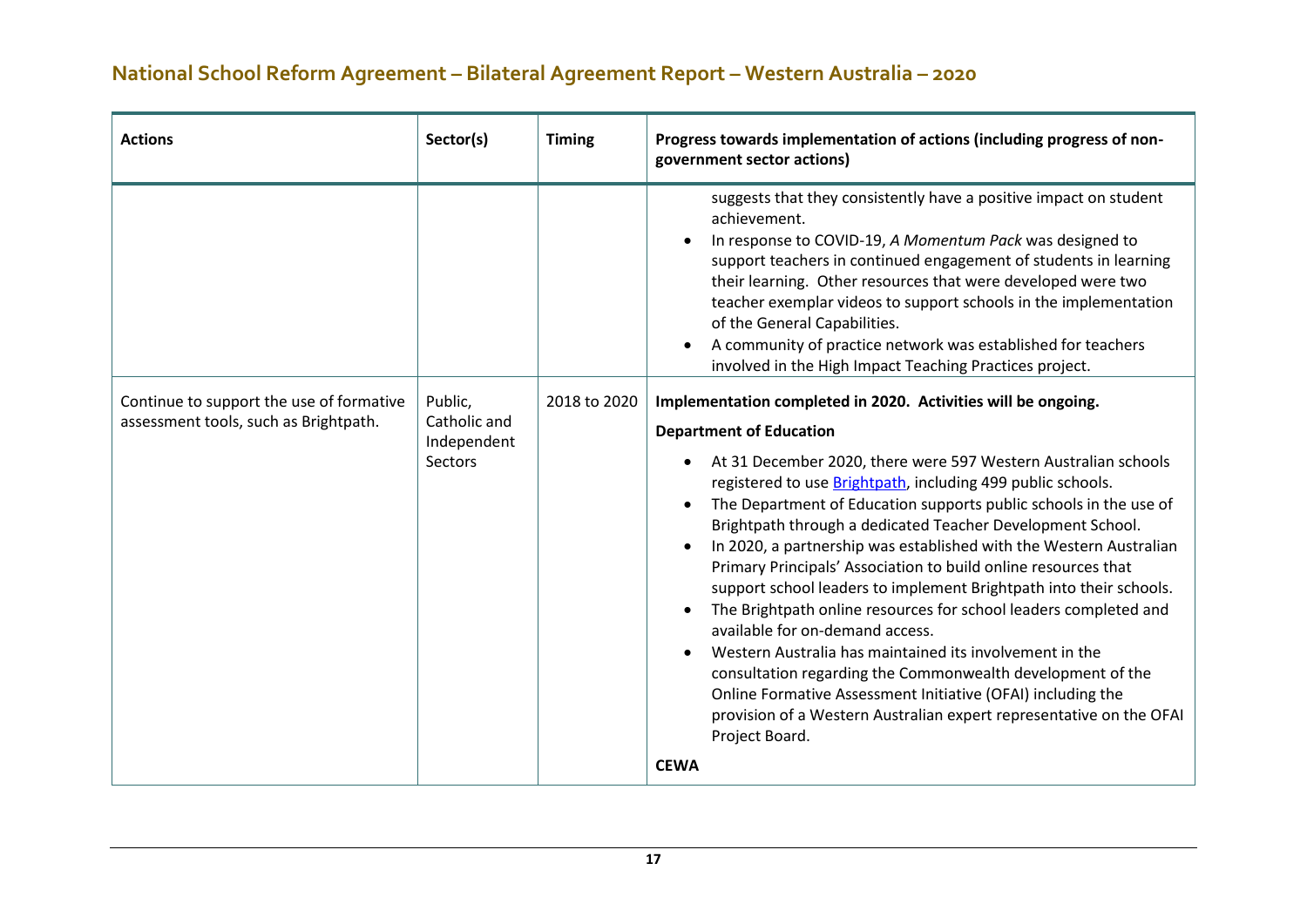| <b>Actions</b> | Sector(s) | <b>Timing</b> | Progress towards implementation of actions (including progress of non-<br>government sector actions)                                                                                                                                                                                                                                                                                                                                                                                                                                                                                                                                                                                 |
|----------------|-----------|---------------|--------------------------------------------------------------------------------------------------------------------------------------------------------------------------------------------------------------------------------------------------------------------------------------------------------------------------------------------------------------------------------------------------------------------------------------------------------------------------------------------------------------------------------------------------------------------------------------------------------------------------------------------------------------------------------------|
|                |           |               | Teachers were supported by professional learning made available<br>through Brightpath and CEWA. This professional learning consisted<br>of the Brightpath professional learning Program which included<br>face-to-face and online professional learning opportunities, with<br>specific professional learning provided for 'beginning' and 'new'<br>schools. CEWA also provided professional learning with, for<br>example, weekly zoom webinars to inform practice (Bright<br>Tuesdays) and regular network meetings.<br>Nine CEWA schools took part in the Brightpath Numeracy trial,<br>feeding back improvements to Brightpath before the platform's<br>planned release in 2021. |
|                |           |               | <b>AISWA</b>                                                                                                                                                                                                                                                                                                                                                                                                                                                                                                                                                                                                                                                                         |
|                |           |               | AISWA began its Brightpath Next Steps Literacy Project with a Train<br>the Trainer model with a several Independent schools.<br>AISWA formed a university partnership with Notre Dame for the<br>development of its Brightpath Next Steps Numeracy Project, to<br>begin in 2021.                                                                                                                                                                                                                                                                                                                                                                                                     |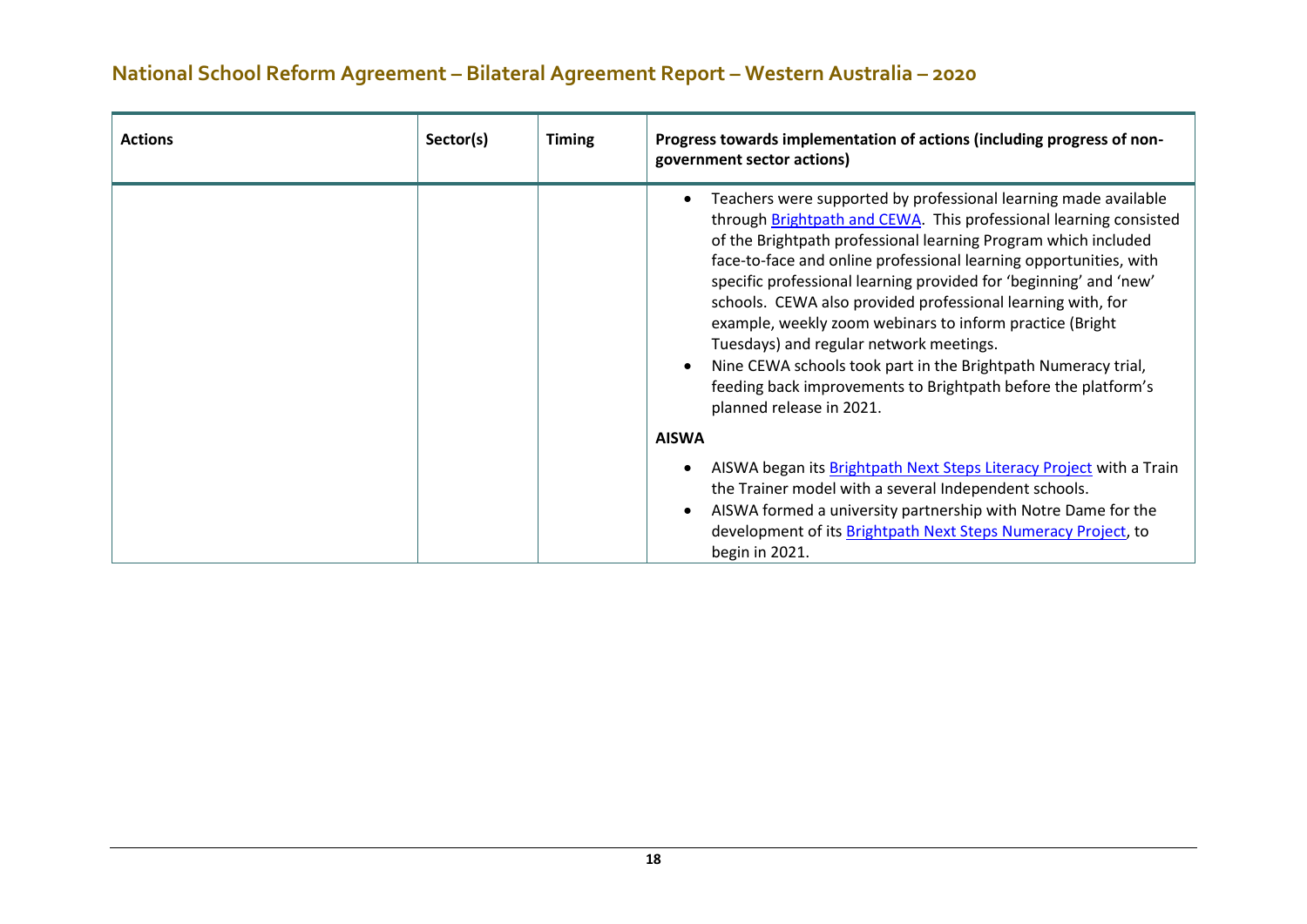#### **Reform Direction B – Support teaching, school leadership and school improvement**

#### *New Public School Review Process*

| <b>Actions</b>                                                                                                                                                                                                                                                                                                              | Sector(s)             | <b>Timing</b> | Progress towards implementation of actions (including progress of non-<br>government sector actions)                                                                                                                                                                                                                                                                                                                                                                       |
|-----------------------------------------------------------------------------------------------------------------------------------------------------------------------------------------------------------------------------------------------------------------------------------------------------------------------------|-----------------------|---------------|----------------------------------------------------------------------------------------------------------------------------------------------------------------------------------------------------------------------------------------------------------------------------------------------------------------------------------------------------------------------------------------------------------------------------------------------------------------------------|
| Public School Review (PSR) will provide<br>assurances to the Minister, Director<br>General and school communities that<br>public schools are operating effectively<br>and delivering high quality education to<br>its students.                                                                                             | <b>Public Schools</b> | 2018 to 2023  | Implemented and ongoing<br>107 Public School Review (PSRs) were completed in 2020. In March<br>2020, the PSR schedule was suspended due to the COVID-19<br>pandemic. Reviews recommenced in the final week of Term 3 2020.<br>At the time of recommencement, a differentiated timeframe of<br>return was introduced (one, three or five years), which is<br>determined based on consensus between the school and the review<br>team, and the best interests of the school. |
| School principals, in collaboration with<br>school staff, will critically assess data and<br>other evidence related to student<br>achievement and school operations, as a<br>basis for decisions about the actions<br>required to maximise achievement<br>across all student cohorts, including<br>priority equity cohorts. | <b>Public Schools</b> | 2018 to 2023  | Implemented and ongoing<br>The Department continued to maintain and enhance School<br>Performance Monitoring and other school/student data systems to<br>support schools with key data sets and analytics required for self-<br>assessment and reporting.<br>Schools continued to assess their performance against the five<br>domains of the <i>School Improvement and Accountability Framework</i><br>(in addition to student achievement and progress)                  |
| Public schools will undertake and submit<br>a school self-assessment using an<br>educative electronic school assessment<br>tool (ESAT) that provides verifiable<br>judgments about student achievement<br>and school operations.                                                                                            | <b>Public Schools</b> | 2018 to 2023  | Implemented and ongoing<br>In 2020, 107 schools were reviewed; each provided a school self-<br>assessment using the electronic school assessment tool (ESAT).<br>Public School Review teams accessed the ESAT submissions which<br>were used as the basis for an independent assessment of evidence<br>of school effectiveness. This evidence provided the focus for lines                                                                                                 |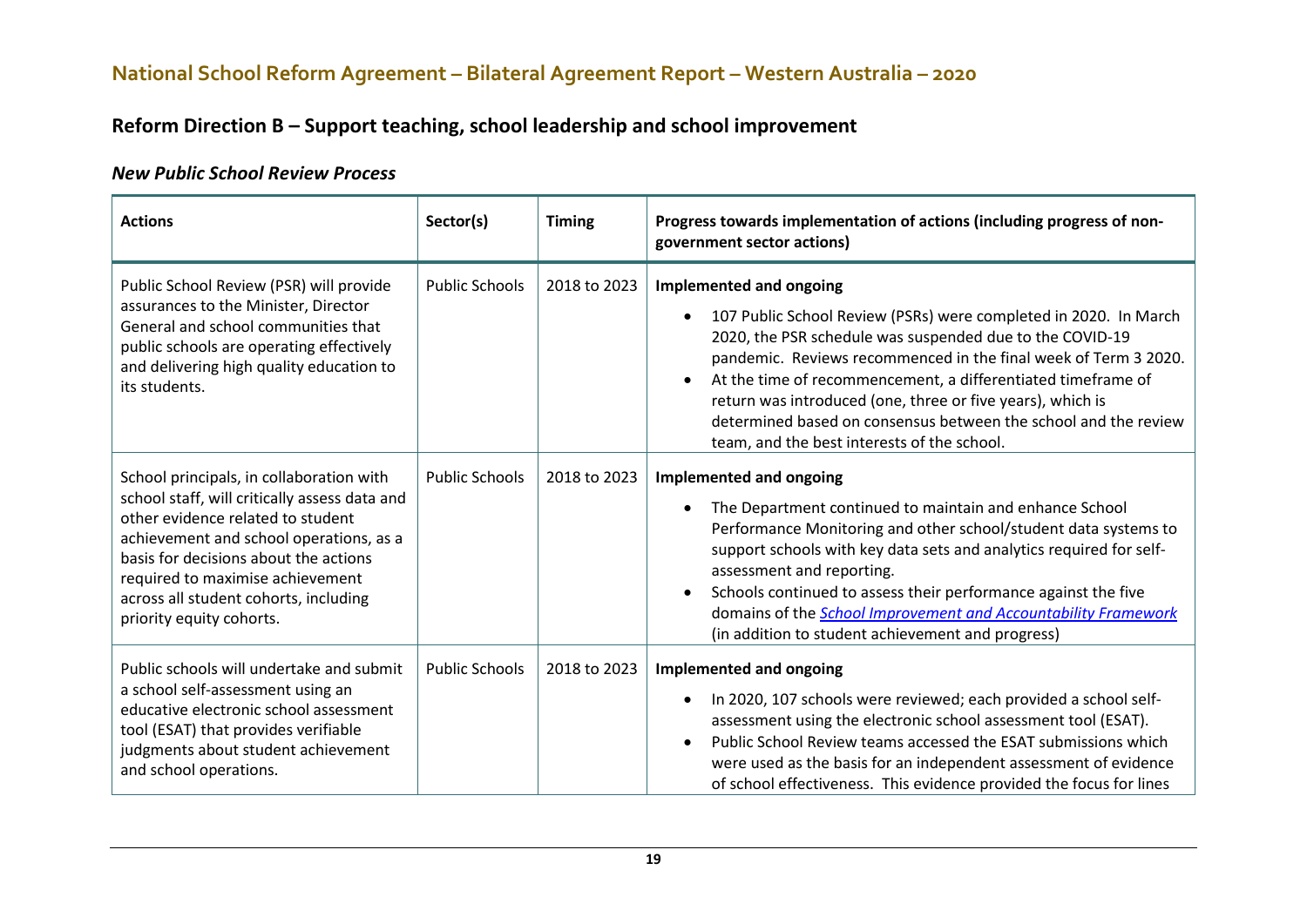| <b>Actions</b>                                                                                                                                                                                                                                         | Sector(s)             | <b>Timing</b> | Progress towards implementation of actions (including progress of non-<br>government sector actions)                                                                                                                                                                                                                                                                                                                                                                                                             |
|--------------------------------------------------------------------------------------------------------------------------------------------------------------------------------------------------------------------------------------------------------|-----------------------|---------------|------------------------------------------------------------------------------------------------------------------------------------------------------------------------------------------------------------------------------------------------------------------------------------------------------------------------------------------------------------------------------------------------------------------------------------------------------------------------------------------------------------------|
|                                                                                                                                                                                                                                                        |                       |               | of interest during the Public School Review teams' school validation<br>visits.                                                                                                                                                                                                                                                                                                                                                                                                                                  |
| Public schools will make student<br>achievement, both academic and non-<br>academic, the central priority of school<br>self-assessment, including a focus on<br>priority equity cohorts, where applicable.                                             | <b>Public Schools</b> | 2018 to 2023  | <b>Implemented and ongoing</b><br>The Public School Review process validates the school's<br>effectiveness in creating and sustaining the conditions for student<br>success.                                                                                                                                                                                                                                                                                                                                     |
| Performance validation will be identified<br>through a subsequent report that<br>includes the school's responsiveness to<br>key elements of school effectiveness and<br>will reflect the school's compliance with<br>corporate reporting requirements. | <b>Public Schools</b> | 2018 to 2023  | Implemented and ongoing<br>Reports on performance validation were provided to all 107 schools<br>that underwent a Public School Review in 2020.<br>Amendments to the report format and information reflects process<br>$\bullet$<br>enhancements. The purpose of the report continues to be to<br>provide feedback to schools to validate school performance based<br>on commendations and recommendations.                                                                                                      |
| All public schools will be reviewed on a<br>continuing three-year cycle using both<br>system and school-based Information.                                                                                                                             | <b>Public Schools</b> | 2018 to 2023  | <b>Implemented and ongoing</b><br>Consultations regarding the cycle of review were undertaken during<br>Terms 2 and 3 of 2020. Upon the recommencement of Public<br>School Reviews, a differentiated timeframe of return was<br>introduced: one, three or five years. The timeframe of return is<br>determined based on consensus between the school and the review<br>team, and the best interests of the school.<br>In total, 424 (53%) of the state's 802 public schools were reviewed<br>by the end of 2020. |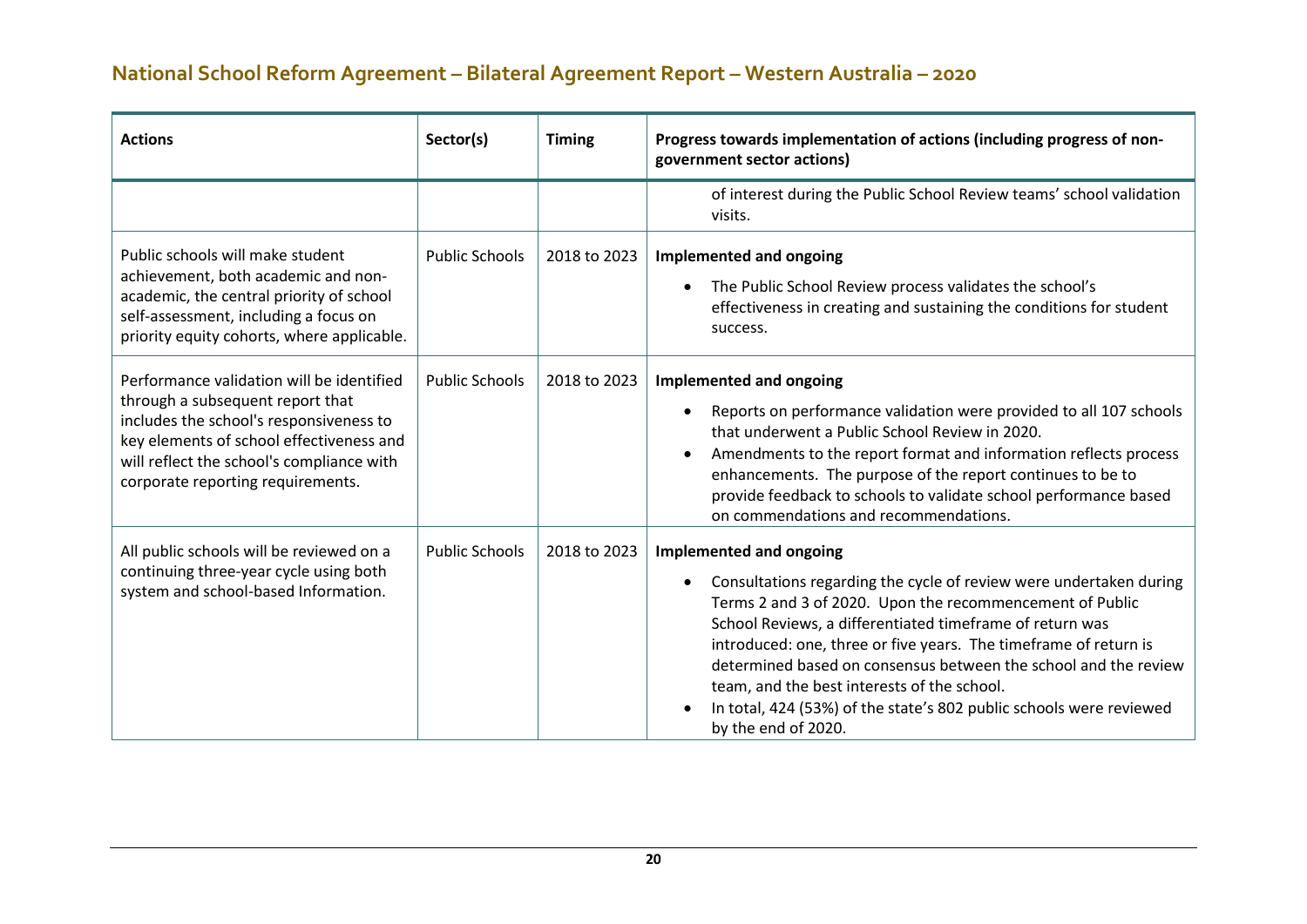| <b>Actions</b>                                                                                             | Sector(s)             | <b>Timing</b> | Progress towards implementation of actions (including progress of non-<br>government sector actions)                                                                                                                                                                                                                                                                                                                                                                                                                                                                                                                                                                                                                                                                                                                                                                                                                                                                                                                                                                   |
|------------------------------------------------------------------------------------------------------------|-----------------------|---------------|------------------------------------------------------------------------------------------------------------------------------------------------------------------------------------------------------------------------------------------------------------------------------------------------------------------------------------------------------------------------------------------------------------------------------------------------------------------------------------------------------------------------------------------------------------------------------------------------------------------------------------------------------------------------------------------------------------------------------------------------------------------------------------------------------------------------------------------------------------------------------------------------------------------------------------------------------------------------------------------------------------------------------------------------------------------------|
| A PSR implementation review will be<br>undertaken at the conclusion of 2021<br>(i.e. first year of cycle). | <b>Public Schools</b> | 2018 to 2023  | Implemented and ongoing<br>At the end of Term 3, 2020, the Standard was introduced. The<br>Standard clearly articulates common understandings about what all<br>schools should look for when reflecting on their performance. It is<br>based on the School Improvement and Accountability Framework<br>and:<br>assists schools to advance the quality of their school self-<br>$\circ$<br>assessment and review processes; and<br>maximises the review consistency in the consensus and<br>$\circ$<br>validation phases of the Public School Review.<br>The Department's 2020-2024 strategic directions Every student,<br>every classroom, every day and Building on Strength outlined<br>changes to Public School Review; including:<br>$\circ$ a single review process for all schools;<br>school self-assessment being the basis for improvement,<br>$\circ$<br>recommendations and differentiated Public School Review<br>and support; and<br>that there will be clarity for school staff regarding the<br>$\circ$<br>standards against which judgements are made. |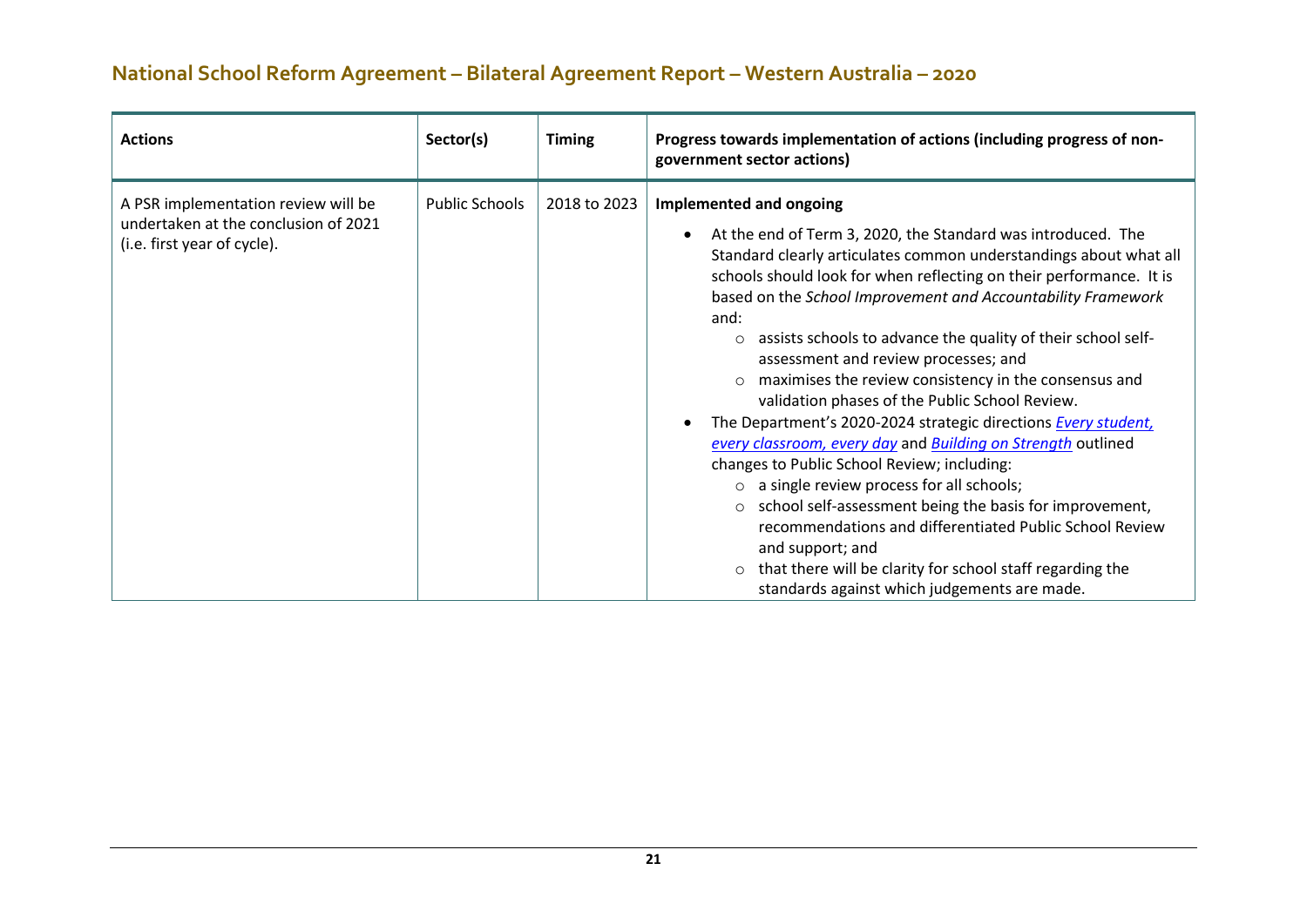#### *Support for School Leaders*

| <b>Actions</b>                                                                                                                                | Sector(s)                  | <b>Timing</b>                  | Progress towards implementation of actions (including progress of non-<br>government sector actions)                                                                                                                                                                                                                                                                                                                                                                                                                                                                                                                                                                                                                                                                                                                                                                                                                                                                                                                                                                                                                                                                                                                                                                                                                                                                                                                           |
|-----------------------------------------------------------------------------------------------------------------------------------------------|----------------------------|--------------------------------|--------------------------------------------------------------------------------------------------------------------------------------------------------------------------------------------------------------------------------------------------------------------------------------------------------------------------------------------------------------------------------------------------------------------------------------------------------------------------------------------------------------------------------------------------------------------------------------------------------------------------------------------------------------------------------------------------------------------------------------------------------------------------------------------------------------------------------------------------------------------------------------------------------------------------------------------------------------------------------------------------------------------------------------------------------------------------------------------------------------------------------------------------------------------------------------------------------------------------------------------------------------------------------------------------------------------------------------------------------------------------------------------------------------------------------|
| Improved talent identification and<br>selection through better-targeted and<br>differentiated leadership development<br>and support programs. | Public/Catholic<br>Schools | 2019<br>(early/mid) to<br>2020 | Implementation completed in 2020. Activities will be ongoing.<br><b>Department of Education</b><br>The Western Australian Future Leaders Framework supports<br>schools to identify, develop and support staff with a high<br>potential for leadership.<br>In 2020, the initial trial of the Framework was evaluated and the<br>second phase of the trial was implemented. The second phase<br>incorporated a network approach, ensuring scalability and<br>sustainability for the long term.<br>The Department continued to provide Leading School<br>Improvement professional learning programs for principals and<br>school leaders to strengthen their approach to whole-school<br>improvement, focused on either primary, secondary, small<br>school or special education need contexts. In 2020, 16 programs<br>were held involving 295 staff.<br><b>CEWA</b><br>A review of Talent Id was undertaken from late 2019 to early<br>2020 with strengths and recommendations made around the<br>future opportunities for the program. Previously, significant<br>investment was undertaken in the development of a tool that<br>incorporated self-reflection and stakeholder perceptions,<br>supported by coaching sessions and professional development<br>pathways. The COVID-19 pandemic limited the development and<br>running of Talent Id in 2020 and therefore practical aspects of<br>the program were not delivered. |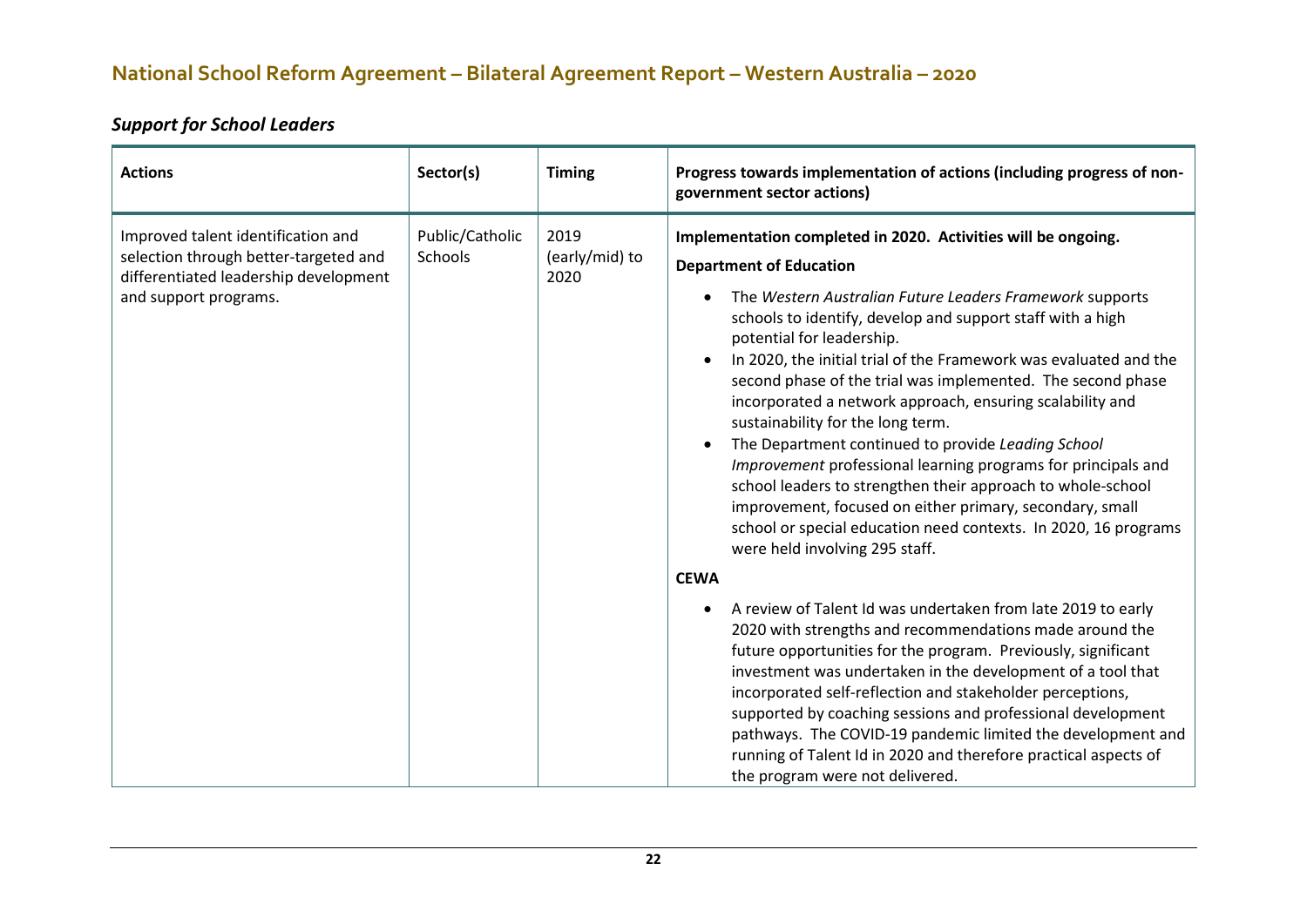| <b>Actions</b>                                                                                                                                 | Sector(s)                            | <b>Timing</b>                  | Progress towards implementation of actions (including progress of non-<br>government sector actions)                                                                                                                                                                                                                                                                                                                                                                                                                                                        |
|------------------------------------------------------------------------------------------------------------------------------------------------|--------------------------------------|--------------------------------|-------------------------------------------------------------------------------------------------------------------------------------------------------------------------------------------------------------------------------------------------------------------------------------------------------------------------------------------------------------------------------------------------------------------------------------------------------------------------------------------------------------------------------------------------------------|
| Introduction of a new leadership talent<br>identification process.<br>Review principal selection processes<br>and trial alternative resources. | <b>Public Schools</b>                | 2019<br>(early/mid) to<br>2020 | Implementation completed in 2020. Activities will be ongoing.<br>Work continued on developing a new approach to principal<br>selection and placement incorporating Personal Attributes of<br>Effective School Leaders (Hamilton, P. June 2018. Hamilton<br>Associates) and integrating workforce planning strategies.<br>An Executive Recruitment Team will be implemented in 2021 to<br>streamline processes.<br>A full suite of innovative assessment tools, application processes<br>and post placement support will be included in the new<br>approach. |
| Implement self-assessment<br>development analysts using the<br>Principal Performance Improvement<br>Tool.                                      | Public and<br>Independent<br>Schools | 2019<br>(early/mid) to<br>2020 | Implementation completed in 2020. Activities will be ongoing.<br><b>Department of Education</b><br>Research commenced to scope the requirements of an electronic<br>self-assessment suite using the <b>Principal Performance</b><br>Improvement Tool (PPIT).<br><b>AISWA</b><br>Due to the COVID-19 pandemic, implementation of the PPIT was<br>deferred until 2021.                                                                                                                                                                                        |
| Introduction of a new leadership<br>program where aspiring leaders are<br>encouraged to self-select into the<br>relevant programs.             | Public and<br>Independent<br>Schools | 2019<br>(early/mid) to<br>2020 | Implementation completed in 2020. Activities will be ongoing.<br><b>Department of Education</b><br>A pilot of the Aspirant Principal Preparation Program<br>commenced for school leaders who intend on applying for school<br>principal positions within the next two years.                                                                                                                                                                                                                                                                                |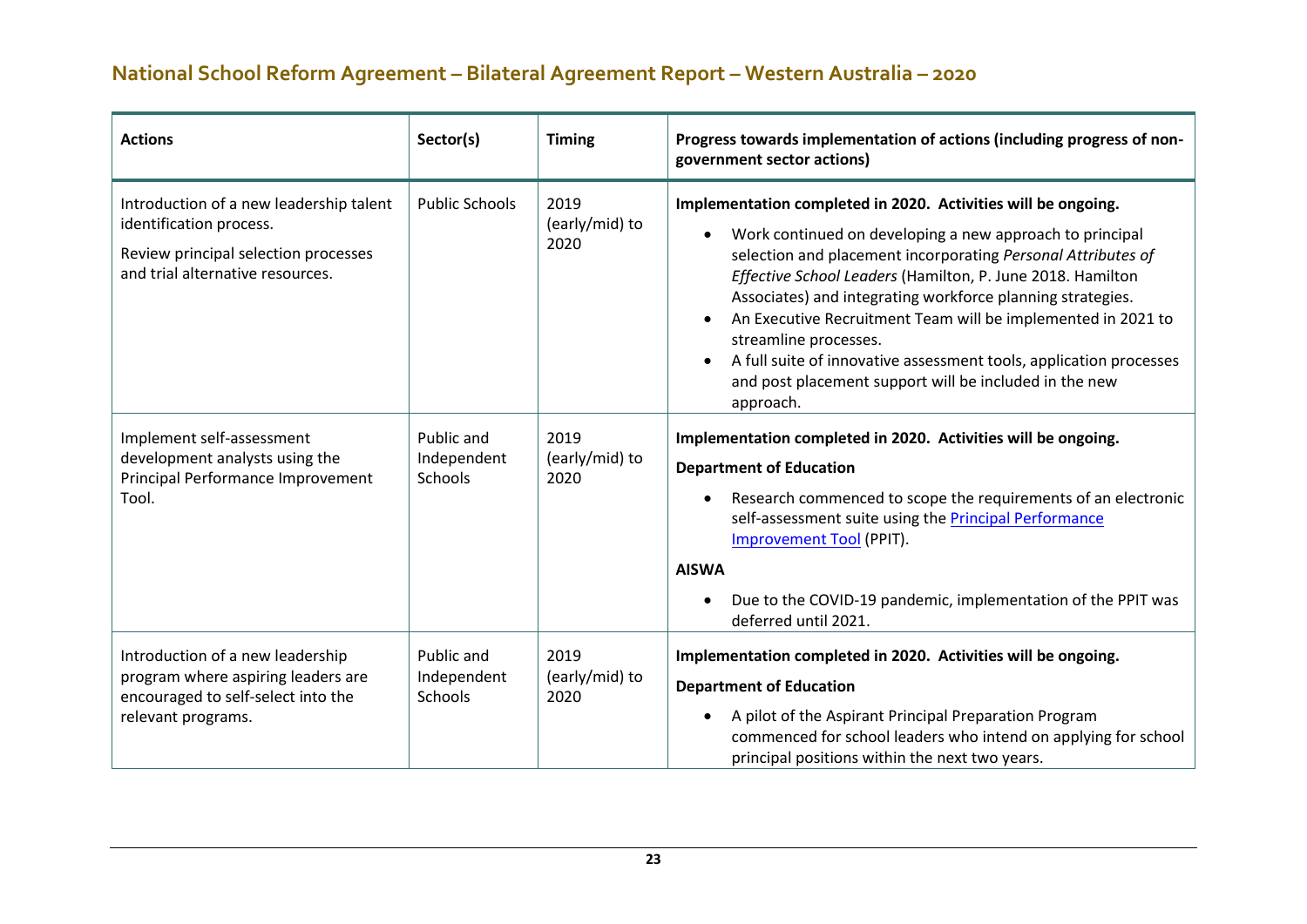| <b>Actions</b>                                                              | Sector(s)                            | <b>Timing</b>                  | Progress towards implementation of actions (including progress of non-<br>government sector actions)                                                                                                                                                                                                                                                                                                                                                                                                                                                                                                                                                                       |
|-----------------------------------------------------------------------------|--------------------------------------|--------------------------------|----------------------------------------------------------------------------------------------------------------------------------------------------------------------------------------------------------------------------------------------------------------------------------------------------------------------------------------------------------------------------------------------------------------------------------------------------------------------------------------------------------------------------------------------------------------------------------------------------------------------------------------------------------------------------|
|                                                                             |                                      |                                | The program aims to build the knowledge, skills and leadership<br>practices required for effective school leaders. The six-module<br>program also includes a residential component.                                                                                                                                                                                                                                                                                                                                                                                                                                                                                        |
|                                                                             |                                      |                                | <b>AISWA</b>                                                                                                                                                                                                                                                                                                                                                                                                                                                                                                                                                                                                                                                               |
|                                                                             |                                      |                                | AISWA continued its leadership program for Principals in remote<br>Aboriginal Independent Community Schools. There was monthly<br>online and individual professional learning, in addition to two<br>face-to-face workshops which covered a range of relevant topics<br>for those leading in complex contexts.<br>Due to the COVID-19 pandemic, the Aspiring Leaders course,<br>Women in Educational Leadership Network, was deferred until<br>2021.                                                                                                                                                                                                                       |
|                                                                             |                                      |                                | The Early Childhood and Primary Leaders Networks continued<br>each term in online forums.                                                                                                                                                                                                                                                                                                                                                                                                                                                                                                                                                                                  |
| Develop and implement a 'Transition<br>Support program' for new principals. | Public and<br>Independent<br>Schools | 2019<br>(early/mid) to<br>2020 | Implementation completed in 2020. Activities will be ongoing.<br><b>Department of Education</b>                                                                                                                                                                                                                                                                                                                                                                                                                                                                                                                                                                            |
|                                                                             |                                      |                                | A pilot of the Newly Appointed Principal Induction commenced.<br>The program aims to increase understanding of the key<br>operational aspects of being a principal and provides<br>opportunities to forge important connections to system leaders.<br>In 2020, two cohorts (52 participants) participated in the Launch:<br>New Principal Program. The program is for principals in their first<br>three years in the principal role or with a fixed-term contract of<br>six months or longer. The program is designed to fast-track<br>learning for new principals by supporting them to create a clear<br>transition plan for their first 100 days. The program includes |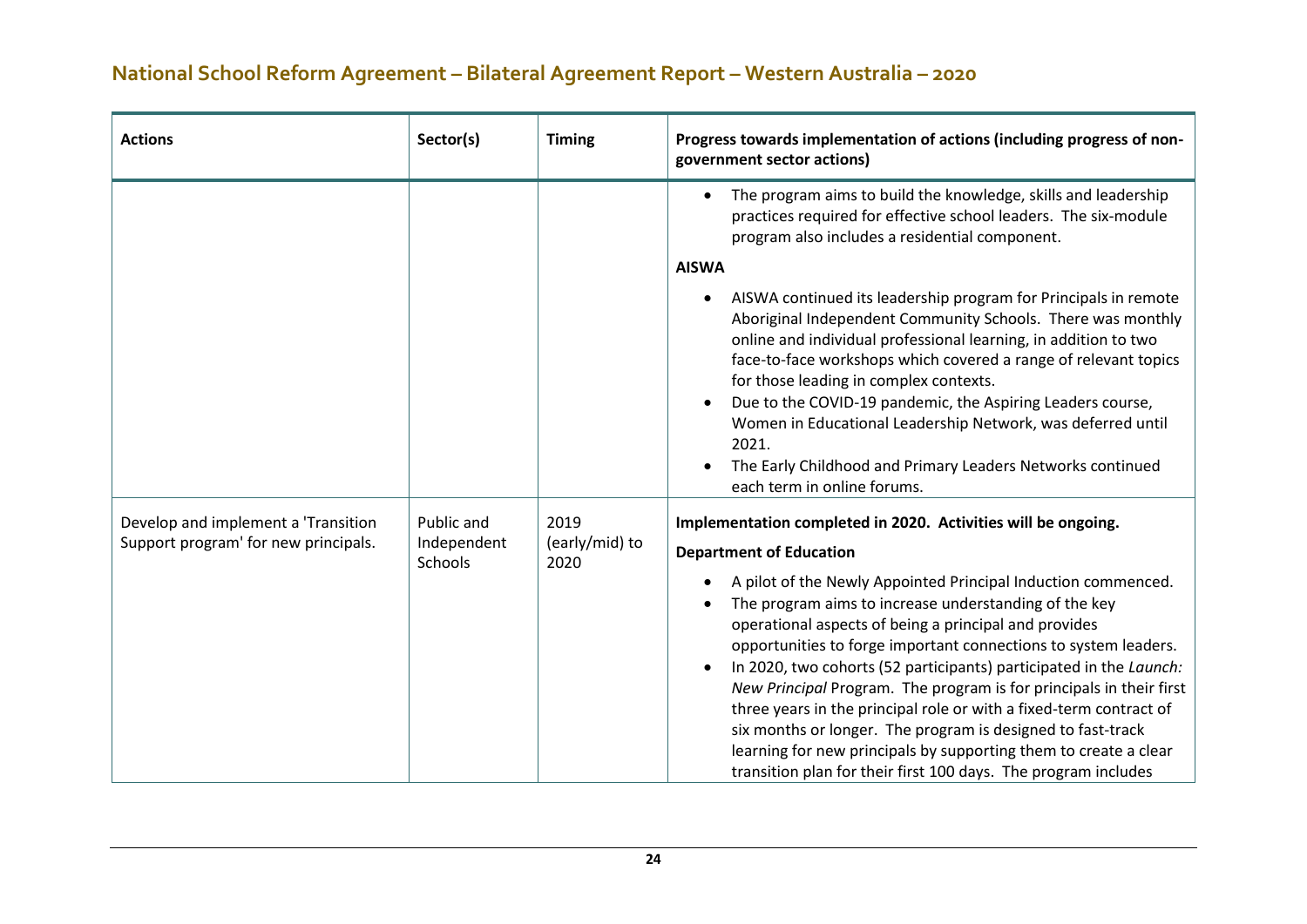| <b>Actions</b>                                                                                                                                                                                                                                                                                                                                                                                                              | Sector(s)             | <b>Timing</b> | Progress towards implementation of actions (including progress of non-<br>government sector actions)                                                                                                                                                                                                                                                                                                                                                                                             |
|-----------------------------------------------------------------------------------------------------------------------------------------------------------------------------------------------------------------------------------------------------------------------------------------------------------------------------------------------------------------------------------------------------------------------------|-----------------------|---------------|--------------------------------------------------------------------------------------------------------------------------------------------------------------------------------------------------------------------------------------------------------------------------------------------------------------------------------------------------------------------------------------------------------------------------------------------------------------------------------------------------|
|                                                                                                                                                                                                                                                                                                                                                                                                                             |                       |               | one-on-one executive coaching and mentoring with an<br>accomplished principal for 12 months.<br><b>AISWA</b><br>Leading in an Independent School was delivered to 15<br>participants. This course provides information and contacts for<br>new Principals.<br>New principals were offered support across a range of areas<br>including governance, finance, COVID-19 requirements and<br>performance management.                                                                                 |
| Support for the 'WA Public School<br>Leadership Strategy 2018-2021' that will<br>comprise 10 projects, with each of<br>these projects having a focus on<br>supporting leaders from diverse<br>backgrounds and different school<br>contexts. One project has as its explicit<br>focus a suite of early identification and<br>development opportunities tailored for<br>Aboriginal people who aspire to school<br>leadership. | <b>Public Schools</b> | 2018 to 2021  | <b>In Progress</b><br>Programs arising from the Western Australian Public School<br>Leadership Strategy 2018-2021 continued to provide high quality<br>capability building and support programs for school leaders.<br>An Aspirant Aboriginal Leaders Program Djiral-ak djinda bidi -<br>North Star Path, was co-designed and developed to support<br>aspirant Aboriginal leaders identify their career and leadership<br>goals, their 'North Star', and support them to achieve those<br>goals. |
| Implement the 'Aspirant Aboriginal<br>Leaders' project that includes the<br>Department co-developing:<br>an aspirant Aboriginal<br>statement with key<br>stakeholders, current and<br>aspirant Aboriginal leaders,                                                                                                                                                                                                          | <b>Public Schools</b> | 2018 to 2021  | <b>In Progress</b><br>The Aboriginal Aspirant Level 3 Classroom Teachers project links<br>to the work being completed under the Djiral-ak djinda bidi -<br>North Star project and Aboriginal Aspirant Leadership Program.<br>Aboriginal classroom teachers were invited to take part in<br>professional learning to support Aboriginal aspirant leaders in                                                                                                                                       |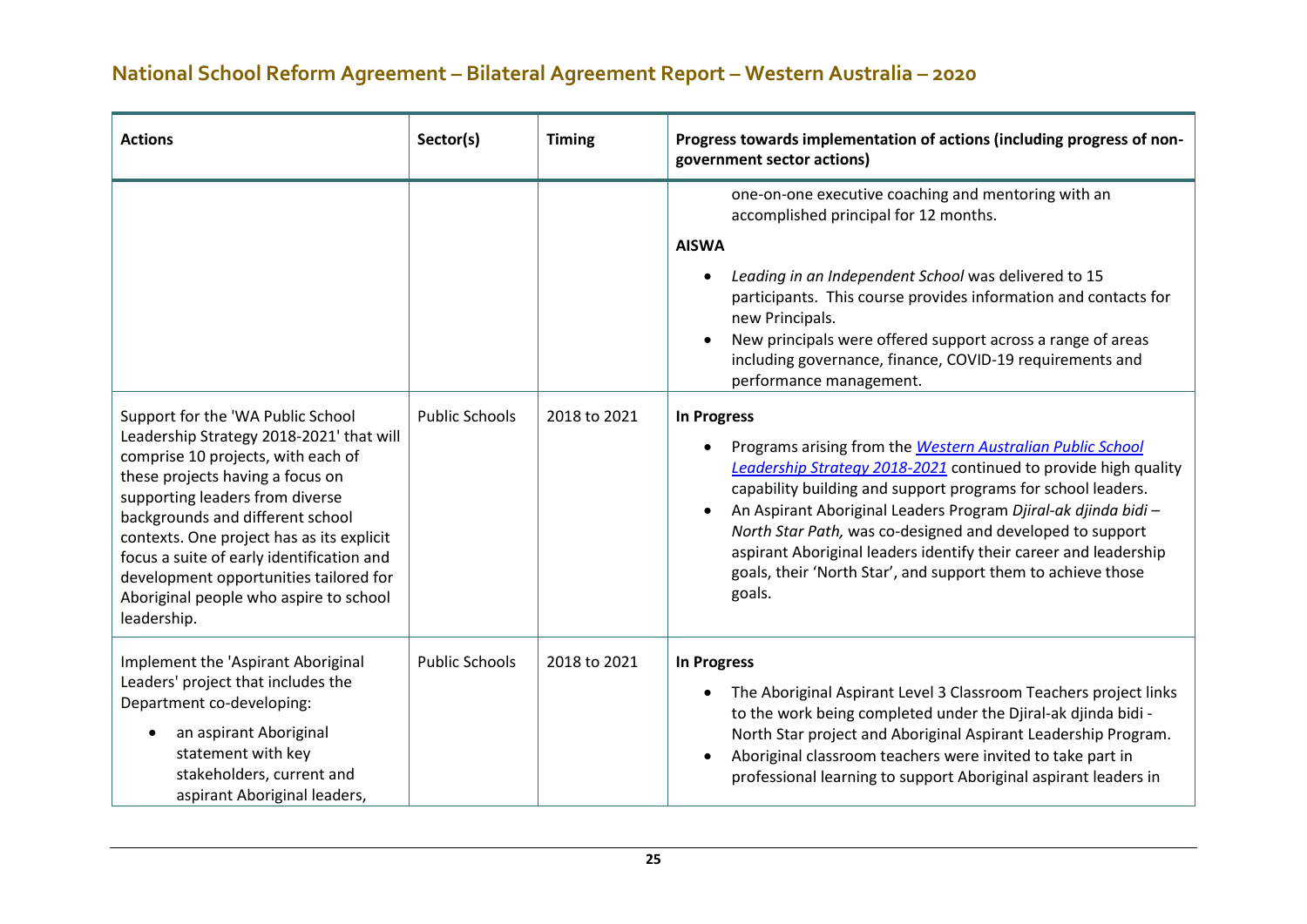| <b>Actions</b>                                                                                                                                                                                                                                                                                                  | Sector(s)              | <b>Timing</b>              | Progress towards implementation of actions (including progress of non-<br>government sector actions)                                                                                                                                                                                                                                                                                                                                                                                                                                                  |
|-----------------------------------------------------------------------------------------------------------------------------------------------------------------------------------------------------------------------------------------------------------------------------------------------------------------|------------------------|----------------------------|-------------------------------------------------------------------------------------------------------------------------------------------------------------------------------------------------------------------------------------------------------------------------------------------------------------------------------------------------------------------------------------------------------------------------------------------------------------------------------------------------------------------------------------------------------|
| a suite of development<br>opportunities with Aboriginal<br>leaders, including a career<br>pathway program that is<br>specifically targeted to the<br>needs of aspirant Aboriginal<br>leaders; and<br>a mentoring and coaching<br>support structure<br>contextualised to support<br>aspirant Aboriginal leaders. |                        |                            | preparation for undertaking the Level 3 Classroom Teacher<br>process.<br>The professional learning consisted of online modules and face-<br>to-face workshops where staff collaborated in a planning process<br>to ensure a culturally responsive, tailored experience to meet the<br>needs of the individuals and the cohort.<br>Aboriginal classroom teachers were invited to take part in this<br>program if they felt it aligned with their current journey and<br>aspirations to potentially embark on the Level 3 Classroom<br>Teacher journey. |
| Enhance the Leadership Development<br>program focused on 'Building Cultures<br>of Teaching Excellence'.                                                                                                                                                                                                         | Independent<br>Schools | 2019 (mid/late)<br>to 2020 | <b>In Progress</b><br>The planned program presentation in Terms 1 and 2 were<br>deferred until 2021 due to the COVID-19 pandemic.<br>During 2020, teaching and leadership networks convened,<br>including for Primary Leaders, Languages, and Curriculum<br>Leaders.                                                                                                                                                                                                                                                                                  |
| Introduction of the Lead Principal role<br>to ensure all principals receive<br>professional and personalised support<br>from a highly credible colleague.                                                                                                                                                       | Independent<br>Schools | 2019 (mid/late)<br>to 2020 | Completed<br><b>AISWA</b><br>In 2020, the leadership mentoring program that was established<br>in 2019 continued, with 38 participants linked with experienced<br>school leaders.<br>Aboriginal Independent Community (Remote) School principals<br>worked with an experienced Principal as a mentor.                                                                                                                                                                                                                                                 |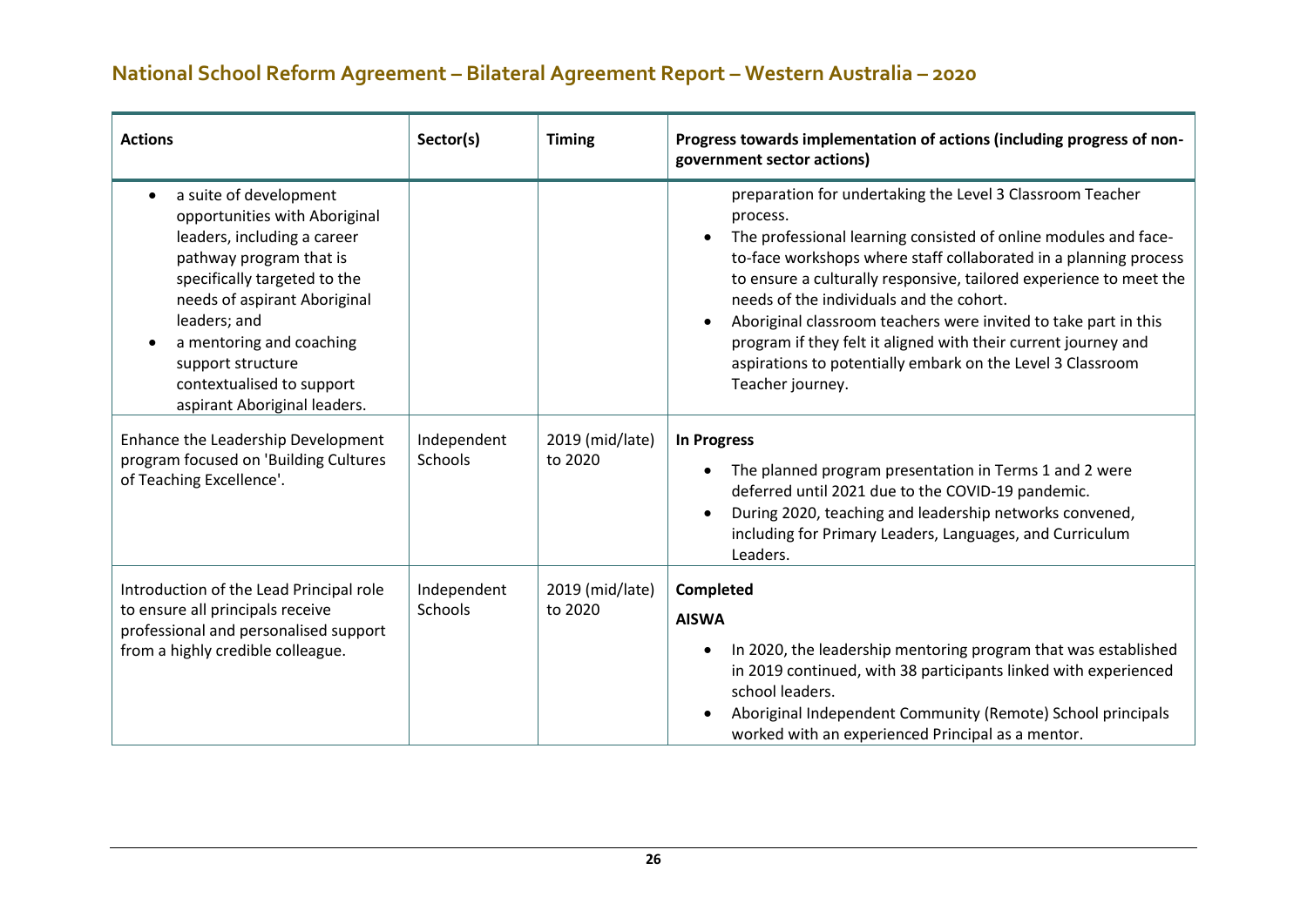| government sector actions)                                                                                                                                                                                                                                                                                                                  |                                                                                                                                                                                                                                                                                                                                                                                                                                                                                                                                                                                                                                                                                                                                                                                                                                                                                                                                                                                                                                                                                                                                                                                                                                                                                                                                                                                                                                                       |
|---------------------------------------------------------------------------------------------------------------------------------------------------------------------------------------------------------------------------------------------------------------------------------------------------------------------------------------------|-------------------------------------------------------------------------------------------------------------------------------------------------------------------------------------------------------------------------------------------------------------------------------------------------------------------------------------------------------------------------------------------------------------------------------------------------------------------------------------------------------------------------------------------------------------------------------------------------------------------------------------------------------------------------------------------------------------------------------------------------------------------------------------------------------------------------------------------------------------------------------------------------------------------------------------------------------------------------------------------------------------------------------------------------------------------------------------------------------------------------------------------------------------------------------------------------------------------------------------------------------------------------------------------------------------------------------------------------------------------------------------------------------------------------------------------------------|
| Independent<br>2019<br>Early Career Teachers program to<br>and Catholic<br>(early/mid)<br>provide opportunities for teachers in<br><b>CEWA</b><br>their first and second year of practice to<br>Schools<br>network and develop their capabilities.<br>٠<br>quality networking opportunities.<br>school and wider community.<br><b>AISWA</b> | Implementation completed in 2020. Activities will be ongoing.<br>The CEWA Early Career Teacher Program (ECTP) is a unique two-<br>year program that provides a blended approach (face-to-face and<br>online) to professional learning and induction that not only builds<br>upon the various capacities of early career teachers but enables<br>The ECTP was significantly impacted by the COVID-19 pandemic.<br>Days one and four (face-to-face) were conducted in February in<br>metropolitan and some regional areas. The program was<br>reframed to an online model for the remainder of the year.<br>The first year of the program (three days) developed teacher<br>identity, Catholic identity, and engagement.<br>The second year of the program (two days) provides<br>opportunities for early career teachers to engage in reflection<br>and feedback, as well as develop professional growth plans and<br>strategies for their classrooms and their contribution to the<br>The AISWA early career teacher program is called <b>Graduate to</b><br><b>Proficient</b> and is open to those in the first three years of their<br>teaching career. This five-day course was conducted in both<br>online and face-to-face forums in 2020 with 34 participants. This<br>research-based course focuses on developing teacher identity,<br>networking and the professional practices that help to ensure a<br>long and successful teaching career. |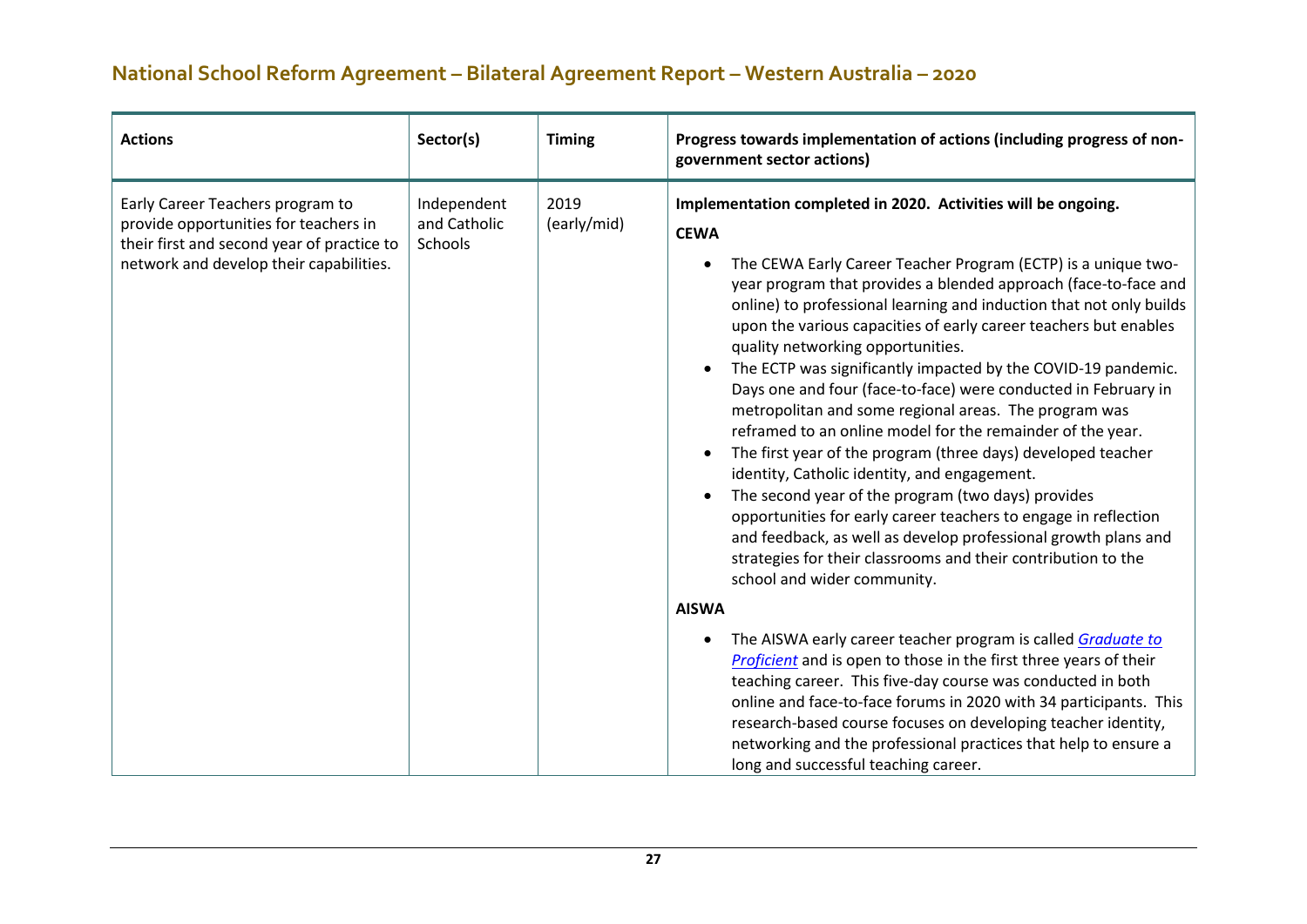| <b>Actions</b>                                                                                                                       | Sector(s)           | <b>Timing</b>       | Progress towards implementation of actions (including progress of non-<br>government sector actions)                                                                                                                                                                                                                                                                                                                                                                                                                                                                                                                                                                                                                                                                                                                                                                                                           |
|--------------------------------------------------------------------------------------------------------------------------------------|---------------------|---------------------|----------------------------------------------------------------------------------------------------------------------------------------------------------------------------------------------------------------------------------------------------------------------------------------------------------------------------------------------------------------------------------------------------------------------------------------------------------------------------------------------------------------------------------------------------------------------------------------------------------------------------------------------------------------------------------------------------------------------------------------------------------------------------------------------------------------------------------------------------------------------------------------------------------------|
|                                                                                                                                      |                     |                     | The program was delivered in both the metropolitan and<br>regional areas of Western Australia for those in their first three<br>years of teaching. The satisfaction rating for this course which<br>has been running for eight years remains very high.                                                                                                                                                                                                                                                                                                                                                                                                                                                                                                                                                                                                                                                        |
| Implement the School Climate Survey to<br>provide leaders with information<br>regarding the cultural climate of the<br>organisation. | Catholic<br>Schools | 2019<br>(early/mid) | Implementation completed in 2020. Activities will be ongoing.<br>Due to the impact of the Covid-19 pandemic, the rollout of<br>school climate surveys for schools in 2020 was postponed. This<br>was due to the logistical constraints that the pandemic presented<br>on preparing schools for the surveys. Moreover, it was<br>recognised that authenticity in evaluating stakeholder feedback<br>may have been impacted due to the nature of the pandemic's<br>influence on individuals' perceptions.<br>All CEWA schools who did not undertake the school climate<br>surveys in 2020 are scheduled to complete it in 2021. This will<br>see all CEWA schools have undertaken the survey (or approved<br>equivalent ones for schools invested in the Fogarty Program or a<br>non-diocesan school).<br>Planning occurred in 2020 for the full resumption of the School<br>Climate Survey for 2021 and beyond. |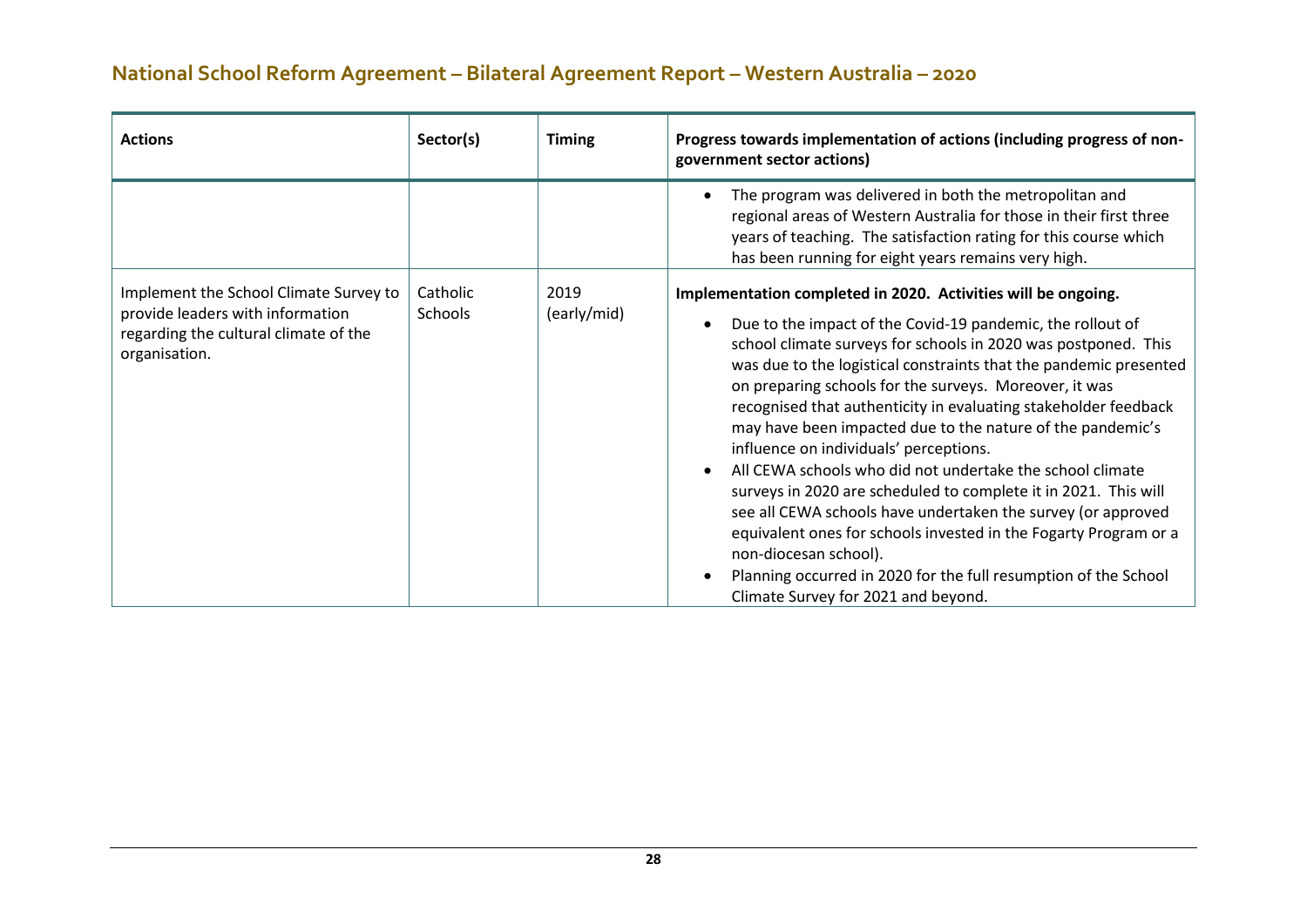| <b>Actions</b>                                                                                                                                                                                | Sector(s)           | <b>Timing</b>                   | Progress towards implementation of actions (including progress<br>of non-government sector actions)                                                                                                                                                                                                                                                                                                                                                                     |
|-----------------------------------------------------------------------------------------------------------------------------------------------------------------------------------------------|---------------------|---------------------------------|-------------------------------------------------------------------------------------------------------------------------------------------------------------------------------------------------------------------------------------------------------------------------------------------------------------------------------------------------------------------------------------------------------------------------------------------------------------------------|
| Development of professional<br>teaching and leadership networks to<br>remote schools across regions and<br>sectors via remote school<br>conferencing, social media and<br>video conferencing. | Independent Schools | 2019 (mid/late) -<br>2020 (mid) | Implementation completed in 2020. Activities will be ongoing.<br>The Aboriginal Independent Community (Remote)<br>Schools (AICS) Principal Collegiate Group continued.<br>They convened once a month via teleconference and<br>twice face-to-face to ensure access to a strong<br>knowledge network, where recruitment and induction<br>are staple items for discussion.<br>During 2020, the Kimberley Governing Bodies did not<br>meet because of travel restrictions. |
| Establishment of a process for<br>remote teachers and leaders to<br>undertake the certification at Highly<br>Accomplished and Lead Teacher<br>level.                                          | Independent Schools | 2019 (mid/late) -<br>2020 (mid) | Implementation completed in 2020. Activities will be ongoing.<br>In 2020 the process for the delivery of information and<br>support for remote teachers and leaders to undertake<br>national certification continued in Term 1.                                                                                                                                                                                                                                         |

#### *Recruitment and Management of staff in remote areas*

#### *Teacher Workforce*

| <b>Actions</b>                                                                                                                                                        | Sector(s)   | Timing                     | Progress towards implementation of actions (including progress<br>of non-government sector actions)                                                                                                        |
|-----------------------------------------------------------------------------------------------------------------------------------------------------------------------|-------------|----------------------------|------------------------------------------------------------------------------------------------------------------------------------------------------------------------------------------------------------|
| Support national discussion and<br>effort related to initial teacher<br>education and the teacher<br>workforce, including future<br>arrangements to contribute to the | All sectors | 2019 (mid/late)<br>onwards | Implementation completed in 2020. Activities will be ongoing.<br><b>Department of Education</b><br>Western Australia, through collaboration between the<br>Teacher Registration Board of Western Australia |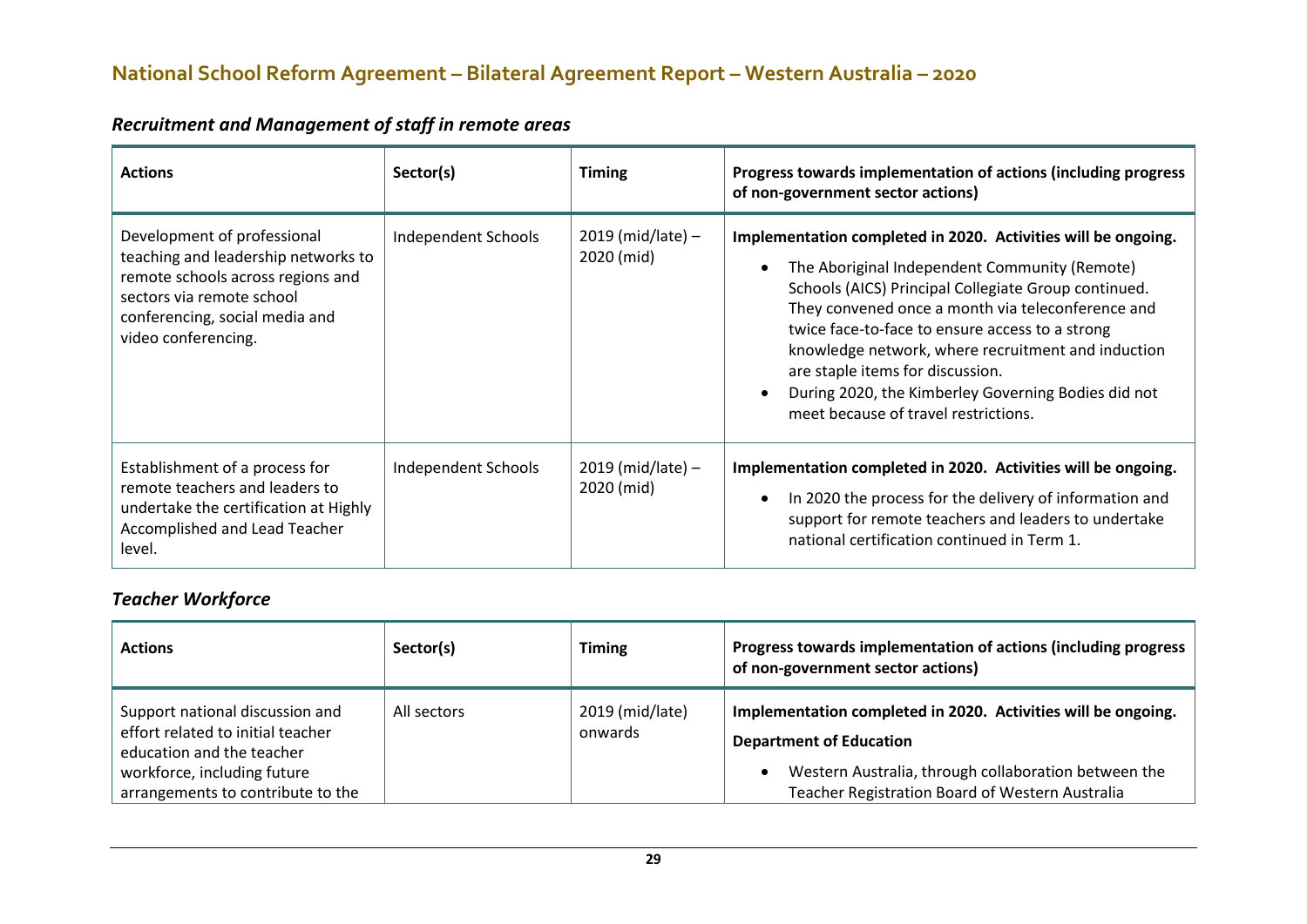| <b>Actions</b>                                 | Sector(s) | <b>Timing</b> | Progress towards implementation of actions (including progress<br>of non-government sector actions)                                                                                                                                                                                                                                                                                                                                                                                                                                                                                                                                                |
|------------------------------------------------|-----------|---------------|----------------------------------------------------------------------------------------------------------------------------------------------------------------------------------------------------------------------------------------------------------------------------------------------------------------------------------------------------------------------------------------------------------------------------------------------------------------------------------------------------------------------------------------------------------------------------------------------------------------------------------------------------|
| Australian Teacher Workforce Data<br>Strategy. |           |               | (TRBWA) and the Australian Institute for Teaching and<br>School Leadership, participated in the 2020 Australian<br>Teacher Workforce Data (ATWD) annual survey.<br>The TRBWA will continue to support the ATWD strategy,<br>by communicating directly with registered teachers and<br>through key stakeholders about the opportunity to<br>participate in the annual survey and facilitating access to<br>the survey instrument.<br>Amendments to the Teacher Registration Act 2012 (WA)<br>are being drafted, to be able to share the teacher<br>registration data.<br>In 2020, WA was represented on the ATWD Oversight<br>Board.<br><b>CEWA</b> |
|                                                |           |               | CEWA provides six different scholarships annually,<br>offerings to Year 12 graduates starting their tertiary<br>education in teaching degree to teachers and non-<br>teachers undertaking further studies for accreditation<br>and upskilling purposes. There are also two doctoral<br>scholarships available for those who are nearing<br>completion of a doctoral degree.<br><b>Country Practicum</b><br>$\circ$<br>Year 12 Graduates<br>Teacher<br>O<br>Non-Teacher<br>Graduate Incentive<br>∩<br>Doctoral<br>O<br>Country Practicum scholarships are offered to third<br>and/or final year pre-service teachers who seek to                    |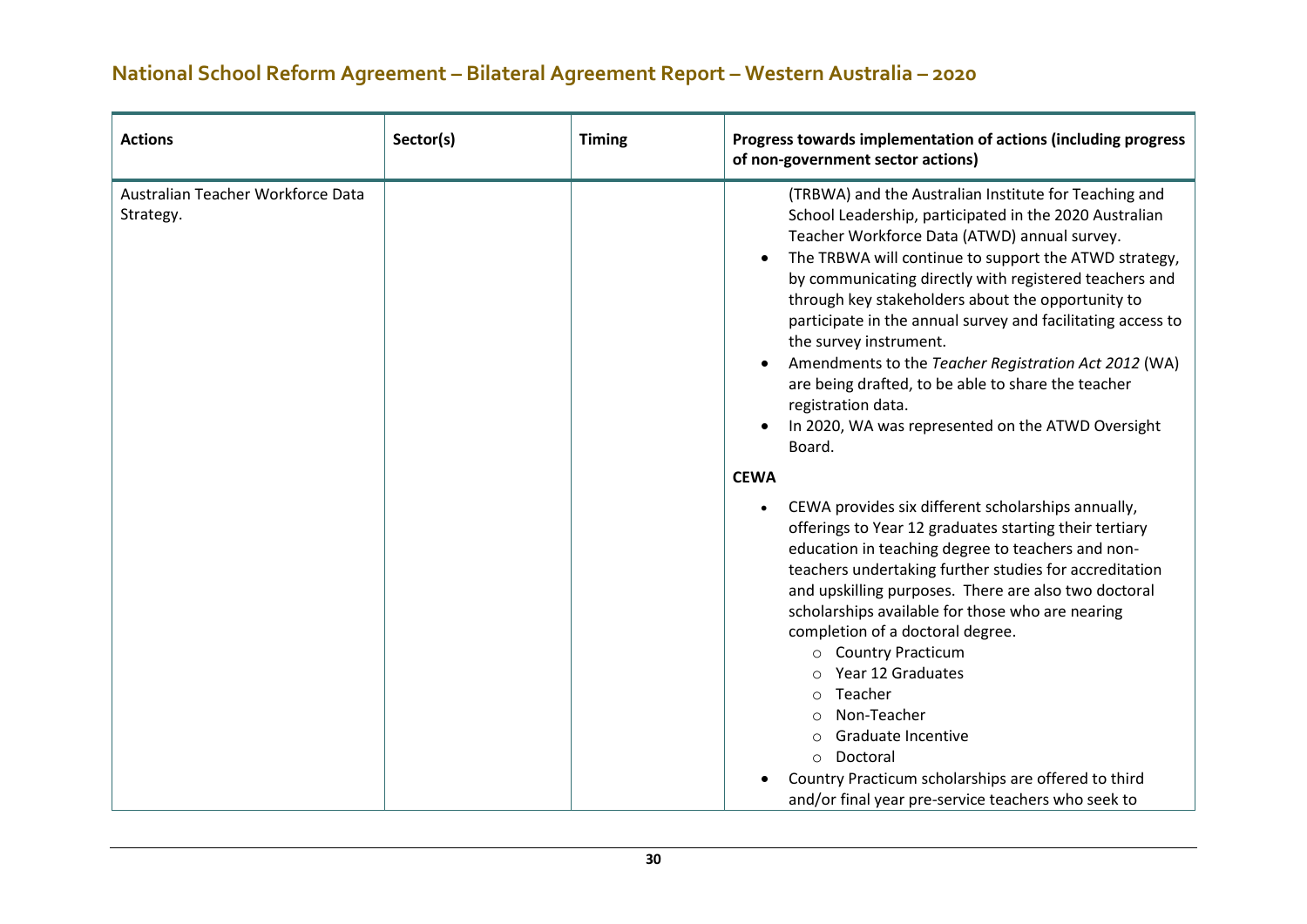| <b>Actions</b> | Sector(s) | <b>Timing</b> | Progress towards implementation of actions (including progress<br>of non-government sector actions)                                                                                                                                                                                                                                                                                                                                                                                                                                                                                                                                                                                                                                                                                                                                                                                                                                                                                                                                                                                                                                                                                                                                                                                                                                                                                                                                                                                                                                                                    |
|----------------|-----------|---------------|------------------------------------------------------------------------------------------------------------------------------------------------------------------------------------------------------------------------------------------------------------------------------------------------------------------------------------------------------------------------------------------------------------------------------------------------------------------------------------------------------------------------------------------------------------------------------------------------------------------------------------------------------------------------------------------------------------------------------------------------------------------------------------------------------------------------------------------------------------------------------------------------------------------------------------------------------------------------------------------------------------------------------------------------------------------------------------------------------------------------------------------------------------------------------------------------------------------------------------------------------------------------------------------------------------------------------------------------------------------------------------------------------------------------------------------------------------------------------------------------------------------------------------------------------------------------|
|                |           |               | complete their teaching practicum in a Catholic country<br>school. Due to the onset of the Covid-19 pandemic in<br>2020, country practicum only took place in Terms 3 and<br>4 and the number of pre-service teachers who applied<br>had decreased significantly.<br>Each year CEWA awards 10 scholarships to Year 12<br>students who have graduated from a CEWA school,<br>achieved an ATAR score of 90+ and chosen to study a<br>teaching degree at University of Notre Dame Australia.<br>Each scholarship is worth \$10,000 and is distributed over<br>four-year period.<br>Teachers and non-teachers who have been in CEWA for<br>two years or more are eligible to apply for a scholarship<br>to support their ongoing studies. Successful recipients<br>receive partial funding towards a maximum of two units<br>of studies.<br>The Graduate Incentive Scholarship is available to CEWA<br>graduate teachers who have completed their final<br>teaching practicum in a Remote Area Package (RAP)<br>CEWA school, and then commit to two years of full-time<br>teaching service at any RAP school. The value of the<br>scholarship is dependent upon school location and varies<br>from \$8,000 to \$20,000.<br>There are two doctoral scholarships available for CEWA<br>staff who are nearing completion of a doctoral degree.<br>The scholarship offers up to one term's funded leave to<br>assist with the writing and submission of a dissertation.<br>The maximum value of each scholarship is \$30,000<br>provided to the employer to cover salary cost. |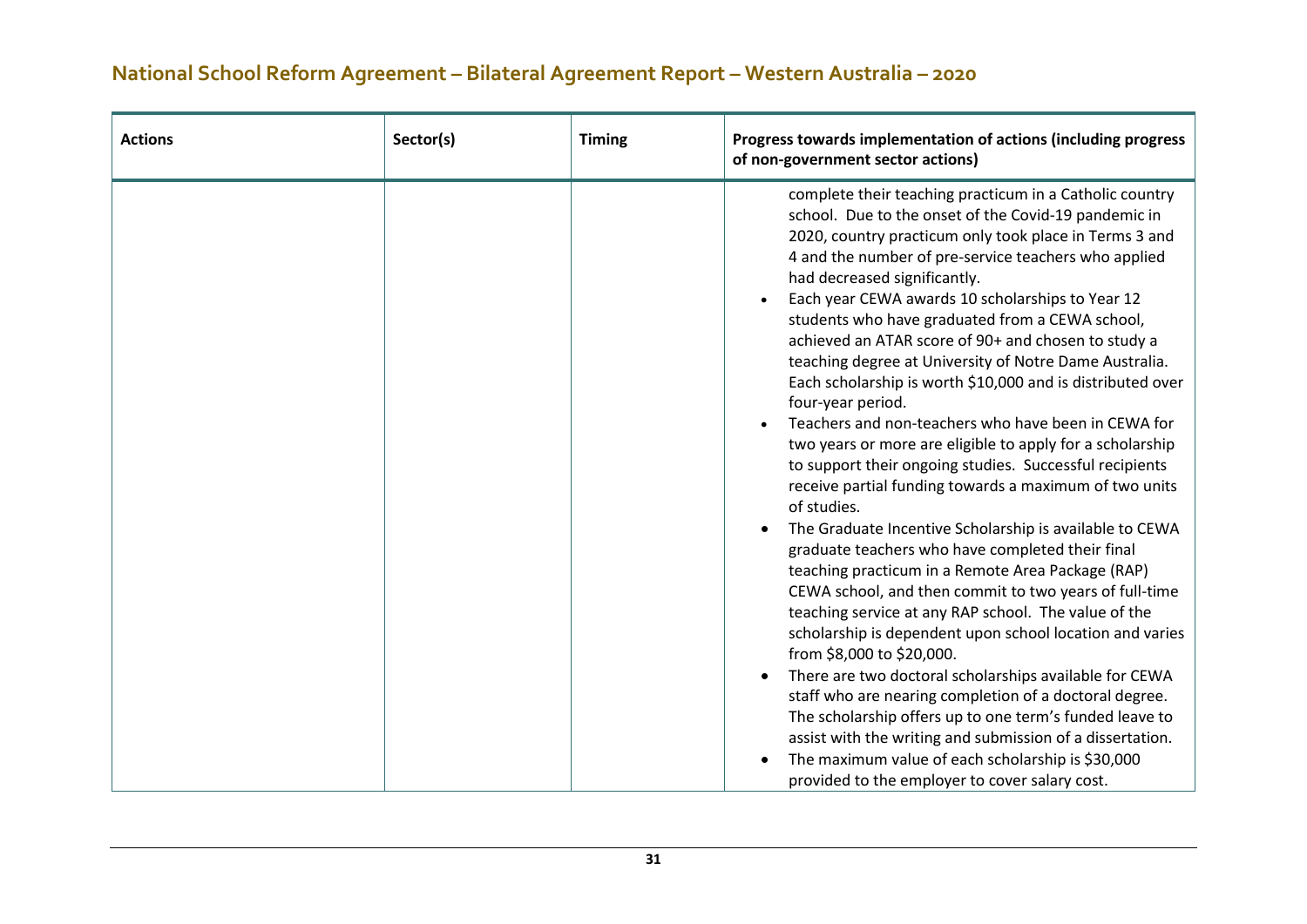| <b>Actions</b> | Sector(s) | <b>Timing</b> | Progress towards implementation of actions (including progress<br>of non-government sector actions)                                                                                                                                               |
|----------------|-----------|---------------|---------------------------------------------------------------------------------------------------------------------------------------------------------------------------------------------------------------------------------------------------|
|                |           |               | <b>AISWA</b><br>AISWA provided representatives to various forums,<br>reviews and consultative groups offered by the<br>Australian Teacher Workforce Data Strategy conducted<br>by the Australian Institute for Teaching and School<br>Leadership. |

#### *Aboriginal Cultural Standards Framework*

| <b>Actions</b>                                                                                                                                                                                         | Sector(s)             | <b>Timing</b> | Progress towards implementation of actions (including progress<br>of non-government sector actions)                                                                                                                                                                                                                                                                                                                                                                                                                                                                                                                                                                                                                                               |
|--------------------------------------------------------------------------------------------------------------------------------------------------------------------------------------------------------|-----------------------|---------------|---------------------------------------------------------------------------------------------------------------------------------------------------------------------------------------------------------------------------------------------------------------------------------------------------------------------------------------------------------------------------------------------------------------------------------------------------------------------------------------------------------------------------------------------------------------------------------------------------------------------------------------------------------------------------------------------------------------------------------------------------|
| Provide professional learning and<br>evidence-informed resources to<br>increase the capacity of teachers to<br>embed Aboriginal histories, cultures<br>and languages into their classroom<br>practice. | <b>Public Schools</b> | Ongoing       | Ongoing<br>The Aboriginal Cultural Standards Framework continued<br>to drive the Department's work to strengthen the<br>wellbeing, engagement and achievement of Aboriginal<br>students and to build strong partnerships between<br>families and schools.<br>The Department delivered professional learning to<br>increase the capacity of teachers to embed Aboriginal<br>histories, cultures and languages into classroom practice<br>via a suite of online modules.<br>Online and face-to-face professional learning workshops<br>were delivered to staff to support the creation of<br>culturally responsive schools.<br>Through two online and three face-to-face professional<br>learning events, 212 participants increased their capacity |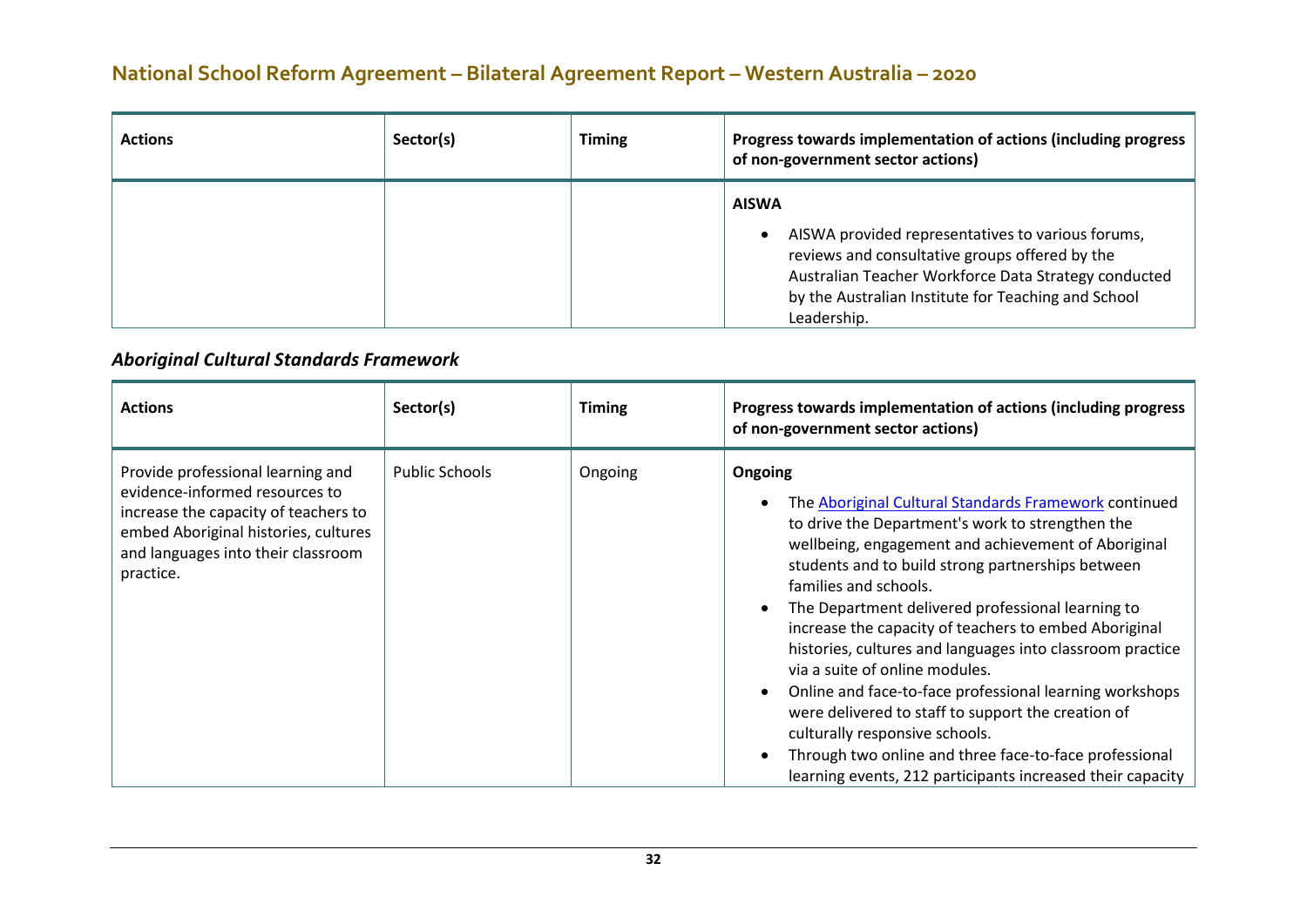| <b>Actions</b>                                                                                                                                                                                                                                                                                                                                      | Sector(s)             | <b>Timing</b> | Progress towards implementation of actions (including progress<br>of non-government sector actions)                                                                                                                                                                                                                                                                                                                                                                                                                                                                                                                                                                                                                                                                       |
|-----------------------------------------------------------------------------------------------------------------------------------------------------------------------------------------------------------------------------------------------------------------------------------------------------------------------------------------------------|-----------------------|---------------|---------------------------------------------------------------------------------------------------------------------------------------------------------------------------------------------------------------------------------------------------------------------------------------------------------------------------------------------------------------------------------------------------------------------------------------------------------------------------------------------------------------------------------------------------------------------------------------------------------------------------------------------------------------------------------------------------------------------------------------------------------------------------|
|                                                                                                                                                                                                                                                                                                                                                     |                       |               | to embed Aboriginal and Torres Strait Islander histories<br>and cultures into their classroom practice.<br>The Department designed professional learning to<br>support teachers to embed the Cross-curriculum priority:<br>Aboriginal and Torres Strait Islander cultures and<br>histories, for online and face-to-face delivery in 2021.<br>An Aboriginal Languages (Noongar) Pre-primary to Year 6<br>syllabus is under development.                                                                                                                                                                                                                                                                                                                                    |
| Undertake case studies with a<br>sample group of schools, in a range<br>of contexts to capture promising<br>practices on the use of the<br>Framework In their local context, for<br>sharing across schools and<br>networks. The case studies will be<br>used to inform the Department's<br>approaches to supporting schools<br>with implementation. | <b>Public Schools</b> | Ongoing       | Ongoing<br>In mid-2019, the Department commenced a 12-month<br>Aboriginal education research project to identify<br>emerging practices and whole-school approaches to<br>optimise the conditions for learning for Aboriginal<br>students, particularly vulnerable Aboriginal secondary<br>students. Eleven secondary schools were selected to<br>participate in the project.<br>The research project was completed in mid-2020. The<br>findings are being used to help inform professional<br>learning design.<br>Case studies with a small number of schools to capture<br>promising practice in embedding whole-school culturally<br>responsive approaches were planned for 2020, however<br>the COVID-19 pandemic impacted on the ability to<br>commence this project. |
| Provide targeted support to build<br>the capability of school leaders to<br>use the Framework to develop and<br>sustain an individual and school-                                                                                                                                                                                                   | <b>Public Schools</b> | Ongoing       | Ongoing<br>The Department provided targeted professional learning,<br>advice and guidance for teachers, school leaders and                                                                                                                                                                                                                                                                                                                                                                                                                                                                                                                                                                                                                                                |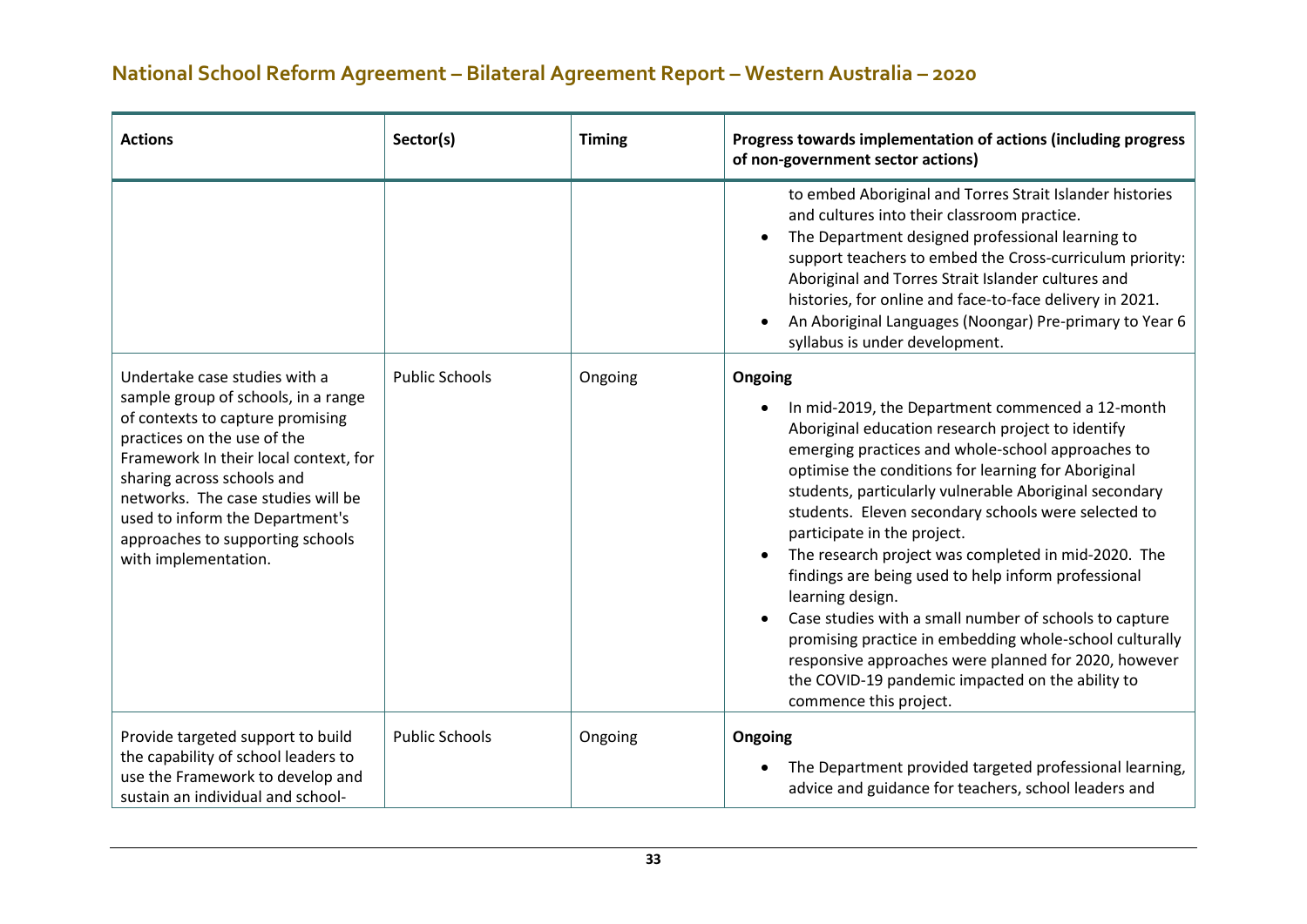| <b>Actions</b>                                                                                                                                                                                                                      | Sector(s)               | <b>Timing</b>           | Progress towards implementation of actions (including progress<br>of non-government sector actions)                                                                                                                                                                                                                                                                                                                                                                                                                                                                                                          |
|-------------------------------------------------------------------------------------------------------------------------------------------------------------------------------------------------------------------------------------|-------------------------|-------------------------|--------------------------------------------------------------------------------------------------------------------------------------------------------------------------------------------------------------------------------------------------------------------------------------------------------------------------------------------------------------------------------------------------------------------------------------------------------------------------------------------------------------------------------------------------------------------------------------------------------------|
| wide focus on improving the<br>participation, engagement and<br>achievement of Aboriginal students<br>and drive improvement planning.                                                                                               |                         |                         | identified Department staff to develop their<br>understanding of the Aboriginal Cultural Standards<br>Framework and their responsibility for/role in creating<br>culturally responsive classrooms.<br>The planning for a culturally responsive school leadership<br>program commenced in 2020.                                                                                                                                                                                                                                                                                                               |
| Implement the Transforming Lives<br>strategy to 'close the gap' between<br>the achievement and retention of<br>Aboriginal students and their non-<br>Aboriginal peers.                                                              | <b>Catholic Schools</b> | 2019 to 2020            | Implementation completed in 2020. Activities will be ongoing.<br>In 2020, 25 CEWA schools commenced their journey to<br>be Culturally Secure (this replaces the nomenclature<br>'Culturally Competent').<br>CEWA has set itself a goal to increase Aboriginal Year 12<br>graduations from 100 to 250 in 2025.<br>In 2020, 142 Aboriginal students completed Year 12, with<br>115 students eligible to achieve a WACE. Of those<br>eligible, 82 students (71.3%) met the requirements to<br>achieve a WACE.                                                                                                   |
| Investigate opportunities to extend<br><b>Cultural Competency online</b><br>professional development from<br>Initial trial With Catholic Education<br>Western Australia (CEWA) office<br>staff to all state-wide CEWA<br>employees. | <b>Catholic Schools</b> | 2018 to 2019<br>(Early) | Implementation completed in 2020. Activities will be ongoing.<br>A Cultural Security Working Group was initiated,<br>$\bullet$<br>comprising office staff, Team Leaders and Directors.<br>A need was identified for a bespoke system-wide CEWA<br>Cultural Security Framework, which will include Cultural<br>Security Training for CEWA STAFF (Phase 1; office-based<br>staff; Phase 2; school-based staff).<br>Funding and resources were allocated for the Cultural<br>Security Project.<br>Induction programs for Early Career Teachers in CEWA<br>schools continued to have a mandatory presentation on |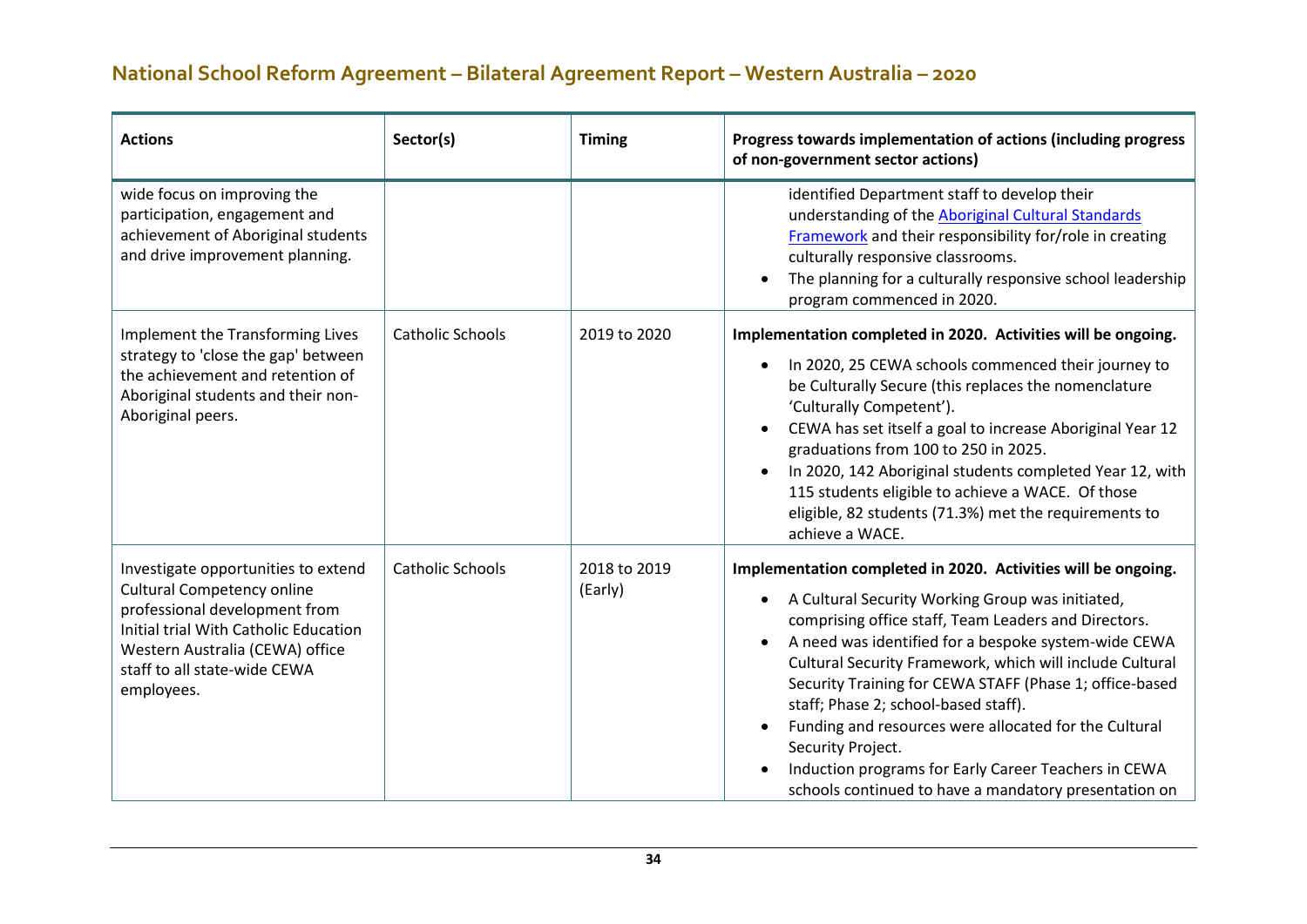| <b>Actions</b> | Sector(s) | <b>Timing</b> | Progress towards implementation of actions (including progress<br>of non-government sector actions)                                                                                                                                                                                           |
|----------------|-----------|---------------|-----------------------------------------------------------------------------------------------------------------------------------------------------------------------------------------------------------------------------------------------------------------------------------------------|
|                |           |               | cultural competency; induction program for Kimberley<br>staff also have a similar but nuanced presentation.<br>CEWA has elements of systemic cultural competency<br>initiatives built into its Reconciliation Action Plan and<br>'Transforming Lives 2025' Aboriginal Education<br>framework. |

#### *Science, Technology, Engineering and Maths (STEM)*

| <b>Actions</b>                                                                                                                                                                                                                                                                          | Sector(s)   | <b>Timing</b> | Progress towards implementation of actions (including progress<br>of non-government sector actions)                                                                                                                                                                                                                                                                                                                                                                                                                                                                                                                                                                                                                                                                                              |
|-----------------------------------------------------------------------------------------------------------------------------------------------------------------------------------------------------------------------------------------------------------------------------------------|-------------|---------------|--------------------------------------------------------------------------------------------------------------------------------------------------------------------------------------------------------------------------------------------------------------------------------------------------------------------------------------------------------------------------------------------------------------------------------------------------------------------------------------------------------------------------------------------------------------------------------------------------------------------------------------------------------------------------------------------------------------------------------------------------------------------------------------------------|
| Improving STEM education and<br>Identify ways of promoting the<br>importance of the key STEM skills.<br>The focus is on promoting the<br>importance of the key STEM skills of<br>problem solving, critical thinking and<br>innovation to employers, educators,<br>parents and students. | All Sectors | 2018 to 2021  | Implementation completed in 2020. Activities will be ongoing.<br><b>Department of Education</b><br>A range of strategies and initiatives were implemented<br>to promote the importance and improve learning of key<br>STEM skills, including those focussed on discipline<br>specific professional learning, career development and<br>associated pathways, meaningful curriculum integration<br>to reflect a real-world approach to problem-solving and<br>the promotion of STEM pathways and skills through<br>social media.<br>In 2020, Teacher Development Schools provided 108<br>STEM-focused professional learning events (2,808)<br>participants) and responded to 112 requests (673<br>participants) for tailored STEM support from schools,<br>teachers and networks across the State. |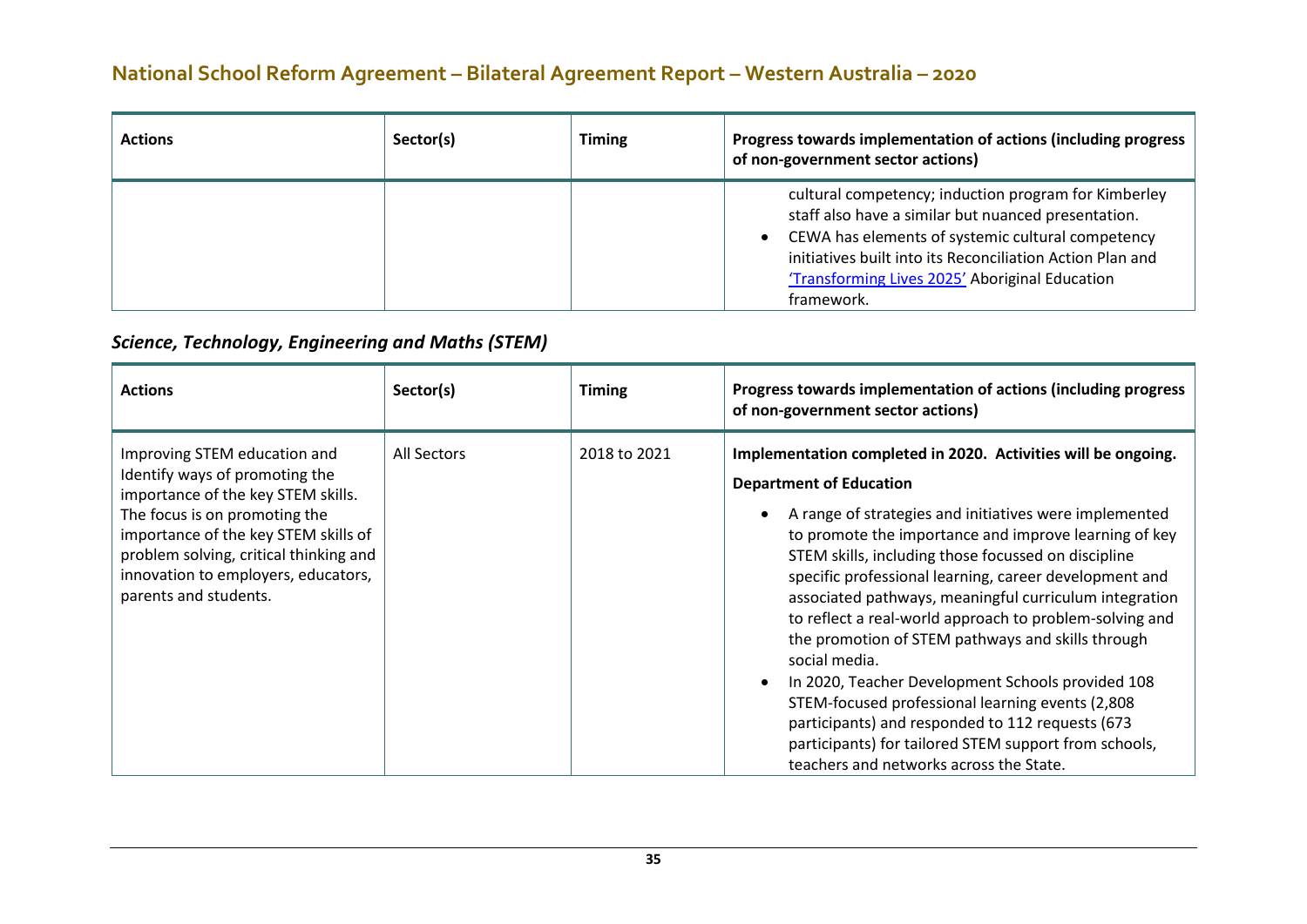|  | <b>CEWA</b>  |                                                                                                                                                                                                                                                                                                                                                                                                                                                                                                                                                                                                                                                                                                                                                                                                                                                                                                                                                              |
|--|--------------|--------------------------------------------------------------------------------------------------------------------------------------------------------------------------------------------------------------------------------------------------------------------------------------------------------------------------------------------------------------------------------------------------------------------------------------------------------------------------------------------------------------------------------------------------------------------------------------------------------------------------------------------------------------------------------------------------------------------------------------------------------------------------------------------------------------------------------------------------------------------------------------------------------------------------------------------------------------|
|  |              | STEM consultants hosted professional learning in<br>Geraldton in February 2020, in preparation for the<br>Geraldton STEM Showcase and identified effective STEM<br>teaching practice. Showcase cancelled due to the<br>COVID-19 pandemic.<br>STEM was a key focus area during COVID-19 - remote<br>learning, with many teachers and schools actively<br>engaging and sharing within the STEM Teams<br>community. The STEM group adapted units of work,<br>such as the Scitech STEM Learning Project for remote<br>learning. Webinars were run within CEWA to support at<br>home delivery of these units.<br>Face-to-face professional learning for Primary stream<br>was delivered in October.<br>Face-to-face professional learning for Secondary stream<br>was delivered in November, in collaboration with Edith<br>Cowan University.<br>The STEM Hub has 443 members.<br>A STEM SharePoint site was published and readily<br>accessible to CEWA schools. |
|  | <b>AISWA</b> |                                                                                                                                                                                                                                                                                                                                                                                                                                                                                                                                                                                                                                                                                                                                                                                                                                                                                                                                                              |
|  |              | In 2020, 'Technologies' in STEM was the focus for<br>pedagogies, skills and capabilities. A swift and effective<br>response for schools' critical requirements included<br>extensive professional learning in the use of<br>communications and online learning applications.<br>The following were developed and delivered by AISWA<br>consultants:<br>o STEM workshops were delivered at 2 conferences;                                                                                                                                                                                                                                                                                                                                                                                                                                                                                                                                                     |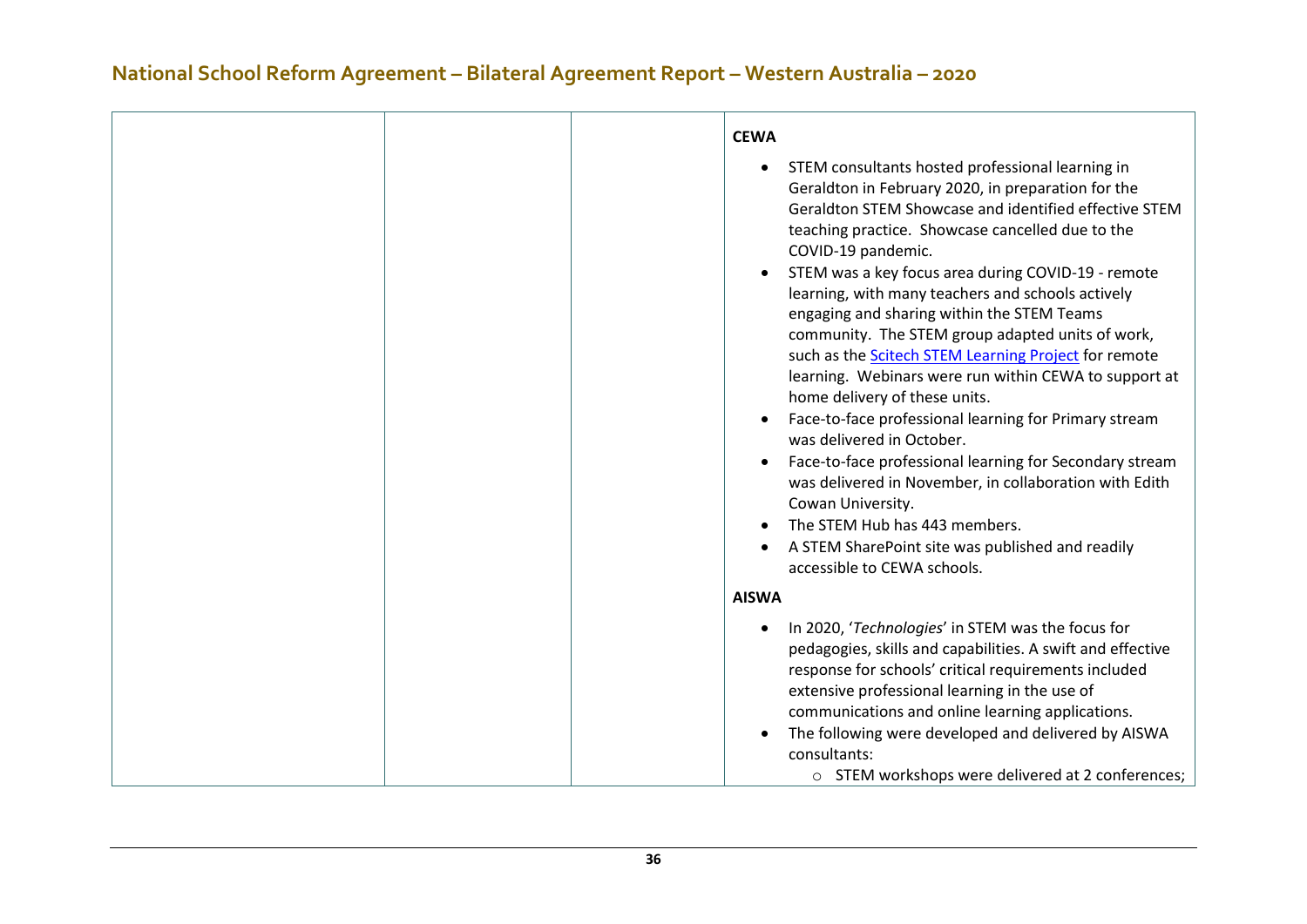| <b>Actions</b>                                                                                                                                                                                    | Sector(s)             | <b>Timing</b> | Progress towards implementation of actions (including progress<br>of non-government sector actions)                                                                                                                                                                                                                                                                                                                                                                                                     |
|---------------------------------------------------------------------------------------------------------------------------------------------------------------------------------------------------|-----------------------|---------------|---------------------------------------------------------------------------------------------------------------------------------------------------------------------------------------------------------------------------------------------------------------------------------------------------------------------------------------------------------------------------------------------------------------------------------------------------------------------------------------------------------|
|                                                                                                                                                                                                   |                       |               | o four STEM teaching collaboration projects with<br>UWA;<br>six AISWA Online course were created;<br>six centralised face-to-face ICT capability/STEM<br>workshops and nine online; and<br>over 40 short online professional learning<br>sessions.<br>In addition, consultants provided advice for range of<br>state and national advisory groups such as the State<br>STEM Skills Strategy Group.                                                                                                      |
| Professional learning and the levels<br>of teaching resources are being<br>enhanced through service<br>arrangements with SciTech to build<br>capacity of teachers to implement<br>STEM education. | <b>Public Schools</b> | 2018 to 2021  | Completed<br>As of August 2020, the STEM Learning Project had<br>achieved its objectives and outcomes and resulted in<br>production and publication of 41 Kindergarten to Year 12<br>STEM Curriculum resource modules and 15 Kindergarten<br>to Year 12 STEM Professional learning modules for<br>teachers that will build the capacity of teachers to<br>implement effective STEM education practices in<br>schools.<br>The resources are available online for Department and<br>non-Department staff. |
| Targeted program for low socio-<br>economic schools to build STEM<br>Interests, aspiration and capability<br>in STEM.                                                                             | <b>All Sectors</b>    | 2018 to 2019  | Implementation completed in 2020. Activities will be ongoing.<br><b>Department of Education</b><br>Western Australia's Department of Jobs, Tourism,<br>Science and Innovation is funding the STEM Enterprise<br>Schools initiative.                                                                                                                                                                                                                                                                     |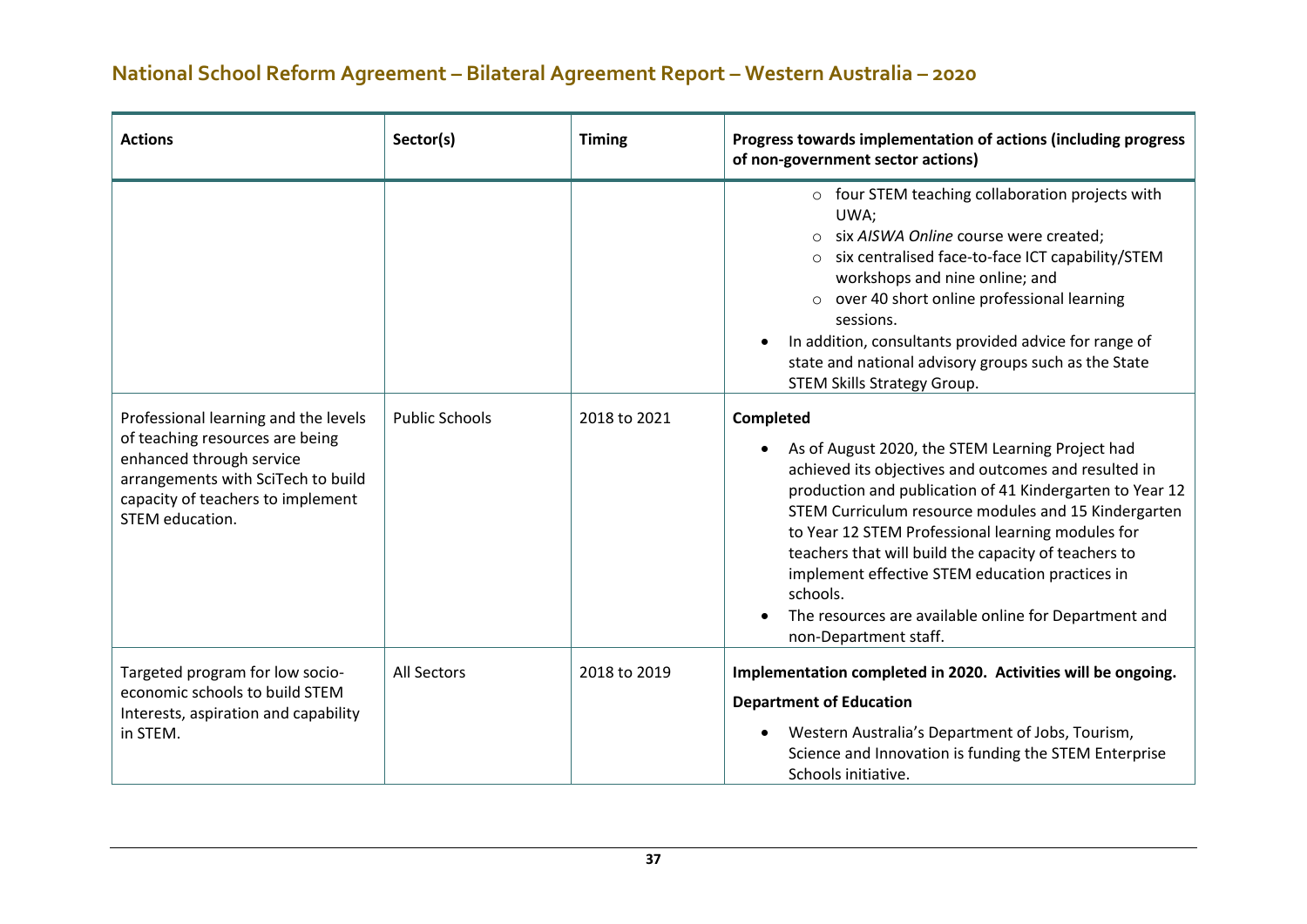| <b>Actions</b>                                             | Sector(s)   | <b>Timing</b> | Progress towards implementation of actions (including progress<br>of non-government sector actions)                                                                                                                                                                                                                                                                                                                                                                                                                                  |
|------------------------------------------------------------|-------------|---------------|--------------------------------------------------------------------------------------------------------------------------------------------------------------------------------------------------------------------------------------------------------------------------------------------------------------------------------------------------------------------------------------------------------------------------------------------------------------------------------------------------------------------------------------|
|                                                            |             |               | In 2020, 136 schools participated in the second phase of<br>the professional learning program for this initiative<br>which will conclude in 2021.<br>The Department also presented the 'STEMing from Asia:<br>Digital Youth Summit' as an online event to over 250<br>secondary students in low socio-economic public<br>schools.                                                                                                                                                                                                    |
|                                                            |             |               | <b>CEWA</b>                                                                                                                                                                                                                                                                                                                                                                                                                                                                                                                          |
|                                                            |             |               | The STEM initiatives above involved low SES CEWA<br>schools.                                                                                                                                                                                                                                                                                                                                                                                                                                                                         |
|                                                            |             |               | Clontarf Aboriginal College had an enrolment of 70<br>students, including 17 girls, in their two VET engineering                                                                                                                                                                                                                                                                                                                                                                                                                     |
|                                                            |             |               | courses.                                                                                                                                                                                                                                                                                                                                                                                                                                                                                                                             |
|                                                            |             |               | <b>AISWA</b>                                                                                                                                                                                                                                                                                                                                                                                                                                                                                                                         |
|                                                            |             |               | A STEM Innovation project for remote and regional<br>schools was offered and launched. Various impacts of<br>COVID resulted in a restricted face-to-face uptake.<br>STEM-related online courses, support materials and<br>resources for these schools were developed.<br>In 2020, seven remote/regional schools received face-to-<br>face consultations. There was a preference for multiple<br>short, online, individually personalised 'how to'<br>consultations for remote and late-adopter teachers,<br>principals, and schools. |
| Develop a 'Pick and Buy' list of                           | All sectors | 2018 to 2019  | Completed                                                                                                                                                                                                                                                                                                                                                                                                                                                                                                                            |
| endorsed resources to support<br>STEM programs in schools. |             |               | <b>Department of Education</b>                                                                                                                                                                                                                                                                                                                                                                                                                                                                                                       |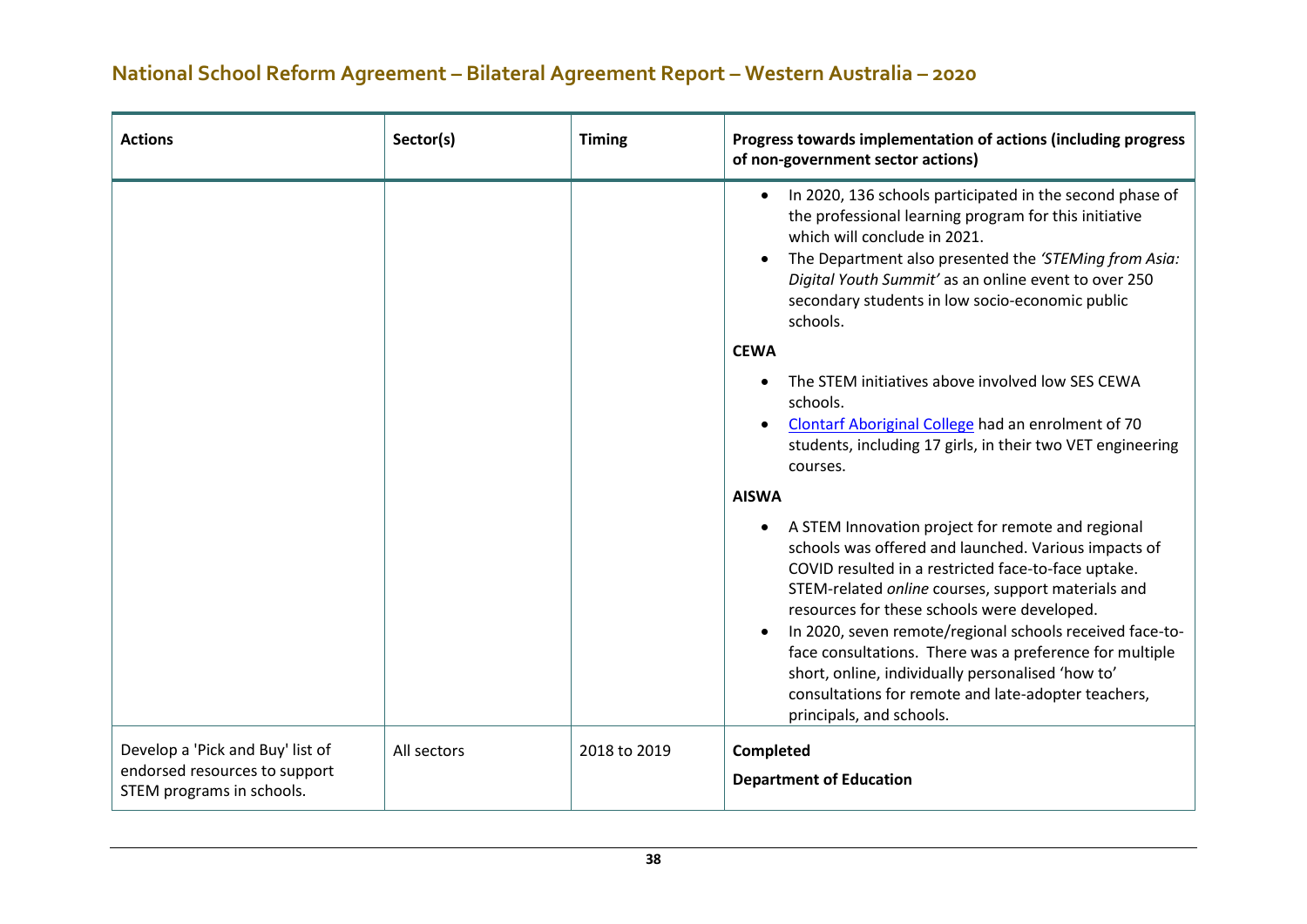| <b>Actions</b>                                                                                                                 | Sector(s)   | <b>Timing</b> | Progress towards implementation of actions (including progress<br>of non-government sector actions)                                                                                                                                                                                                                                                                                                                                                                                                                                                                                                                                                                                                                                                                                                                             |
|--------------------------------------------------------------------------------------------------------------------------------|-------------|---------------|---------------------------------------------------------------------------------------------------------------------------------------------------------------------------------------------------------------------------------------------------------------------------------------------------------------------------------------------------------------------------------------------------------------------------------------------------------------------------------------------------------------------------------------------------------------------------------------------------------------------------------------------------------------------------------------------------------------------------------------------------------------------------------------------------------------------------------|
|                                                                                                                                |             |               | Completed in 2019.<br>$\bullet$<br><b>CEWA</b><br>The STEM SharePoint site was published and accessible<br>to all CEWA schools. The STEM SharePoint provides<br>examples and support for design models, showcases<br>work from schools within CEWA and communicates<br>professional learning and Showcase details.<br>A range of design models and learning materials are<br>explored on the STEM SharePoint site.<br><b>AISWA</b><br>In 2020, the subject webpages were populated with a<br>maintained list of suggested STEM topics, resources,<br>URLs, professional learning opportunities.<br>AISWA users subscribed to STEM news provided with<br>direct-to-user Professional Learning information for<br>STEM.<br>New STEM resources were added to the bank of AISWA<br>loan equipment and associated support materials. |
| Publish advice on age-appropriate<br>pedagogy, skills and capabilities for<br>STEM and on-line resource including<br>Kodeklix. | All sectors | 2018 to 2019  | Implementation completed in 2020. Activities will be ongoing.<br><b>Department of Education</b><br>The Department continued to provide a range of<br>professional learning and resources for teachers of all<br>year levels to deliver meaningful curriculum experiences<br>that develop students' STEM capabilities.                                                                                                                                                                                                                                                                                                                                                                                                                                                                                                           |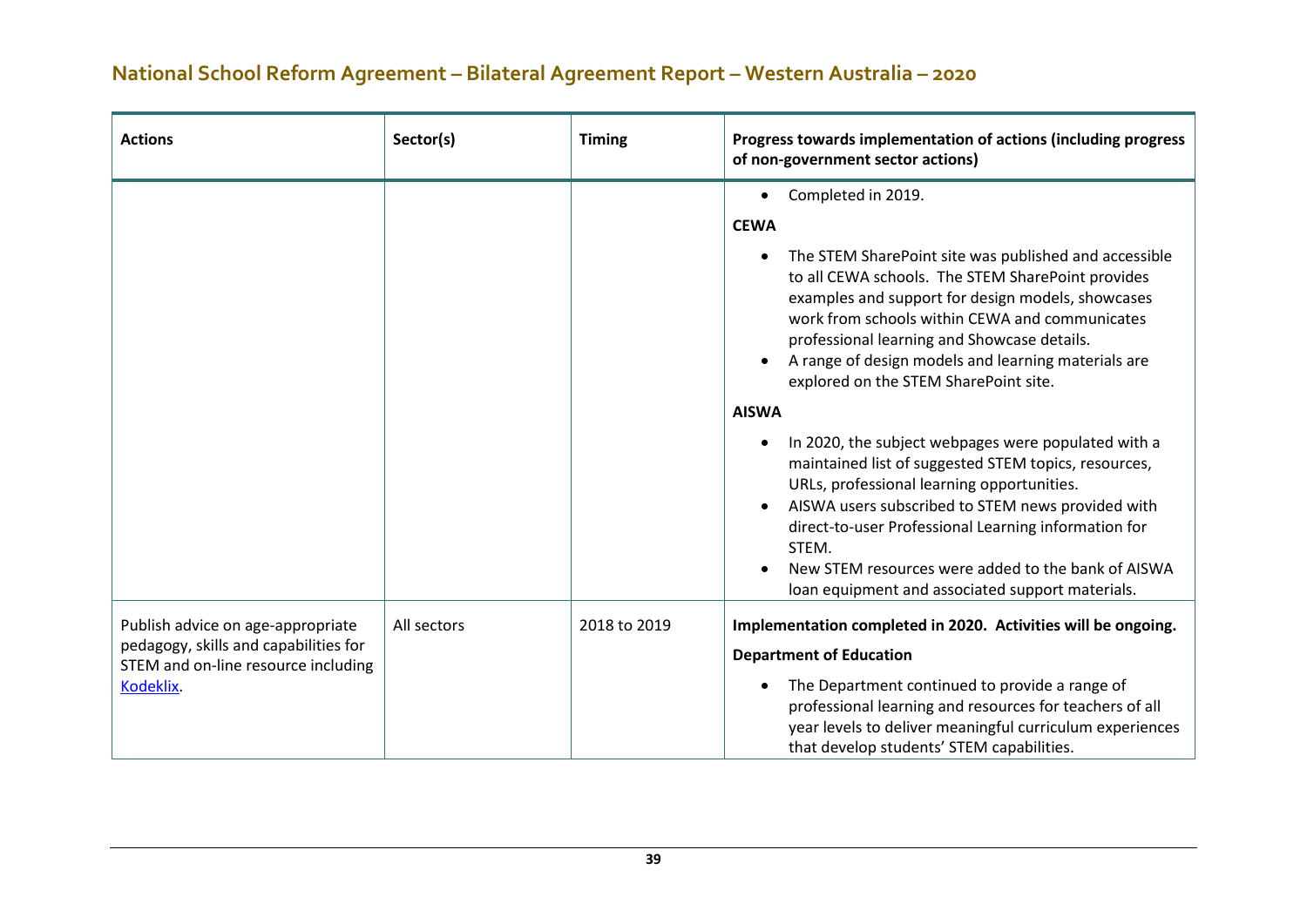| <b>Actions</b> | Sector(s) | <b>Timing</b> | Progress towards implementation of actions (including progress<br>of non-government sector actions)                                                                                                                                                                                                                                                                                                                                                                                                                                                                                                                                                                                                                                                                                  |
|----------------|-----------|---------------|--------------------------------------------------------------------------------------------------------------------------------------------------------------------------------------------------------------------------------------------------------------------------------------------------------------------------------------------------------------------------------------------------------------------------------------------------------------------------------------------------------------------------------------------------------------------------------------------------------------------------------------------------------------------------------------------------------------------------------------------------------------------------------------|
|                |           |               | This includes the STEM Learning Project, Little Scientists,<br>Teachers Can Code, and discipline-specific professional<br>learning.                                                                                                                                                                                                                                                                                                                                                                                                                                                                                                                                                                                                                                                  |
|                |           |               | <b>CEWA</b>                                                                                                                                                                                                                                                                                                                                                                                                                                                                                                                                                                                                                                                                                                                                                                          |
|                |           |               | STEM SharePoint is the source for sharing of resources.<br>The STEM HUB (Teams page) is the primary means of<br>communication with all CEWA schools.<br>All CEWA STEM consultants have access to the STEM<br>SharePoint and Teams through which advice is provided,<br>active communication is engaged and sharing occurs.                                                                                                                                                                                                                                                                                                                                                                                                                                                           |
|                |           |               | <b>AISWA</b>                                                                                                                                                                                                                                                                                                                                                                                                                                                                                                                                                                                                                                                                                                                                                                         |
|                |           |               | In 2020, consultants' advice refocussed on use of digital<br>technologies, and online capability and provision.<br>The AISWA member website and new social media<br>accounts delivered upgraded pages/posts for STEM<br>teaching ideas, content, professional learning, and<br>professional reading in addition to online/blended<br>learning pedagogies and resources.<br>Online/web-based delivery was preferred/ by schools in<br>2020, and the response included:<br>o STEM Newsletter frequency increased to<br>fortnightly;<br>the introduction of information to schools via<br>$\circ$<br>social media (Twitter and Facebook);<br>'Chance to Chat', online and phone, offered<br>$\circ$<br>members all-day access to consultants in 20 min<br>timeslots, two days/week; and |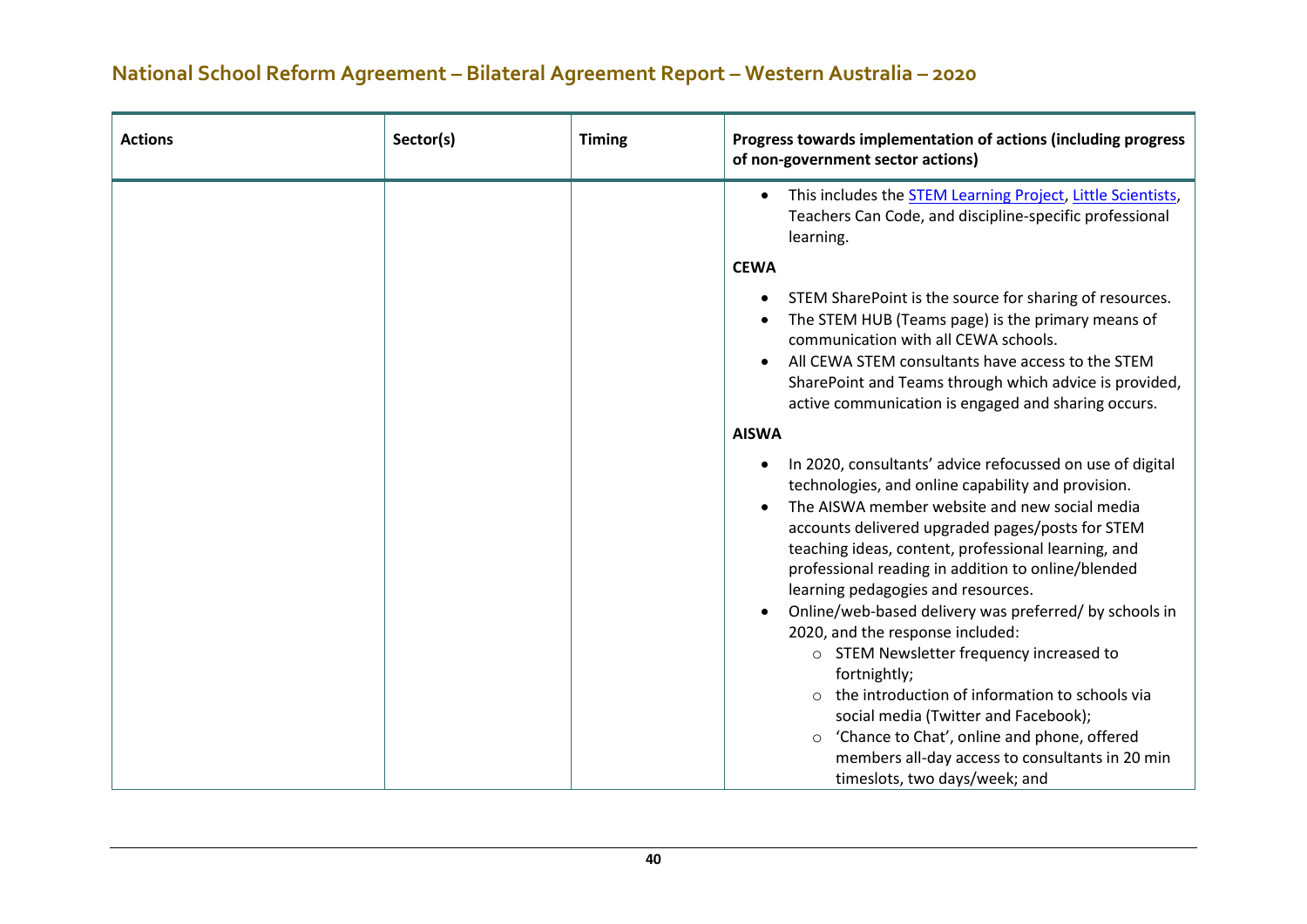| <b>Actions</b> | Sector(s) | <b>Timing</b> | Progress towards implementation of actions (including progress<br>of non-government sector actions)                                                                                                                                                           |
|----------------|-----------|---------------|---------------------------------------------------------------------------------------------------------------------------------------------------------------------------------------------------------------------------------------------------------------|
|                |           |               | o six AISWA Online STEM modules were published<br>for science, coding and computational thinking.<br>In addition, AISWA's STEM in Practice (KodeKLIX) training<br>was delivered face-to-face and connection with KodeKLIX<br>industry partner was maintained. |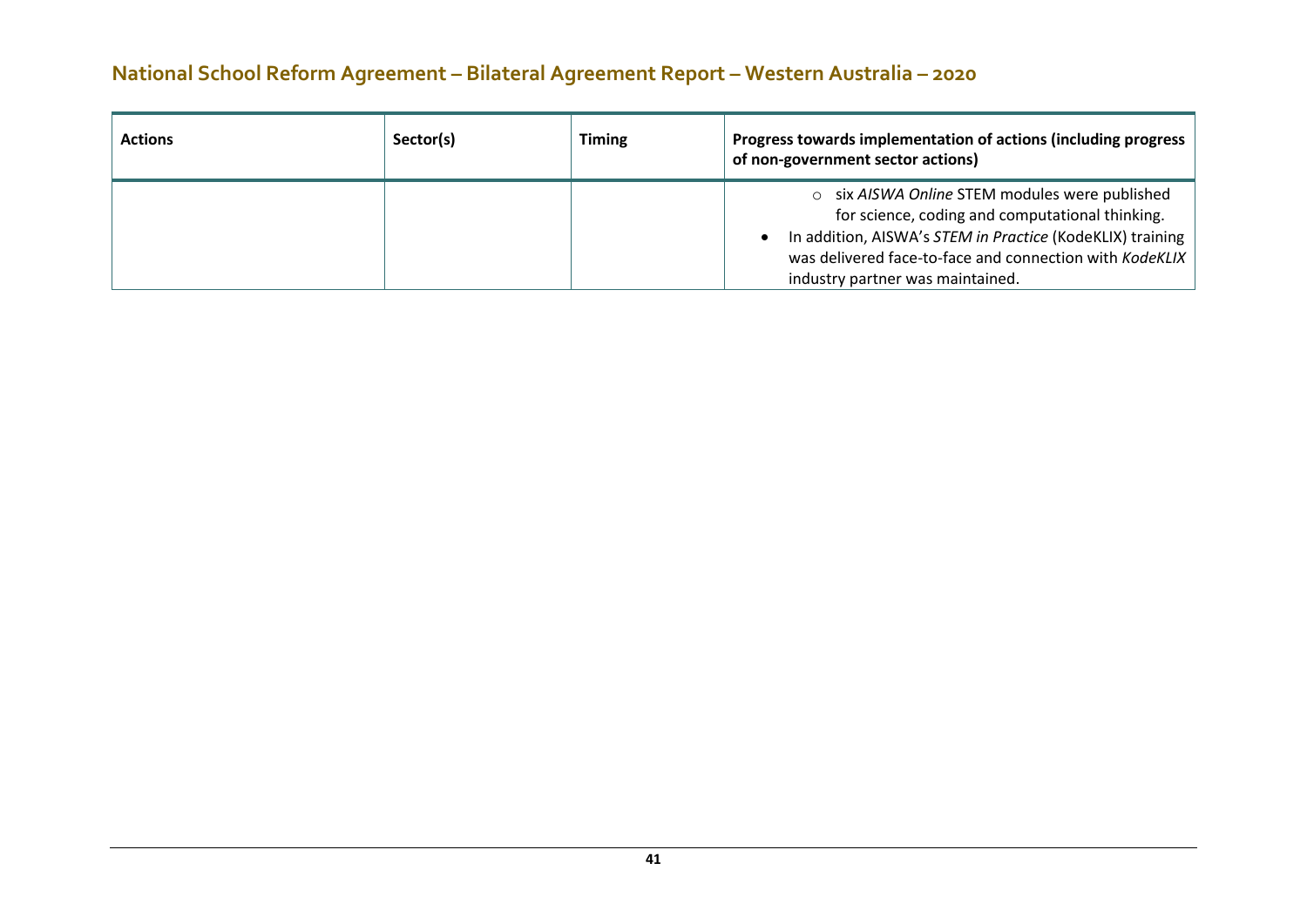#### **Reform Direction C – Enhancing the National Evidence Base**

| <b>Actions</b>                                                                                                                                                                                   | Sector(s)   | <b>Timing</b> | Progress towards implementation of actions (including progress of non-<br>government sector actions)                                                                                                                                                                                                                                                                                                                                                                                                                                                                                                                                                                                                                                                                                                                                                                                                                                                                                                                                                                                                                         |
|--------------------------------------------------------------------------------------------------------------------------------------------------------------------------------------------------|-------------|---------------|------------------------------------------------------------------------------------------------------------------------------------------------------------------------------------------------------------------------------------------------------------------------------------------------------------------------------------------------------------------------------------------------------------------------------------------------------------------------------------------------------------------------------------------------------------------------------------------------------------------------------------------------------------------------------------------------------------------------------------------------------------------------------------------------------------------------------------------------------------------------------------------------------------------------------------------------------------------------------------------------------------------------------------------------------------------------------------------------------------------------------|
| Reporting in a nationally consistent<br>manner on students with disability and the<br>adjustments these students receive to<br>enable schools to evaluate their learning<br>and support systems. | All sectors | 2019 to 2023  | Ongoing<br><b>Department of Education</b><br>The Department of Education contributes to the development of<br>$\bullet$<br>the national resources to support the NCCD.<br>The Department provided school staff with professional learning<br>$\bullet$<br>on the NCCD in 2020.<br>The Department promoted the national NCCD Guidelines 2020<br>$\bullet$<br>and published Western Australian specific guidelines to assist<br>schools with data reporting.<br><b>CEWA</b><br>The 2019 and 2020 NCCD data for CEWA systemically funded<br>٠<br>schools was analysed to highlight trends and variations in data of<br>individual schools and across the system. Comparisons were<br>made between like schools, CEWA Dioceses and regions.<br>The results of the analysis were used to highlight differences and<br>$\bullet$<br>inform subsequent follow up with schools. The graphs were also<br>used as a reference by the CEWA Consultants in their discussions<br>with individual schools.<br>Professional learning on the NCCD process and data collection<br>$\bullet$<br>were provided at both system and school level. |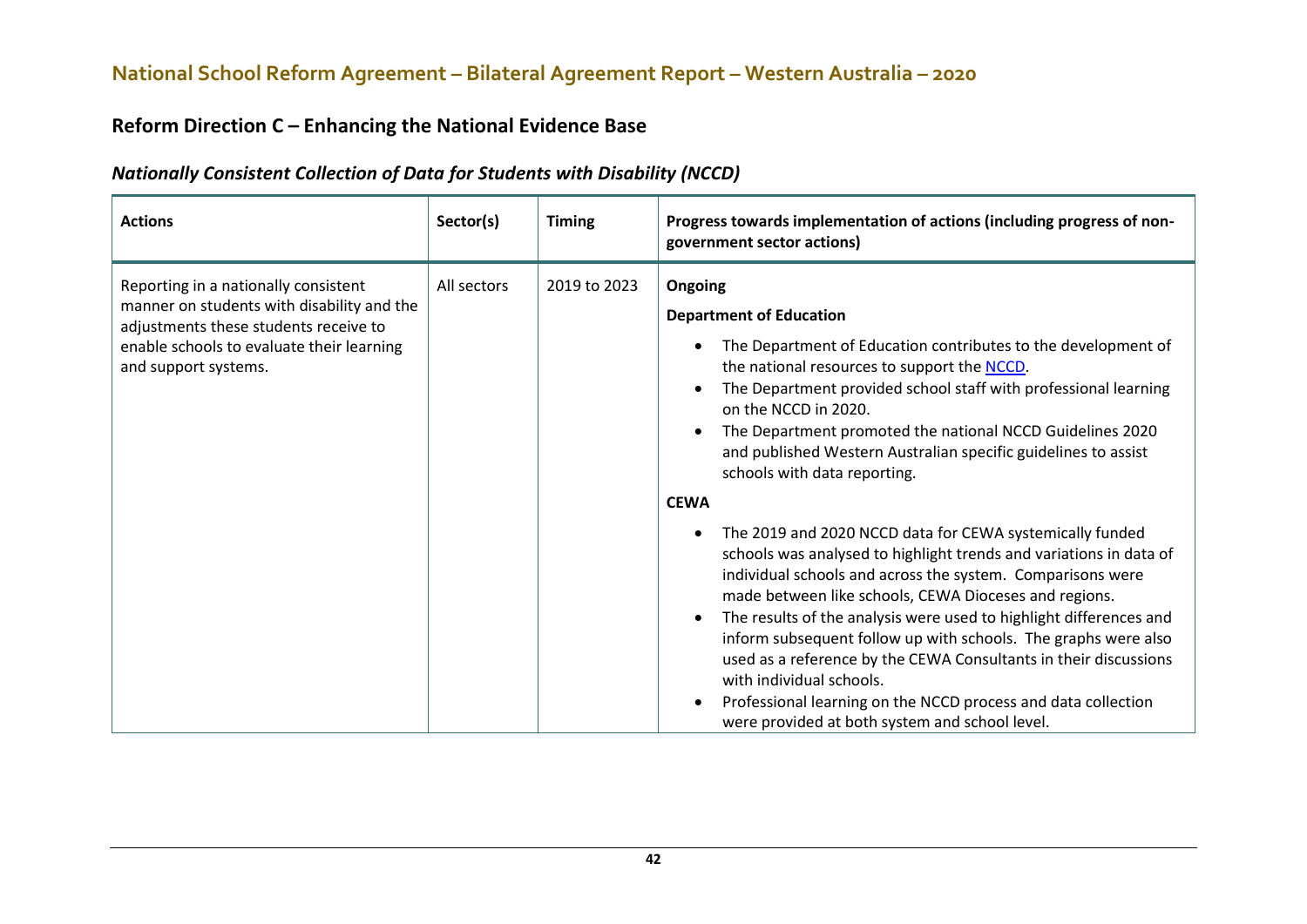| <b>Actions</b>                                                                                                                                                                                                           | Sector(s)   | <b>Timing</b> | Progress towards implementation of actions (including progress of non-<br>government sector actions)                                                                                                                                                                                                                                                                                                                                                                                                                                                                                                                                                                                                                                                                                                                                                                                                                                                                                                                                                                                                                                                                                                      |
|--------------------------------------------------------------------------------------------------------------------------------------------------------------------------------------------------------------------------|-------------|---------------|-----------------------------------------------------------------------------------------------------------------------------------------------------------------------------------------------------------------------------------------------------------------------------------------------------------------------------------------------------------------------------------------------------------------------------------------------------------------------------------------------------------------------------------------------------------------------------------------------------------------------------------------------------------------------------------------------------------------------------------------------------------------------------------------------------------------------------------------------------------------------------------------------------------------------------------------------------------------------------------------------------------------------------------------------------------------------------------------------------------------------------------------------------------------------------------------------------------|
| Teachers make evidence -based decisions<br>about the level of adjustment being<br>provided for each student with disability,<br>and the broad category of disability, to<br>achieving quality teaching for all students. | All sectors | 2019 to 2023  | <b>AISWA</b><br>NCCD information and moderation sessions were held online.<br>Moderation and audit sessions were also provided at individual<br>schools.<br>In 2020, schools participated in online workshops focussing on:<br>o using the NCCD portal to assist them to make appropriate<br>adjustments; and<br>o facilitating reporting and evaluation of their learning and<br>support systems.<br>Individual assistance was offered to schools in the post<br>enumeration process.<br>Ongoing<br><b>Department of Education</b><br>Supporting materials specific to the Western Australia context<br>$\bullet$<br>continued to be promoted to support school leaders with whole-<br>school approaches and processes to the NCCD.<br>Moderation sessions for all school settings have been delivered to<br>$\bullet$<br>increase consistency of understanding and reliability of teacher's<br>professional judgments.<br><b>CEWA</b><br>Face-to-face workshops, online and one to one school level<br>$\bullet$<br>support was undertaken to ensure NCCD data collected was<br>consistent with the 2020 NCCD Guidelines.<br>The Professional Learning and moderation processes assisted<br>schools to: |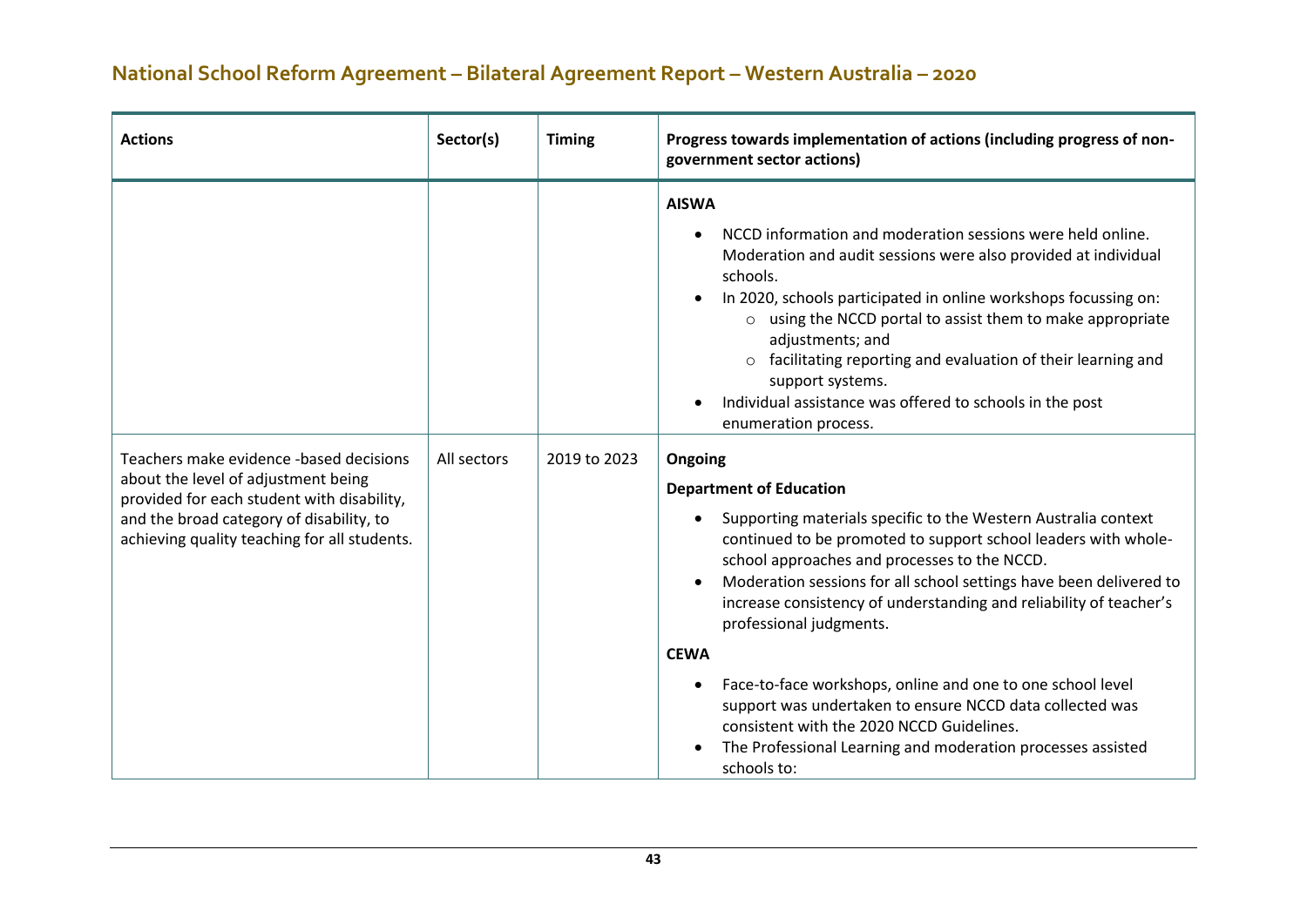| <b>Actions</b>                                                                                                  | Sector(s)   | <b>Timing</b> | Progress towards implementation of actions (including progress of non-<br>government sector actions)                                                                                                                                                                                                                                                                                                                                                                                                                                                                                                                                                                                                                                                                                                                                                                                                                                                                                                                                                                                                                                                                                                                                                                  |
|-----------------------------------------------------------------------------------------------------------------|-------------|---------------|-----------------------------------------------------------------------------------------------------------------------------------------------------------------------------------------------------------------------------------------------------------------------------------------------------------------------------------------------------------------------------------------------------------------------------------------------------------------------------------------------------------------------------------------------------------------------------------------------------------------------------------------------------------------------------------------------------------------------------------------------------------------------------------------------------------------------------------------------------------------------------------------------------------------------------------------------------------------------------------------------------------------------------------------------------------------------------------------------------------------------------------------------------------------------------------------------------------------------------------------------------------------------|
|                                                                                                                 |             |               | o increase reliability and consistency of teachers' professional<br>judgements;<br>o facilitate conversations that draw upon teachers'<br>knowledge of their students and practice regarding<br>personalised learning and support; and<br>support schools in aligning the decisions regarding which<br>$\circ$<br>students to include with requirements under the Disability<br>Standards for Education 2005 and the definitions and<br>descriptors of the levels of adjustment and categories of<br>disability in the NCCD model.<br>Moderation sessions were held at system level and continue to<br>occur at the school level.<br><b>AISWA</b><br>In 2020, AISWA offered face-to-face workshops, webinars, online<br>$\bullet$<br>and one-to-one support to schools to ensure NCCD collected was<br>consistent with 2020 COVID adjusted NCCD Guidelines.<br>Teachers' understandings of making evidence-based decisions<br>$\bullet$<br>around levels of adjustment and understanding definition of<br>disability under the Disability Discrimination Act 1992 are<br>supported and developed through participation in differentiation<br>and writing documented plans, support in the use of the NCCD<br>portal, and auditing of their data and support programs. |
| Regular collection of data to assist with the<br>evaluation and adjustments to learning<br>and support systems. | All sectors | 2019 to 2023  | Ongoing<br><b>Department of Education</b><br>Guidance materials and professional learning continued to be<br>$\bullet$                                                                                                                                                                                                                                                                                                                                                                                                                                                                                                                                                                                                                                                                                                                                                                                                                                                                                                                                                                                                                                                                                                                                                |
|                                                                                                                 |             |               | provided to support schools with data collection and reporting<br>processes.                                                                                                                                                                                                                                                                                                                                                                                                                                                                                                                                                                                                                                                                                                                                                                                                                                                                                                                                                                                                                                                                                                                                                                                          |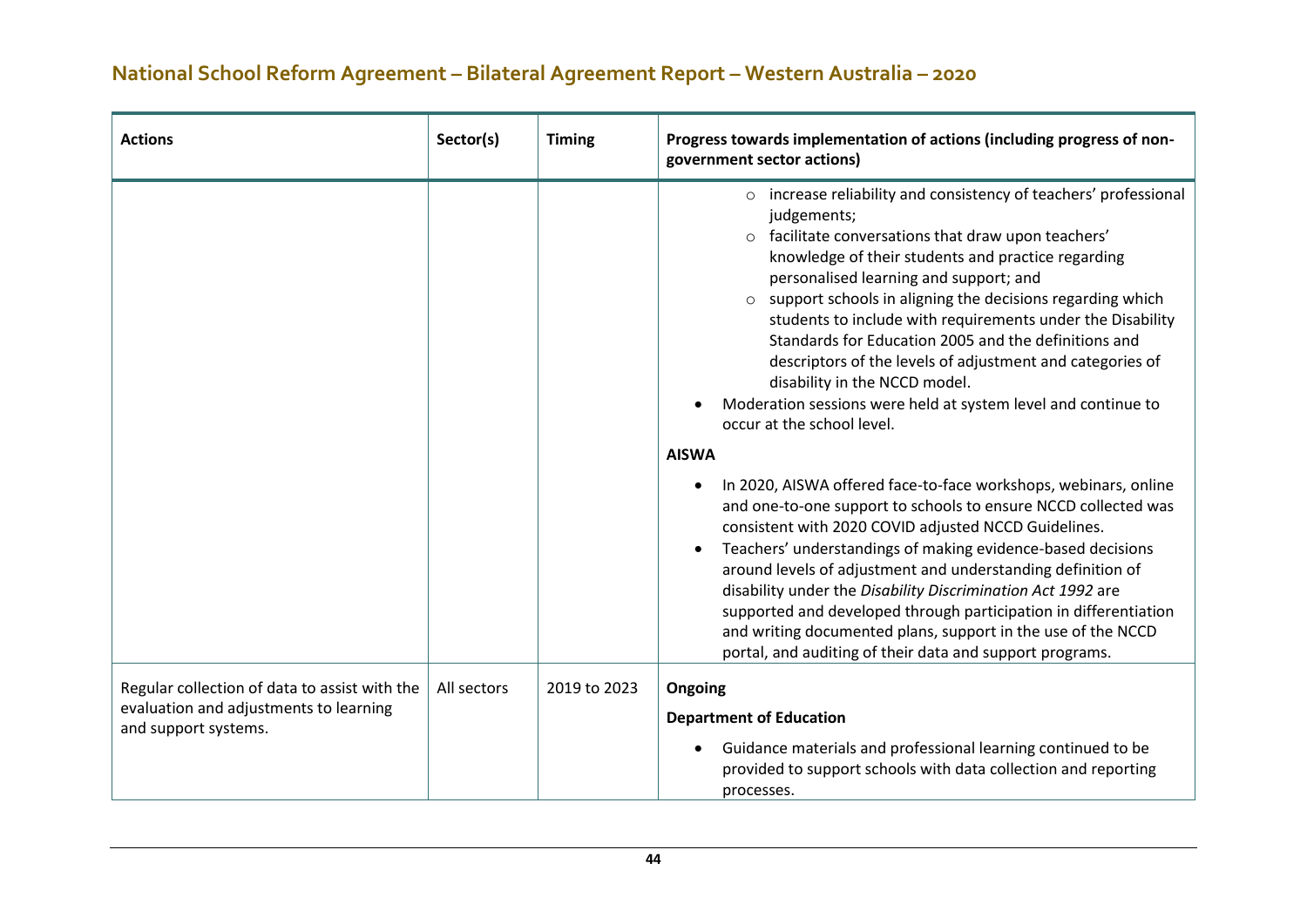| <b>Actions</b>                                                                                                                                                                                                              | Sector(s)   | <b>Timing</b>            | Progress towards implementation of actions (including progress of non-<br>government sector actions)                                                                                                                                                                                                                                                                                                                                                                                                                                                                                                                                                                                                                                                                                                                                                                                                                                                                                                                                  |
|-----------------------------------------------------------------------------------------------------------------------------------------------------------------------------------------------------------------------------|-------------|--------------------------|---------------------------------------------------------------------------------------------------------------------------------------------------------------------------------------------------------------------------------------------------------------------------------------------------------------------------------------------------------------------------------------------------------------------------------------------------------------------------------------------------------------------------------------------------------------------------------------------------------------------------------------------------------------------------------------------------------------------------------------------------------------------------------------------------------------------------------------------------------------------------------------------------------------------------------------------------------------------------------------------------------------------------------------|
|                                                                                                                                                                                                                             |             |                          | <b>CEWA</b><br>Teachers and school leadership teams were directed to the<br>$\bullet$<br>information and supporting resources through the national portal<br>to assist with the collection process.<br>Professional learning and consultancy supported schools at the<br>$\bullet$<br>point of need.<br>CEWA Individual Education Plan was revised to include monitoring<br>and evaluation of adjustments.<br><b>AISWA</b><br>In 2020, there was online and face-to-face professional learning,<br>$\bullet$<br>consultancy and networks. Regular newsletters supported schools<br>by providing information at the point of need.<br>Individual schools had access to information and supporting<br>resources through the national portal to assist with the collection<br>process.<br>AISWA supported leaders and teachers in adjusting programs and<br>$\bullet$<br>accessing resources through the national portal. In addition,<br>consultants support schools with collaboration and auditing to<br>review learning adjustments. |
| Contribute to national discussion and<br>efforts relating to a national unique<br>student Identifier, an independent<br>national evidence institute and improving<br>national data quality, consistency and<br>collections. | All Sectors | Life of the<br>Agreement | Ongoing<br><b>Department of Education</b><br>Western Australia continued to participate and contribute to the<br>$\bullet$<br>discussions and planning linked to the introduction of the USI<br>noting that Western Australia already has a fully implemented<br>program which has resulted in all students Pre-Primary to Year 12<br>with a USI (Western Australian Student Number - WASN) and 60%                                                                                                                                                                                                                                                                                                                                                                                                                                                                                                                                                                                                                                   |